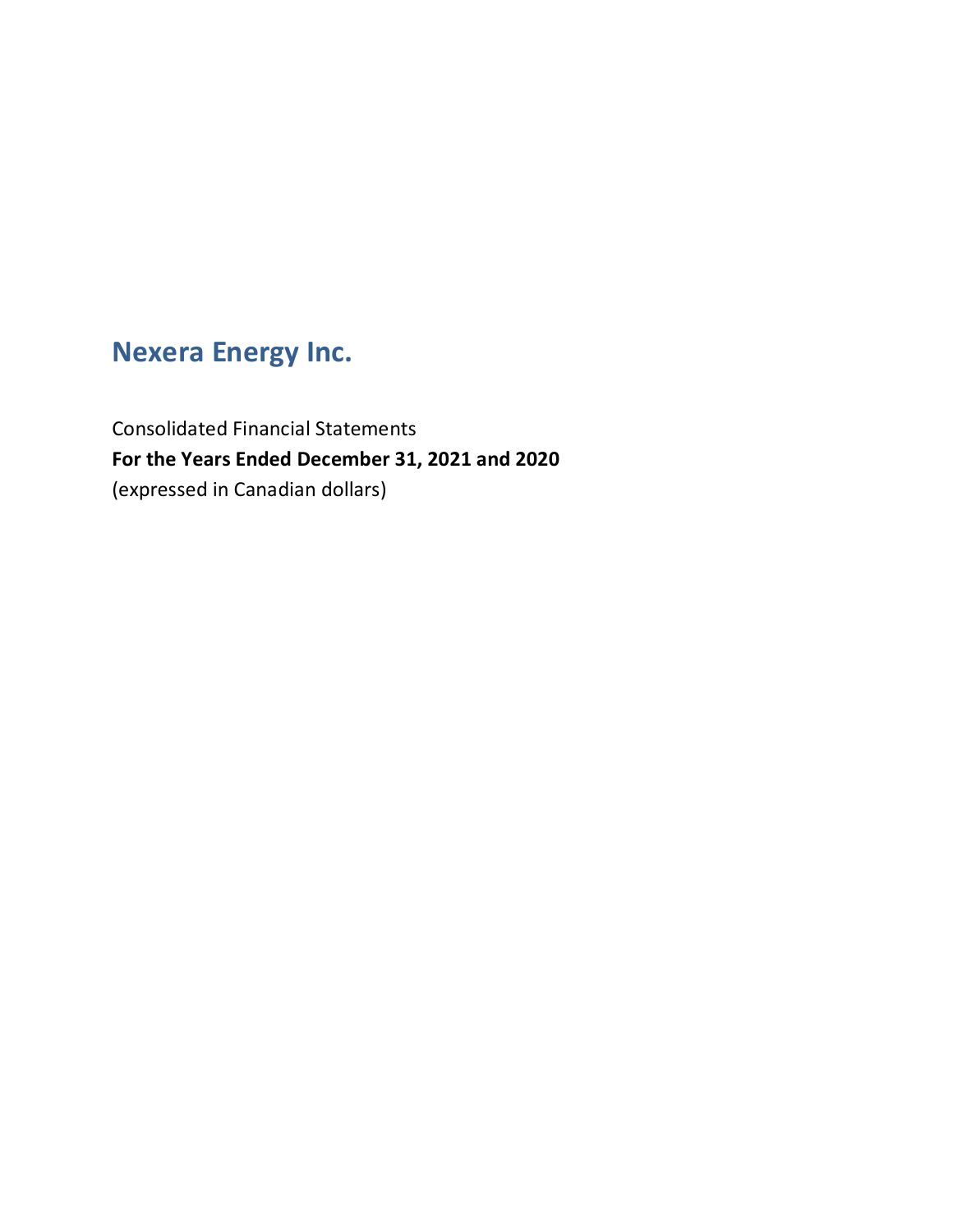

**Crowe MacKay LLP**

Elveden House 1700, 717 - 7 Ave SW Calgary, AB T2P 0Z3 Main +1(403) 294-9292 Fax +1(403) 294-9262 www.crowemackay.ca

## **Independent Auditor's Report**

To the Shareholders of Nexera Energy Inc

#### **Opinion**

We have audited the consolidated financial statements of Nexera Energy Inc ("the Group"), which comprise the consolidated statements of financial position as at December 31, 2021 and the consolidated statements of comprehensive loss, changes in shareholders' deficiency and cash flows for the year then ended, and notes to the consolidated financial statements, including a summary of significant accounting policies.

In our opinion, the accompanying consolidated financial statements present fairly, in all material respects, the consolidated financial position of the Group as at December 31, 2021, and its consolidated financial performance and its consolidated cash flows for the year then ended in accordance with International Financial Reporting Standards.

#### **Basis for Opinion**

We conducted our audit in accordance with Canadian generally accepted auditing standards. Our responsibilities under those standards are further described in the *Auditor's Responsibilities for the Audit of the Consolidated Financial Statements* section of our report. We are independent of the Group in accordance with the ethical requirements that are relevant to our audit of the consolidated financial statements in Canada, and we have fulfilled our other ethical responsibilities in accordance with these requirements. We believe that the audit evidence we have obtained is sufficient and appropriate to provide a basis for our opinion.

#### **Material Uncertainty Related to Going Concern**

We draw attention to Note 1 to the consolidated financial statements which describes the material uncertainty that may cast significant doubt on the Group's ability to continue as a going concern. Our opinion is not modified in respect of this matter.

#### **Other matter**

The consolidated financial statements of Nexera Energy Inc for the year ended December 31, 2020 were audited by another auditor who expressed an unmodified opinion on those statements on May 4, 2021.

#### **Other Information**

Management is responsible for the other information. The other information comprises:

• Management's Discussion and Analysis

Our opinion on the consolidated financial statements does not cover the other information and we do not express any form of assurance conclusion thereon.

In connection with our audit of the consolidated financial statements, our responsibility is to read the other information identified above and, in doing so, consider whether the other information is materially inconsistent with the consolidated financial statements or our knowledge obtained in the audit, or otherwise appears to be materially misstated.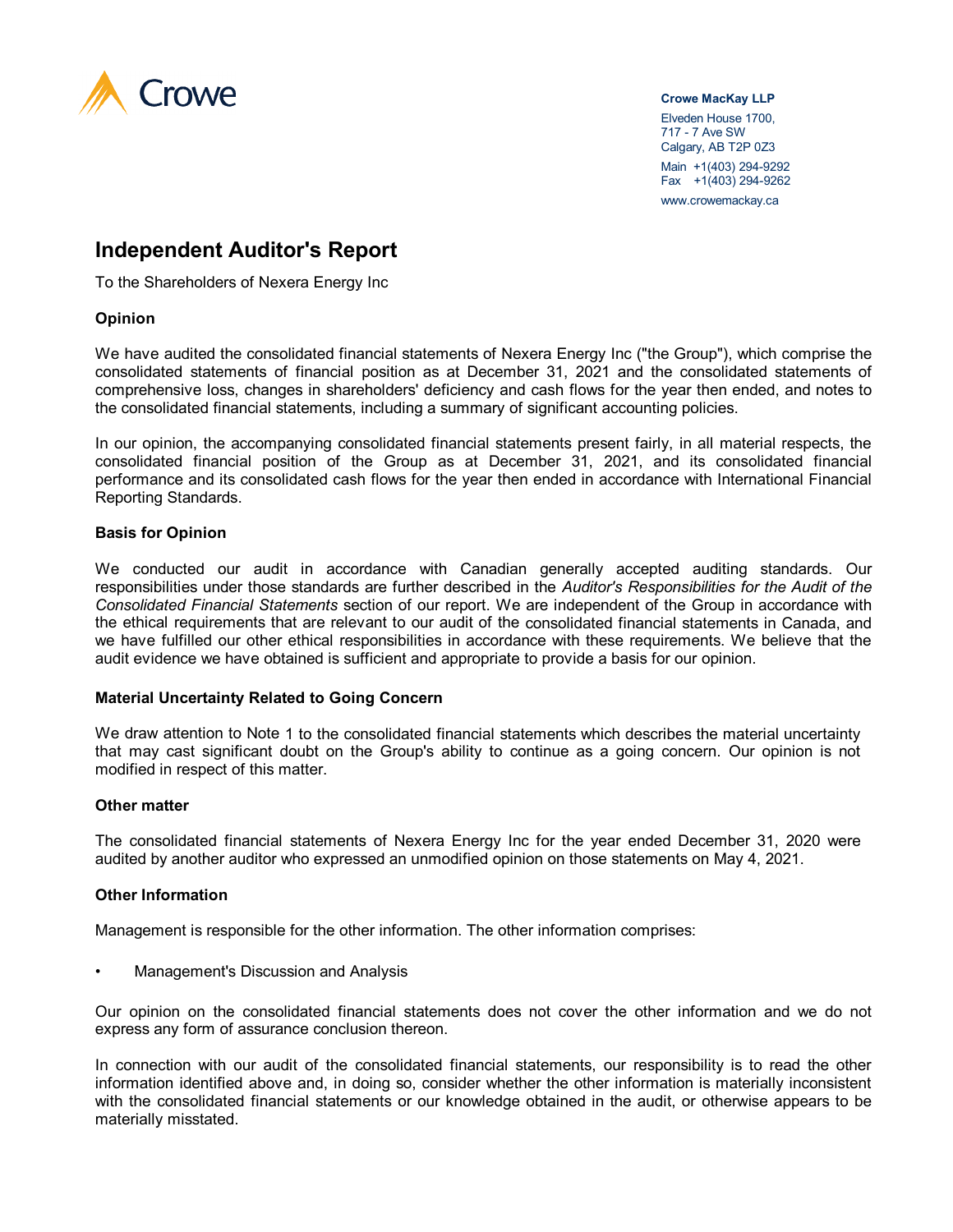We obtained the other information prior to the date of this auditor's report. If, based on the work we have performed on this other information, we conclude that there is a material misstatement of this other information, we are required to report that fact in this auditor's report. We have nothing to report in this regard.

#### **Responsibilities of Management and Those Charged with Governance for the Consolidated Financial Statements**

Management is responsible for the preparation and fair presentation of the consolidated financial statements in accordance with International Financial Reporting Standards, and for such internal control as management determines is necessary to enable the preparation of consolidated financial statements that are free from material misstatement, whether due to fraud or error.

In preparing the consolidated financial statements, management is responsible for assessing the Group's ability to continue as a going concern, disclosing, as applicable, matters related to going concern and using the going concern basis of accounting unless management either intends to liquidate the Group or to cease operations, or has no realistic alternative but to do so.

Those charged with governance are responsible for overseeing the Group's financial reporting process.

#### **Auditor's Responsibilities for the Audit of the Consolidated Financial Statements**

Our objectives are to obtain reasonable assurance about whether the consolidated financial statements as a whole are free from material misstatement, whether due to fraud or error, and to issue an auditor's report that includes our opinion. Reasonable assurance is a high level of assurance, but is not a guarantee that an audit conducted in accordance with Canadian generally accepted auditing standards will always detect a material misstatement when it exists. Misstatements can arise from fraud or error and are considered material if, individually or in the aggregate, they could reasonably be expected to influence the economic decisions of users taken on the basis of these consolidated financial statements.

As part of an audit in accordance with Canadian generally accepted auditing standards, we exercise professional judgment and maintain professional skepticism throughout the audit. We also:

- Identify and assess the risks of material misstatement of the consolidated financial statements, whether due to fraud or error, design and perform audit procedures responsive to those risks, and obtain audit evidence that is sufficient and appropriate to provide a basis for our opinion. The risk of not detecting a material misstatement resulting from fraud is higher than for one resulting from error, as fraud may involve collusion, forgery, intentional omissions, misrepresentations, or the override of internal control.
- Obtain an understanding of internal control relevant to the audit in order to design audit procedures that are appropriate in the circumstances, but not for the purpose of expressing an opinion on the effectiveness of the Group's internal control.
- Evaluate the appropriateness of accounting policies used and the reasonableness of accounting estimates and related disclosures made by management.
- Conclude on the appropriateness of management's use of the going concern basis of accounting and, based on the audit evidence obtained, whether a material uncertainty exists related to events or conditions that may cast significant doubt on the Group's ability to continue as a going concern. If we conclude that a material uncertainty exists, we are required to draw attention in our auditor's report to the related disclosures in the consolidated financial statements or, if such disclosures are inadequate, to modify our opinion. Our conclusions are based on the audit evidence obtained up to the date of our auditor's report. However, future events or conditions may cause the Group to cease to continue as a going concern.
- Evaluate the overall presentation, structure and content of the consolidated financial statements, including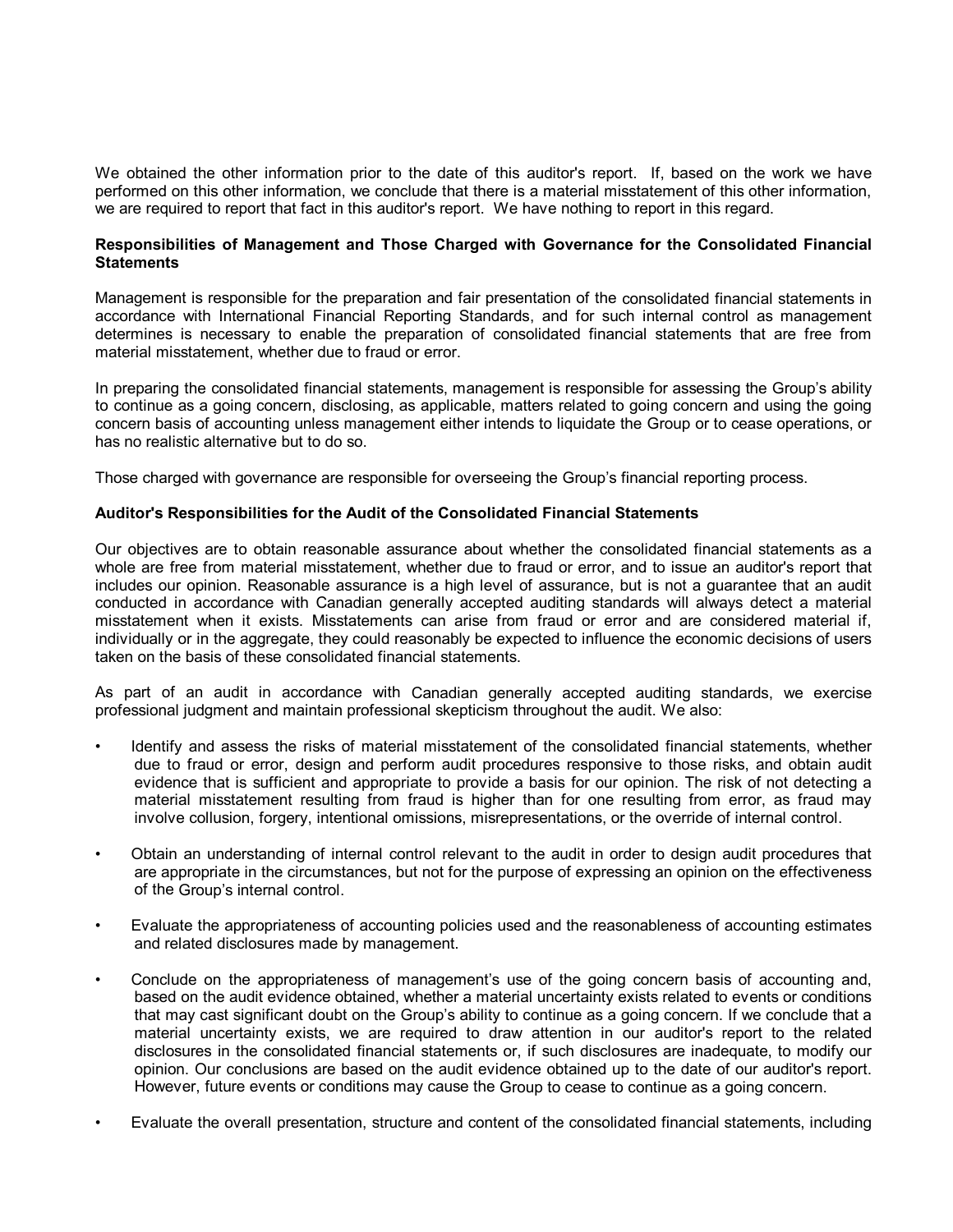the disclosures, and whether the consolidated financial statements represent the underlying transactions and events in a manner that achieves fair presentation.

• Obtain sufficient appropriate audit evidence regarding the financial information of the entities or business activities within the Group to express an opinion on the consolidated financial statements. We are responsible for the direction, supervision and performance of the group audit. We remain solely responsible for our audit opinion.

We communicate with those charged with governance regarding, among other matters, the planned scope and timing of the audit and significant audit findings, including any significant deficiencies in internal control that we identify during our audit.

We also provide those charged with governance with a statement that we have complied with relevant ethical requirements regarding independence, and to communicate with them all relationships and other matters that may reasonably be thought to bear on our independence, and where applicable, related safeguards.

The engagement partner on the audit resulting in this independent auditor's report is Todd Freer.

*Crowe MacKay LLP*

**Chartered Professional Accountants Calgary, Canada May 30, 2022**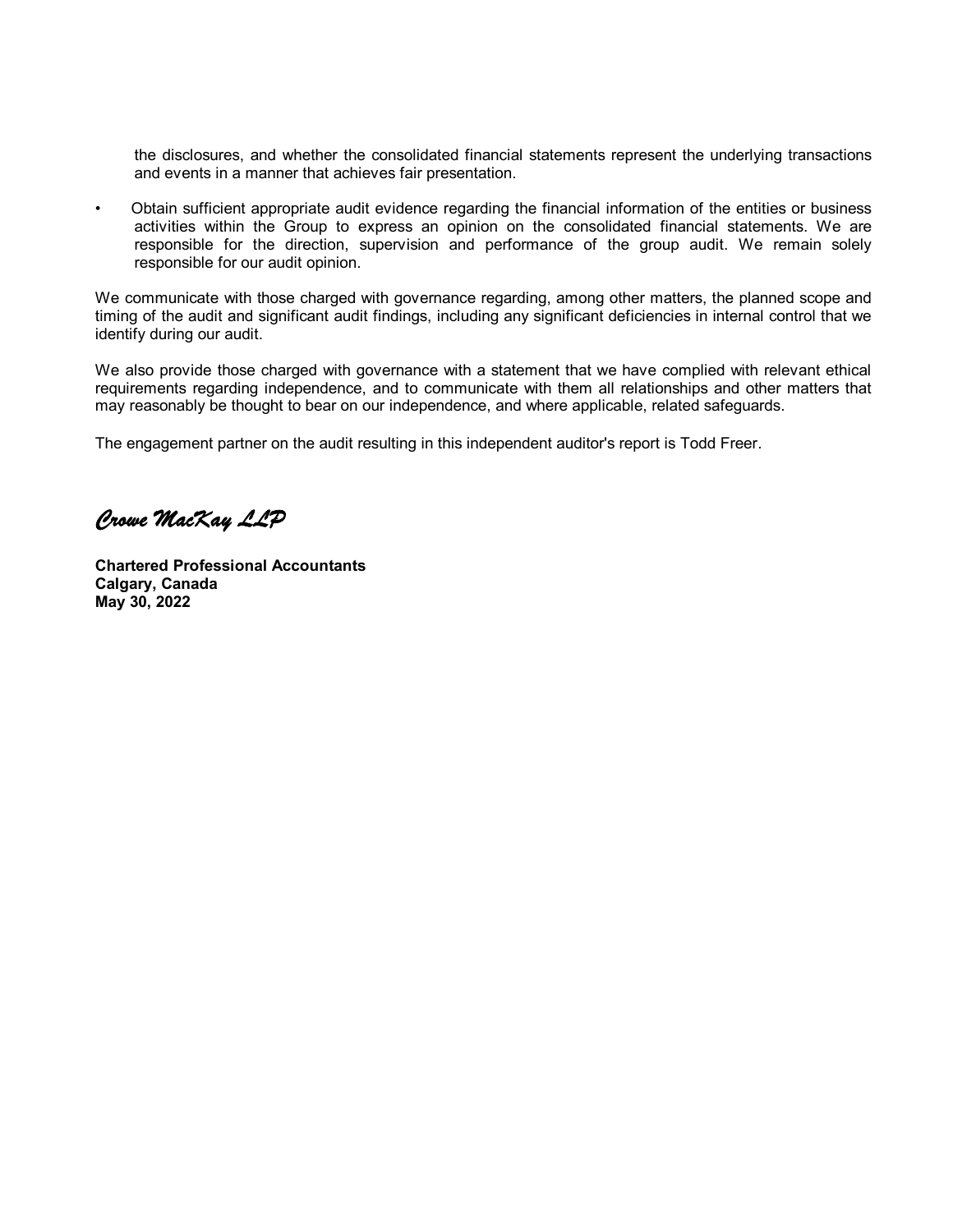## Consolidated Statements of Financial Position

**December 31, 2021 and 2020**

|                                                                            | December 31, 2021        | December 31, 2020    |
|----------------------------------------------------------------------------|--------------------------|----------------------|
|                                                                            | \$                       | \$                   |
| <b>Assets</b>                                                              |                          |                      |
| <b>Current assets</b>                                                      |                          |                      |
| Cash                                                                       | 324,659                  | 352,309              |
| Short-term investments                                                     | 337,624                  | 338,859              |
| Trade and other receivables (note 17(b))                                   | 689,427                  | 558,283              |
| Prepaid expenses and deposits                                              | 104,787                  | 16,691               |
| Officer Ioan receivable (note 13(a))                                       |                          | 115,471              |
| <b>Total current assets</b>                                                | 1,456,497                | 1,381,613            |
| <b>Non-current assets</b>                                                  |                          |                      |
| Property and equipment (note 6)                                            | 3,670,109                | 2.309,603            |
| <b>Total assets</b>                                                        | 5,126,606                | 3,691,216            |
| <b>Liabilities</b>                                                         |                          |                      |
| <b>Current liabilities</b>                                                 |                          |                      |
| Accounts payable and accrued liabilities                                   | 9,052,902                | 8,301,512            |
| Shareholder indemnity (note 15(a))                                         | 291,628                  | 291,628              |
| Short-term loan (note 9)                                                   |                          | 509,280              |
| Demand loan (note 8)                                                       | 62,010                   | 75,000               |
| Credit facility (note 10(b))                                               | 4,003,444                | 4,014,130            |
| Note payable (note 10(a))                                                  | 5,785,406                | 5,785,406            |
| Other liabilities (note 15(b))                                             | 103,496                  | 111,496              |
| Lease liability - short-term (note 14)<br><b>Total current liabilities</b> | 13,474<br>19,312,360     | 30,664<br>19,119,116 |
|                                                                            |                          |                      |
| <b>Non-current liabilities</b>                                             |                          |                      |
| Lease liability (note 14)                                                  | 25,757                   | 34,619               |
| Decommissioning obligations (note 7)                                       | 4,382,686                | 1,538,858            |
| Royalty obligation (Note 6)                                                | 190,170                  | 190,980              |
| <b>Total liabilities</b>                                                   | 23,910,973               | 20,883,573           |
| Shareholders' deficiency                                                   |                          |                      |
| Share capital (note 11(a))                                                 | 17,184,374               | 15,614,861           |
| Warrants (note 11(b))                                                      | 352,265                  | 765,898              |
| Contributed surplus                                                        | 2,441,269                | 2,441,269            |
| Share purchase loan (note 13(a))                                           | (247, 970)               | (247, 970)           |
| Deficiency                                                                 | (39, 306, 718)           | (35, 415, 620)       |
| Non-controlling interest in PRI                                            |                          | (1, 106, 683)        |
| Accumulated other comprehensive income                                     | 792,413                  | 755,888              |
| Total shareholders' deficiency                                             | (18, 784, 367)           | (17, 192, 357)       |
| Total liabilities and shareholders' deficiency                             | 5,126,606                | 3,691,216            |
| Reporting entity and going concern (note 1)                                |                          |                      |
| Approved on behalf of the Board of Directors                               |                          |                      |
| Signed "Shelby D. Beattie"                                                 | Signed "Gibson C. Scott" |                      |
| Director                                                                   | Director                 |                      |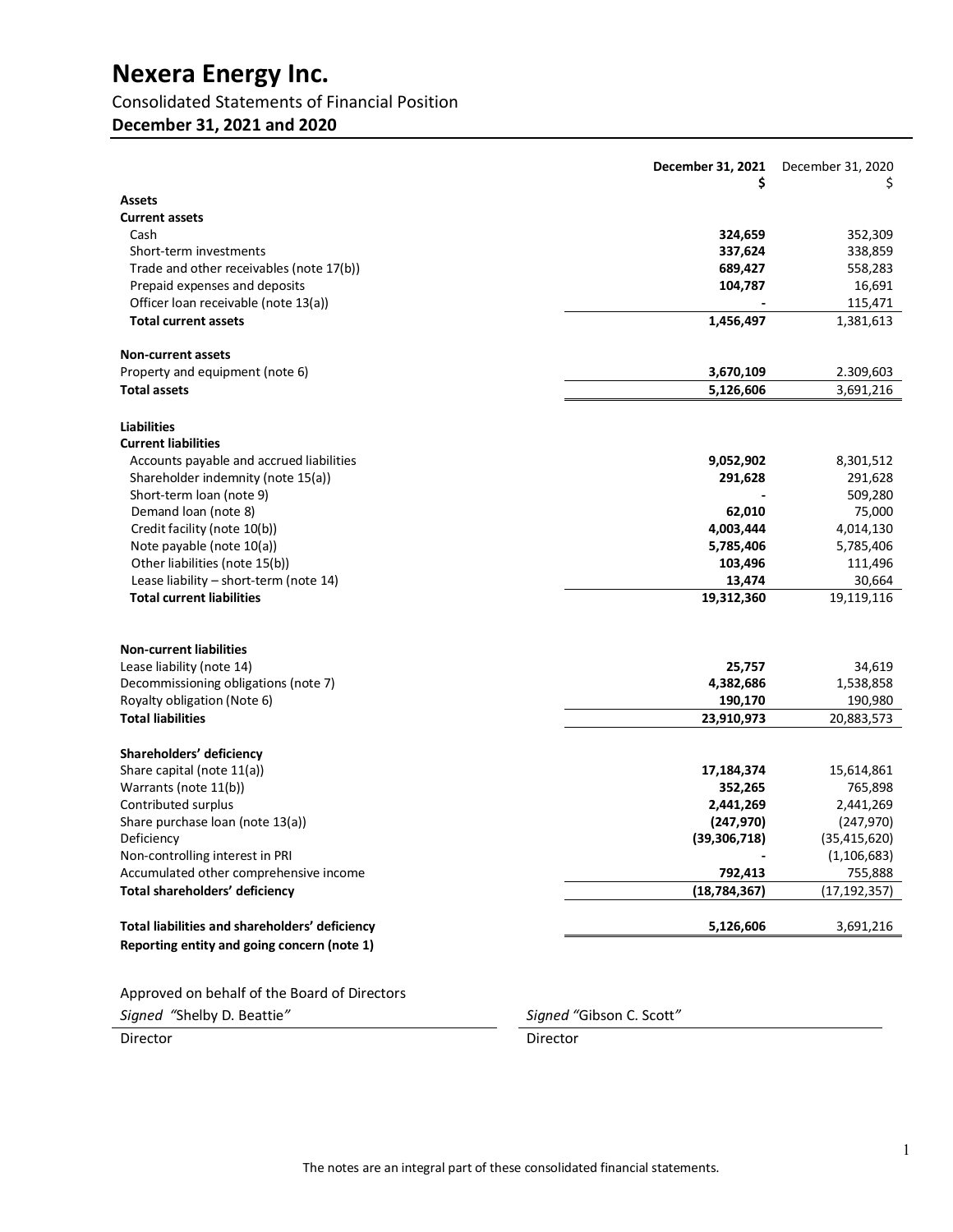## Consolidated Statements of Comprehensive Loss **For the years ended December , 2021 and 2020**

|                                                                      | December 31, 2021 | December 31, 2020 |
|----------------------------------------------------------------------|-------------------|-------------------|
| Revenue                                                              | \$                | \$                |
| Petroleum and natural gas revenue                                    | 1,353,200         | 943,557           |
| Other revenue                                                        | 119,966           | 187,568           |
| Royalties                                                            | (336, 447)        | (239, 691)        |
|                                                                      | 1,136,719         | 891,434           |
| <b>Operating expenses</b>                                            |                   |                   |
| Production and operating expenses                                    | 613,437           | 642,933           |
| Depletion and depreciation (note 6)                                  | 449,955           | 442,969           |
| Impairment of property and equipment                                 | 1,324,593         | 3,157,891         |
| General and administrative                                           | 1,293,156         | 1,155,286         |
| Bad debt expense                                                     | 16,297            | 12,989            |
| Foreign exchange (gain)                                              | 4,179             | (11, 255)         |
| Gain on disposal of property and equipment                           |                   | (201, 255)        |
| Loss on business acquisition, net (note 5)                           | 854,783           |                   |
| Gain on participation agreement                                      | (291, 925)        |                   |
|                                                                      | 4,264,475         | 5,199,588         |
| <b>Results from operating activities</b>                             | (3, 127, 756)     | (4,308,154)       |
| <b>Finance expense</b>                                               |                   |                   |
| Interest expense                                                     | (743, 637)        | (754, 773)        |
| Interest on lease liability                                          | (7, 910)          | (5,803)           |
| Accretion of decommissioning obligations (note 7)                    | (17, 795)         | (24, 404)         |
| <b>Finance expense</b>                                               | (763, 342)        | (784, 980)        |
| Net loss for the year                                                | (3,891,098)       | (5,093,134)       |
| Other comprehensive loss                                             |                   |                   |
| Foreign currency translation adjustment                              | 36,525            | 284,792           |
| Total comprehensive loss for the year                                | (3,854,573)       | (4,808,342)       |
|                                                                      |                   |                   |
| Attributable to:                                                     |                   |                   |
| <b>Equity holders of the parent</b>                                  | (3,854,573)       | (4, 162, 069)     |
| <b>Non-controlling interests</b>                                     |                   | (931,065)         |
| Net loss for the year                                                | (3,854,573)       | (5,093,134)       |
| Basic and fully diluted loss per share(note 13(e))                   | (0.07)            | (0.21)            |
| Weighted average number of common shares outstanding during the year | 58,871,965        | 24,498,861        |
|                                                                      |                   |                   |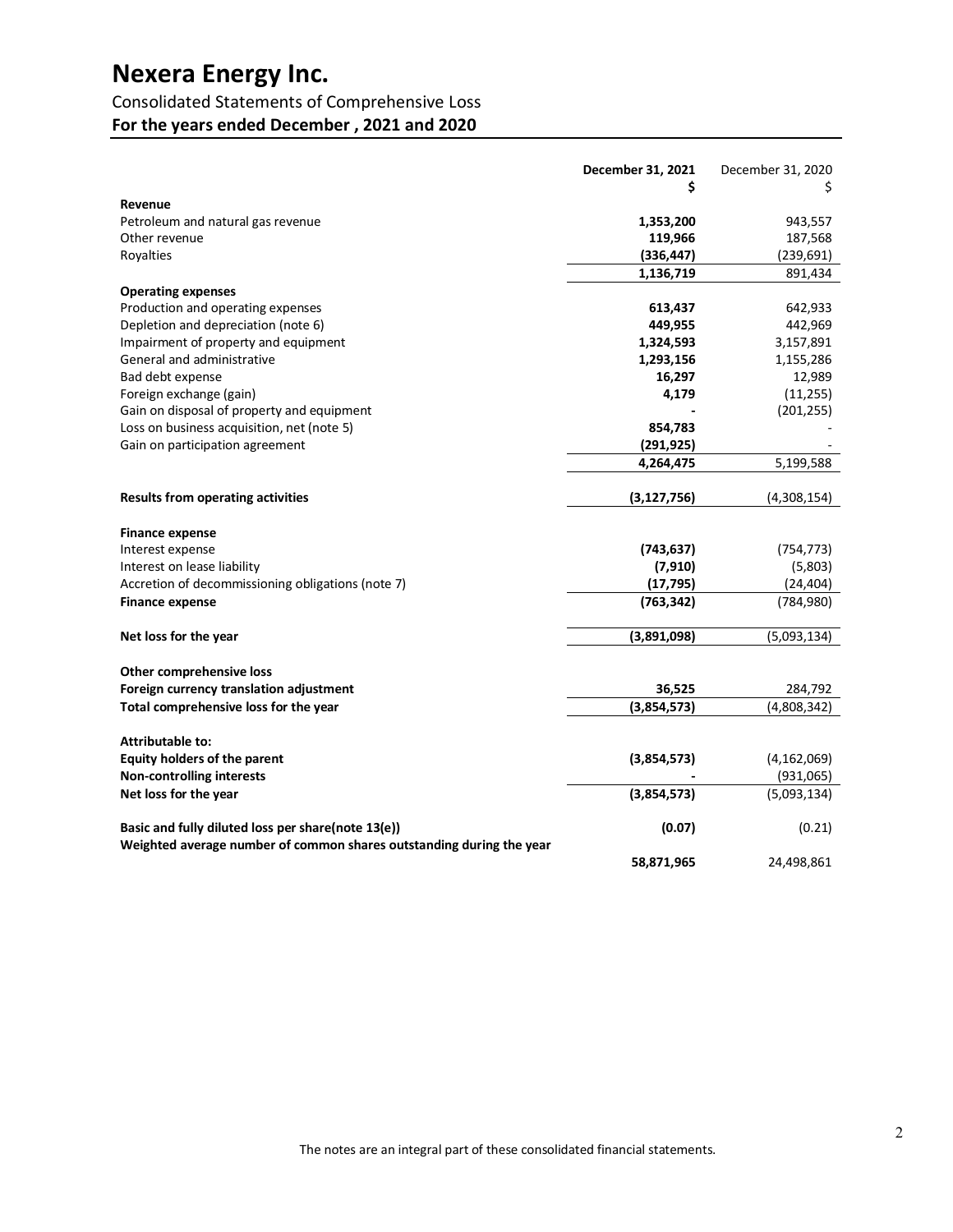## Consolidated Statements of Shareholders' Deficiency **For the years ended December 31, 2021 and 2020**

|                                                          | Share capital<br>S | Warrants<br>S | Contributed<br>surplus | Share purchase<br>loan<br>S | Deficiency     | Non-Controlling<br>Interest | Accumulated<br>other<br>comprehensive<br>loss<br>\$ | Total<br>deficiency<br>Ś |
|----------------------------------------------------------|--------------------|---------------|------------------------|-----------------------------|----------------|-----------------------------|-----------------------------------------------------|--------------------------|
| Balance, December 31, 2019                               | 14,469,283         | 834,248       | 2,441,269              | (247, 970)                  | (31, 253, 551) | (246, 861)                  | 542,159                                             | (13, 461, 426)           |
| Reallocation expiry of warrants                          | 834,248            | (834, 248)    |                        |                             |                |                             |                                                     |                          |
| Loss for the year                                        |                    |               |                        | $\overline{\phantom{a}}$    | (4, 162, 069)  | (931,065)                   |                                                     | (5,093,134)              |
| Private placement, net of issue costs                    | 311,330            | 765,898       |                        |                             |                |                             |                                                     | 1,077,228                |
| Foreign exchange translation to<br>presentation currency |                    |               |                        |                             |                | 71,243                      | 213,729                                             | 284,972                  |
| Balance, December 31, 2020                               | 15,614,861         | 765,898       | 2,441,269              | (247, 970)                  | (35, 415, 620) | (1, 106, 683)               | 755,888                                             | (17, 192, 357)           |
| Reallocation expiry of warrants                          | 765,898            | (765, 898)    |                        |                             |                |                             |                                                     |                          |
| Loss for the year                                        |                    |               |                        |                             | (3,891,098)    |                             |                                                     | (3,891,098)              |
| Private placement, net of issue costs                    | 424,685            | 352,265       |                        |                             |                |                             |                                                     | 776,950                  |
| Purchase of PRI 25%                                      | 378,930            |               |                        |                             |                | 1,106,683                   |                                                     | 1,485,613                |
| Foreign exchange translation to<br>presentation currency |                    |               |                        |                             |                |                             | 36,525                                              | 36,525                   |
| Balance, December 31, 2021                               | 17,184,374         | 352,265       | 2,441,269              | (247, 970)                  | (39, 306, 718) |                             | 792,413                                             | (18, 784, 367)           |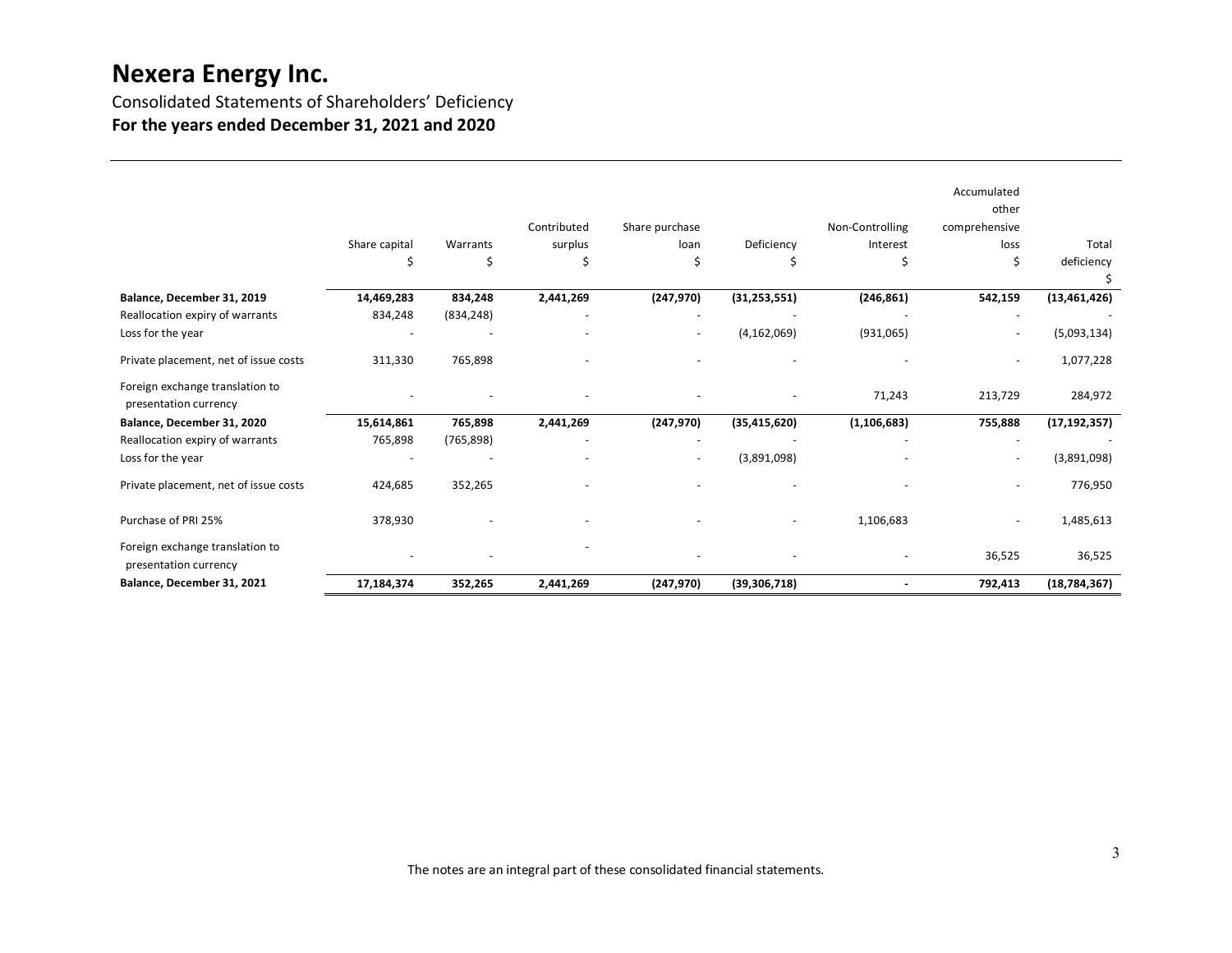## Consolidated Statements of Cash Flows **For the years ended December 31, 2021 and 2020**

|                                                                             | December 31, 2021 | December 31, 2020 |
|-----------------------------------------------------------------------------|-------------------|-------------------|
| Cash (used in) provided by:                                                 | s                 |                   |
| <b>Operating activities</b>                                                 |                   |                   |
| Net loss for the year                                                       | (3,891,098)       | (5,093,134)       |
| Adjustments for:                                                            |                   |                   |
| Bad debt expense (note 17(b))                                               | 16,297            | 12,989            |
| Depletion and depreciation (note 6)                                         | 449,955           | 442,969           |
| Impairment of property and equipment (note 6)                               | 1,324,593         | 3,157,891         |
| Accretion of decommissioning obligation (note 7)                            | 17,795            | 24,404            |
| Loss on business acquisition                                                | 854,783           |                   |
| Interest on lease liability (note 14)                                       | 7,910             | 5,803             |
| Unrealized foreign exchange gain                                            | 967               | 67,460            |
|                                                                             | (1, 218, 798)     | (1,381,618)       |
| Change in trade and other receivables                                       | (131, 144)        | (185, 449)        |
| Change in prepaid expenses and deposits                                     | (88,096)          | 244               |
| Change in accounts payable and accrued liabilities                          | 751,390           | 2,126,341         |
|                                                                             | (688, 582)        | 559,528           |
| <b>Investing activities</b>                                                 |                   |                   |
| Property and equipment expenditures (note 6)                                | (88, 638)         | (529, 412)        |
| Proceeds on sale of property and equipment (note 6)                         |                   | 257,724           |
|                                                                             | (88, 638)         | (271, 688)        |
| <b>Financing activities</b>                                                 |                   |                   |
| Proceeds from issuance of common shares, net of issue costs<br>(note 11(b)) | 776,950           | 129,498           |
| Repayment of other liabilities                                              | (8,000)           |                   |
| Lease payments                                                              | (33, 962)         | (48, 571)         |
| Funds withdrawn and repaid on officer loan receivable                       |                   | (115, 471)        |
|                                                                             | 734,988           | (34, 544)         |
| Cash acquired on acquisition (note 5)                                       | 14,582            |                   |
| Change in cash                                                              | (27, 650)         | 253,593           |
| Cash, beginning of year                                                     | 352,309           | 99,013            |
| Cash, end of year                                                           | 324,659           | 352,309           |

**Supplemental cash flow information (note 21)**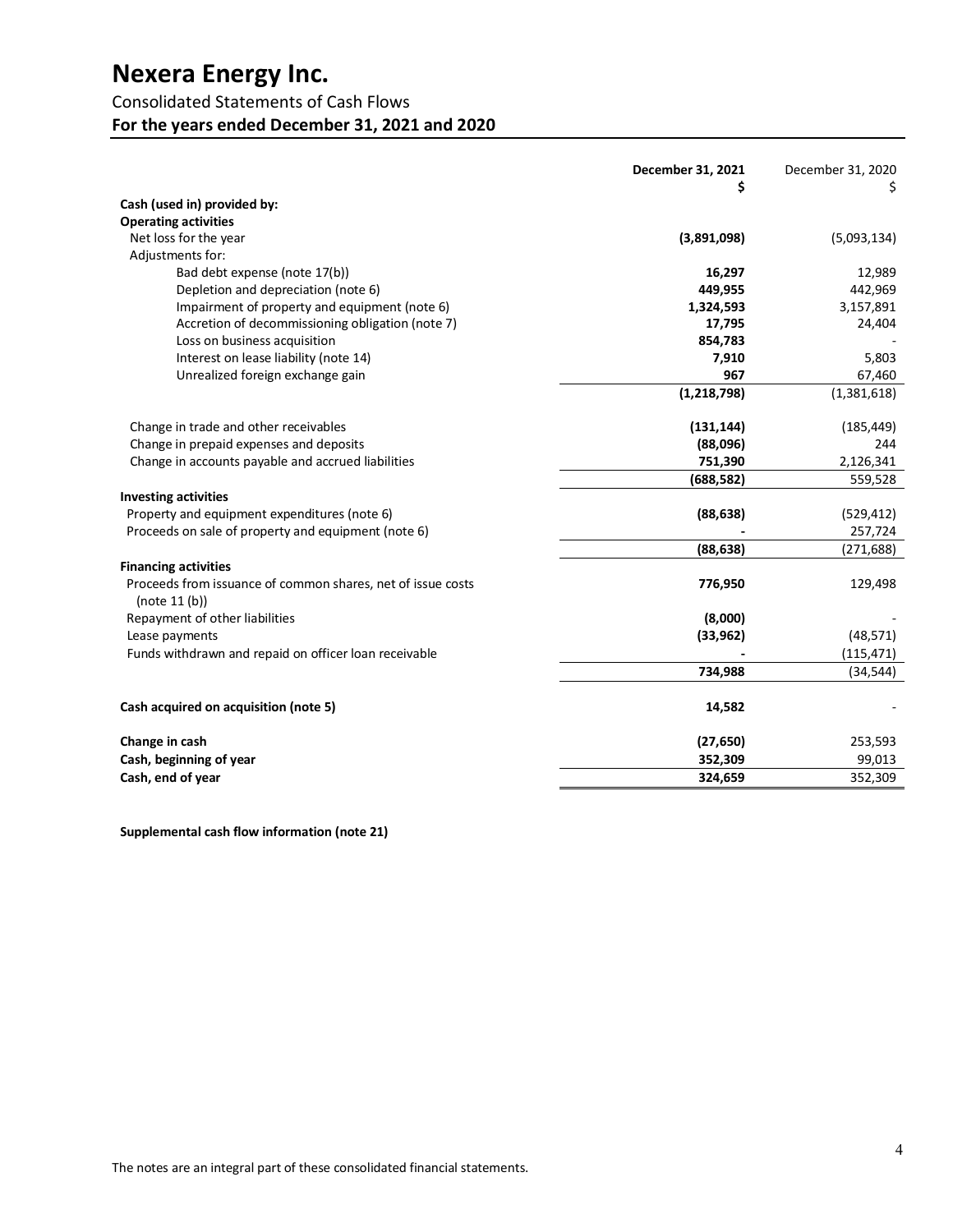## Notes to the Consolidated financial statements **For the year ended December 31, 2021 and 2020**

#### **1 Reporting entity and going concern**

Nexera Energy Inc. (the "Company") was incorporated under the Business Corporations Act of Alberta on May 9, 1997 and is listed on the TSX Venture exchange. The Company is engaged in the exploration for and development of petroleum and natural gas properties, principally in Alberta, Canada and Texas, USA. The Company is listed on the TSX Venture exchange under the symbol "NGY.V". The Company's registered head office is located at #3A, 4015 – 1 Street South East, Calgary, Alberta, Canada T2G 4X7.

At December 31, 2021, the Company had not yet achieved profitable operations, had an accumulated deficiency of \$39,306,718 since its inception and had a working capital deficiency of \$17,855,863 (defined as current assets less current liabilities), and expects to incur further losses in the development of its business. The ability to continue as a going concern is dependent on obtaining continued financial support, completing public equity financing or generating profitable operations in the future. Management is committed to raising additional capital to meet its exploration and operating obligation, however, additional equity financing is subject to the global financial markets and economic conditions, which have recently been disrupted and are volatile, and the debt and equity markets, which are distressed, particularly for junior petroleum and natural gas companies. All of these factors, together with the current unstable economic conditions, indicate the existence of material uncertainties related to events or conditions that may cast significant doubt as to whether the Company can continue as a going concern and, therefore, it may be unable to realize its assets and discharge its liabilities in the normal course of business. These consolidated financial statements do not reflect the adjustments to the carrying value of assets and liabilities, the reported revenues and expenses, and the statement of financial position classifications that would be necessary if the going concern assumption was not appropriate. Any adjustments necessary to the consolidated financial statements if the Company ceases to be a going concern could be material.

On March 11, 2020, the COVID-19 outbreak was declared a global pandemic by the World Health Organization. Measures enacted to prevent the spread of the virus have resulted in global business disruptions with significant economic repercussions. The current economic climate has caused uncertainty and extraordinary volatility in the oil and gas industry.

These events and the war in Ukraine have negatively impacted, and are expected to continue to negatively impact, the Company's business.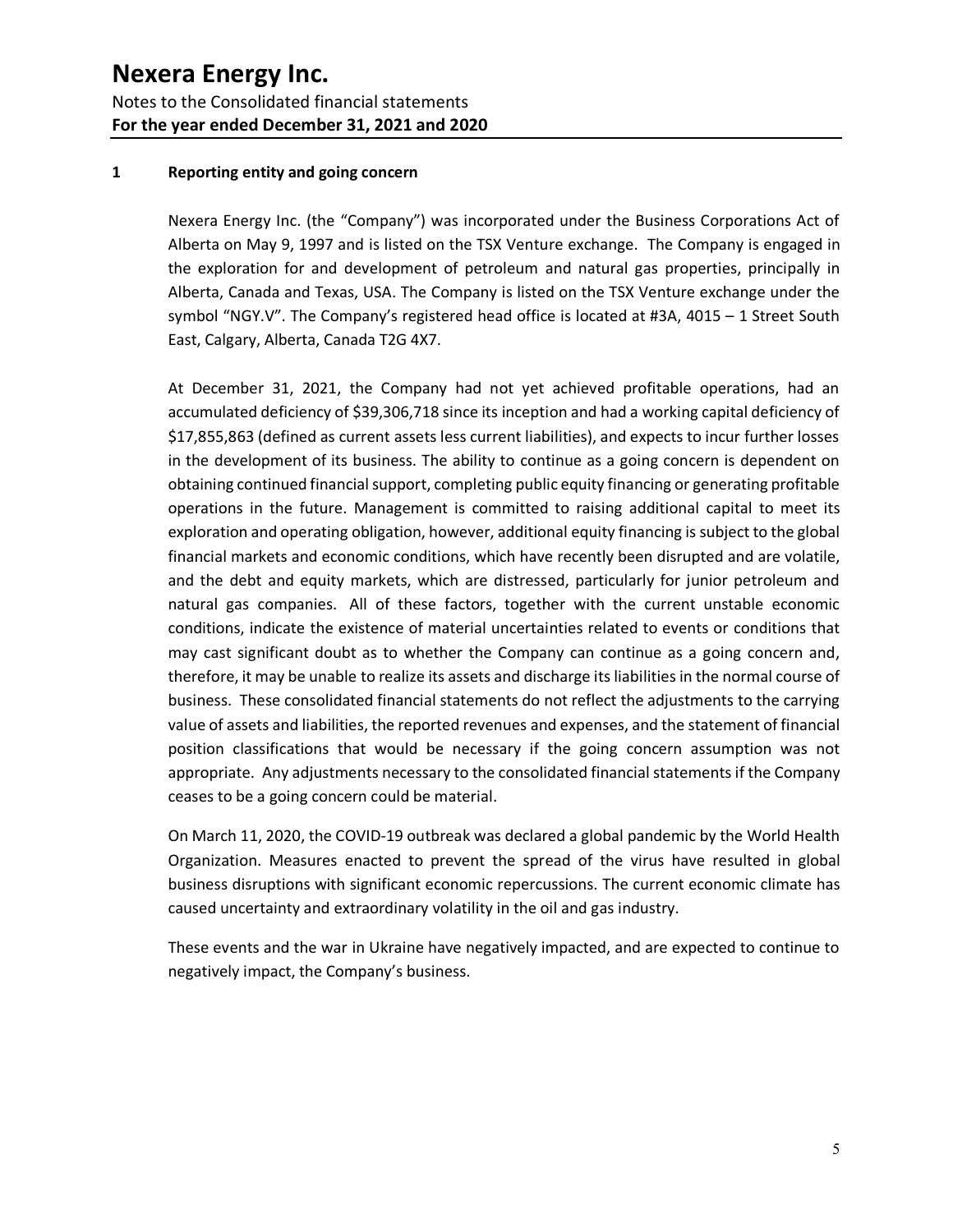Notes to the Consolidated financial statements **For the year ended December 31, 2021 and 2020**

#### **2 Basis of presentation**

a) Statement of compliance:

These annual consolidated financial statements have been prepared in accordance with International Financial Reporting Standards ("IFRS") as issued by the International Accounting Standards Board ("IASB").

The Board of Directors approved the consolidated financial statements on May 30, 2022.

b) Basis of measurement:

The consolidated financial statements have been prepared on the historical cost basis.

c) Basis of consolidation:

These consolidated financial statements include the accounts of the Company and its whollyowned United States subsidiaries Emerald Bay Texas Inc., Production Resources, Inc. ("PRI") and Cotulla Vacuum Services, Ltd. Control exists when the Company has the power over the investee, exposure or rights to variable returns from its involvement and has the ability to affect those returns through its power over the investee. The financial statements of subsidiaries, including entities which the Company controls, are included in the consolidated financial statements from the date that control commences until the date that control ceases. The financial statements of the subsidiaries are prepared for the same reporting period as the Company, using consistent accounting policies. All intercompany transactions and balances have been eliminated.

d) Nature and purpose of equity and reserves:

The reserves recorded in equity on the Company's consolidated statement of financial position include 'Contributed surplus', 'Accumulated other comprehensive loss', and 'Deficiency'.

'Contributed surplus' is used to recognize the value of stock options and broker warrants prior to exercise as well as residual amounts from transactions with shareholders acting in their capacity as shareholders.

'Accumulated other comprehensive loss' is used to recognize the foreign exchange gain or loss resulting from the translation of the Corporation's foreign subsidiaries.

'Deficiency' is used to record the Corporation's change in deficiency from profit or loss from year to year.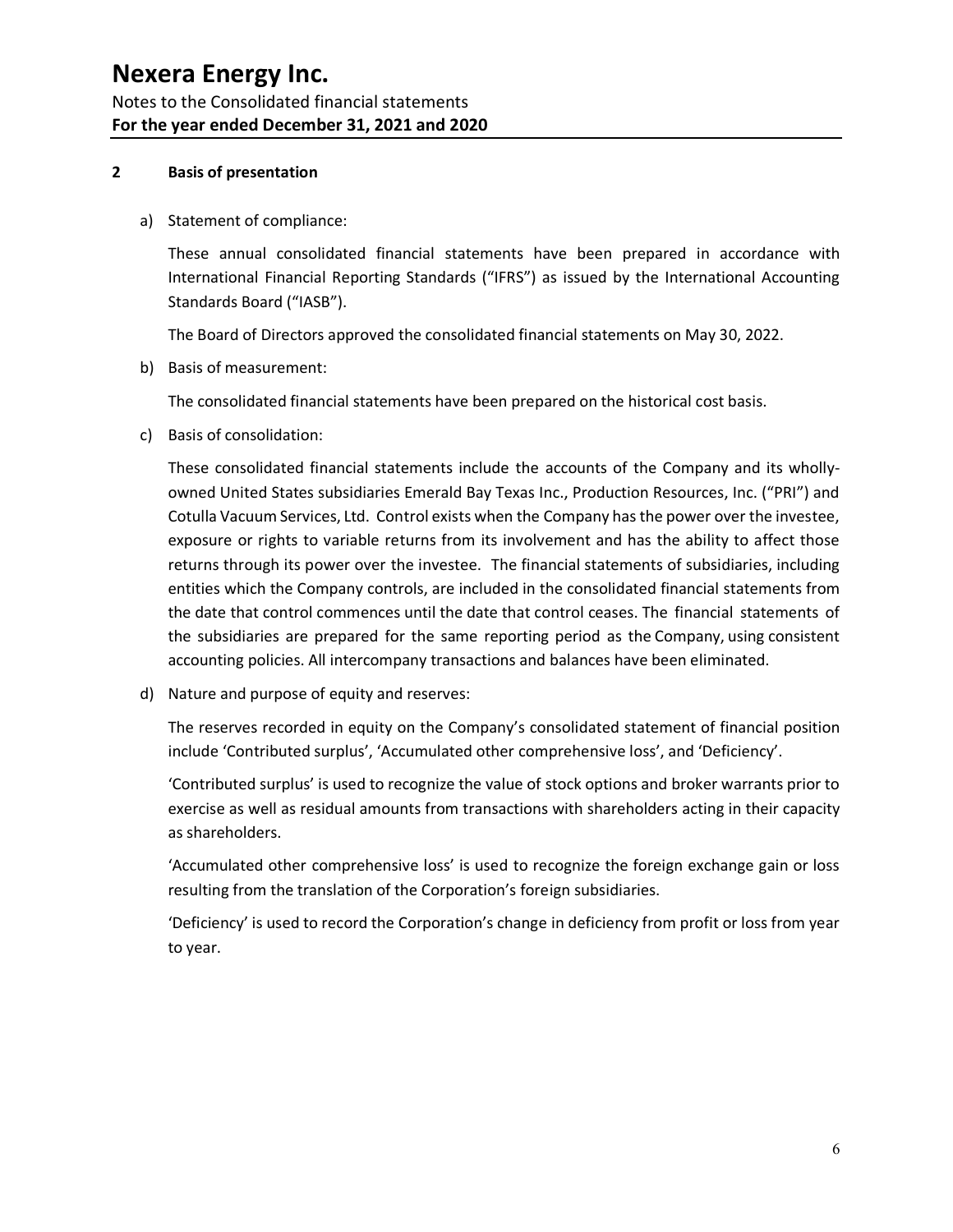## **Nexera Energy Inc.** Notes to the Consolidated financial statements

## **For the year ended December 31, 2021 and 2020**

### e) Use of estimates and judgements:

The preparation of the consolidated financial statements in conformity with IFRS requires management to make judgements, estimates and assumptions that affect the application of accounting policies and the reported amounts of assets, liabilities, income and expenses. By their nature, these estimates are subject to measurement uncertainty and the effect on the consolidated financial statements of changes in such estimates in future periods could be significant.

Estimates and underlying assumptions are reviewed on an ongoing basis. Revisions to accounting estimates are recognized in the period in which the estimates are revised and in any future periods affected.

#### Significant judgements

### *Determination of cash-generating units ("CGU")*

Property and equipment are aggregated into CGUs based on their ability to generate largely independent cash flows and are used for impairment testing. The determination of the Company's CGUs is subject to management's judgement.

### *Indicators of Impairment*

At each reporting date, the Company assesses whether or not there are circumstances that indicate a possibility that the carrying values of property and equipment are impaired. Such circumstances include incidents of deterioration of commodity prices, changes in the regulatory environment, or a reduction on estimates of proved and probable reserves. When management judges that circumstances indicate impairment, property and equipment are tested by comparing the carrying values to their recoverable amounts. These calculations require the use of estimates and assumptions that are subject to changes as new information becomes available including information on future commodity prices, expected production volumes, quantity of reserves, discount rates, as well as future development and operating costs.

#### *Functional currency determination*

The functional currency for the Company and its subsidiaries is the currency of the primary economic environment in which the entity operates. Determination of functional currency is conducted through an analysis of the consideration factors identified in IAS 21. The Effects of Changes in Foreign Exchange Rates and may involve certain judgements to determine the primary economic environment. The Company reconsiders the functional currency of its entities if there is a change in events and conditions which determine the primary economic environment. Significant changes to those underlying factors could cause a change to the functional currency.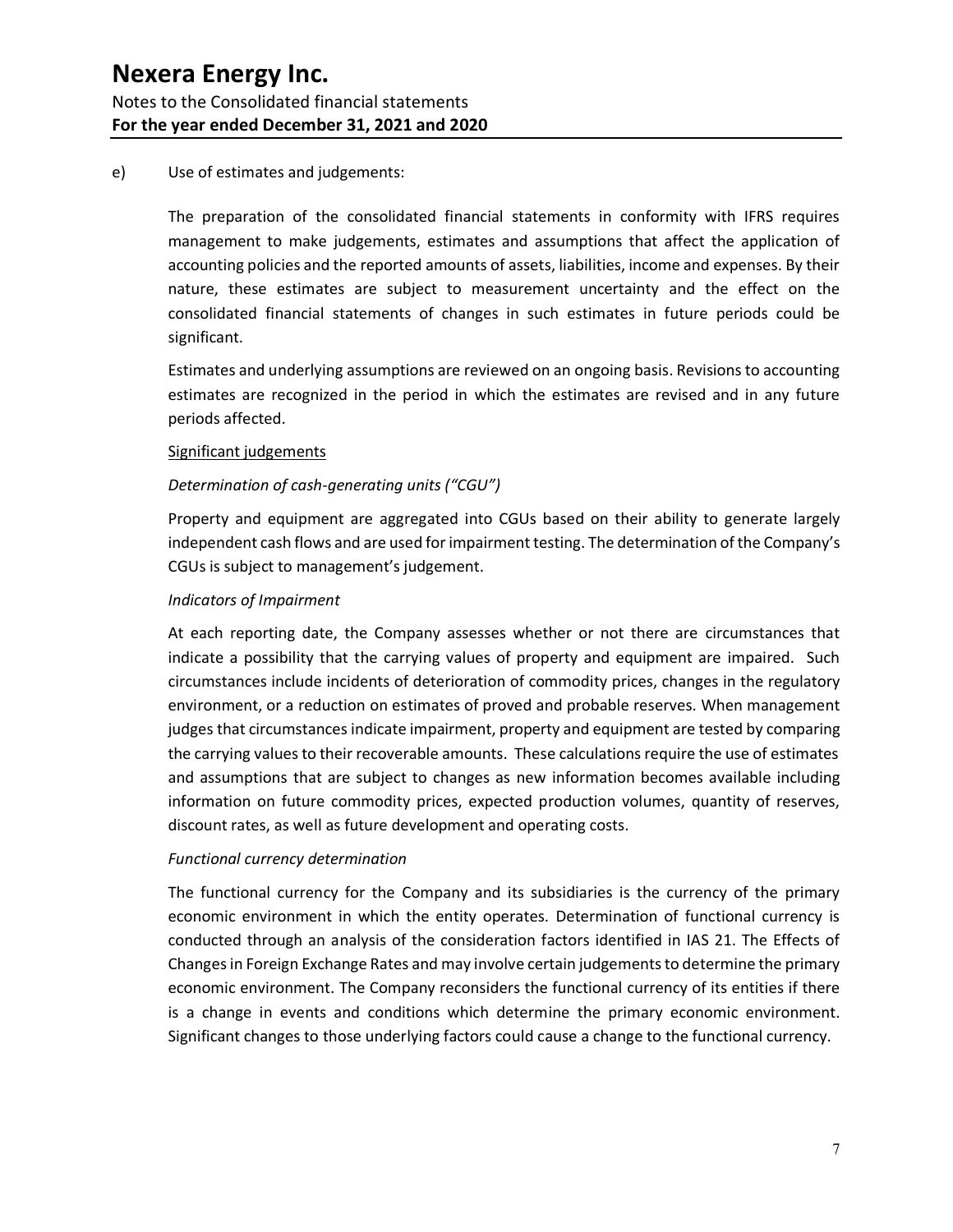### *Going Concern*

The financial statements have been prepared on a going concern basis, which assumes the realization of assets and discharge of liabilities in the normal course of business within the foreseeable future. Management uses judgement to assess the Company's ability to continue as a going concern and the existence of conditions that cast doubt upon the going concern assumption.

#### Significant estimates and assumptions

### *Reserve estimates*

The estimate of reserves is used in forecasting the recoverability and economic viability of the Company's oil and gas properties, and in the depletion and impairment calculations*.* Reserves are estimates of the amount of hydrocarbons that can be economically and legally extracted from the Company's oil and gas properties. The Company's estimates its commercial reserves and resources based on information compiled by appropriately qualified persons relating to the geological and technical data on the size, depth, shape and grade of the hydrocarbon body and suitable production techniques and recovery rates. Commercial reserves are determined using estimates of oil and gas in place, recovery factors and future commodity prices, the latter having an impact on the total amount of recoverable reserves. Future development costs are estimated using assumptions as to the number of wells required to produce the commercial reserves.

### *Decommissioning obligations*

The Company estimates the decommissioning obligations for oil and natural gas wells and their associated production facilities and pipelines. Amounts recorded for the decommissioning obligations and related accretion expense require estimates regarding removal date, future environmental legislation, the extent of reclamation activities required, the engineering methodology for estimating costs, future removal technologies in determining the removal costs, and discount rates to determine the present value of these cash flows.

#### *Shareholder indemnity*

The accounting policy for the shareholder indemnity liability is described in note 14(a). The application of this policy requires management to make certain estimates and assumptions as to the tax filing positions of the subscribers, their tax rates and the amount of personal taxes that may be payable and the interpretation of the indemnity agreement, which will not be known until potentially affected subscribers are reassessed for their tax positions by the Canada Revenue Agency.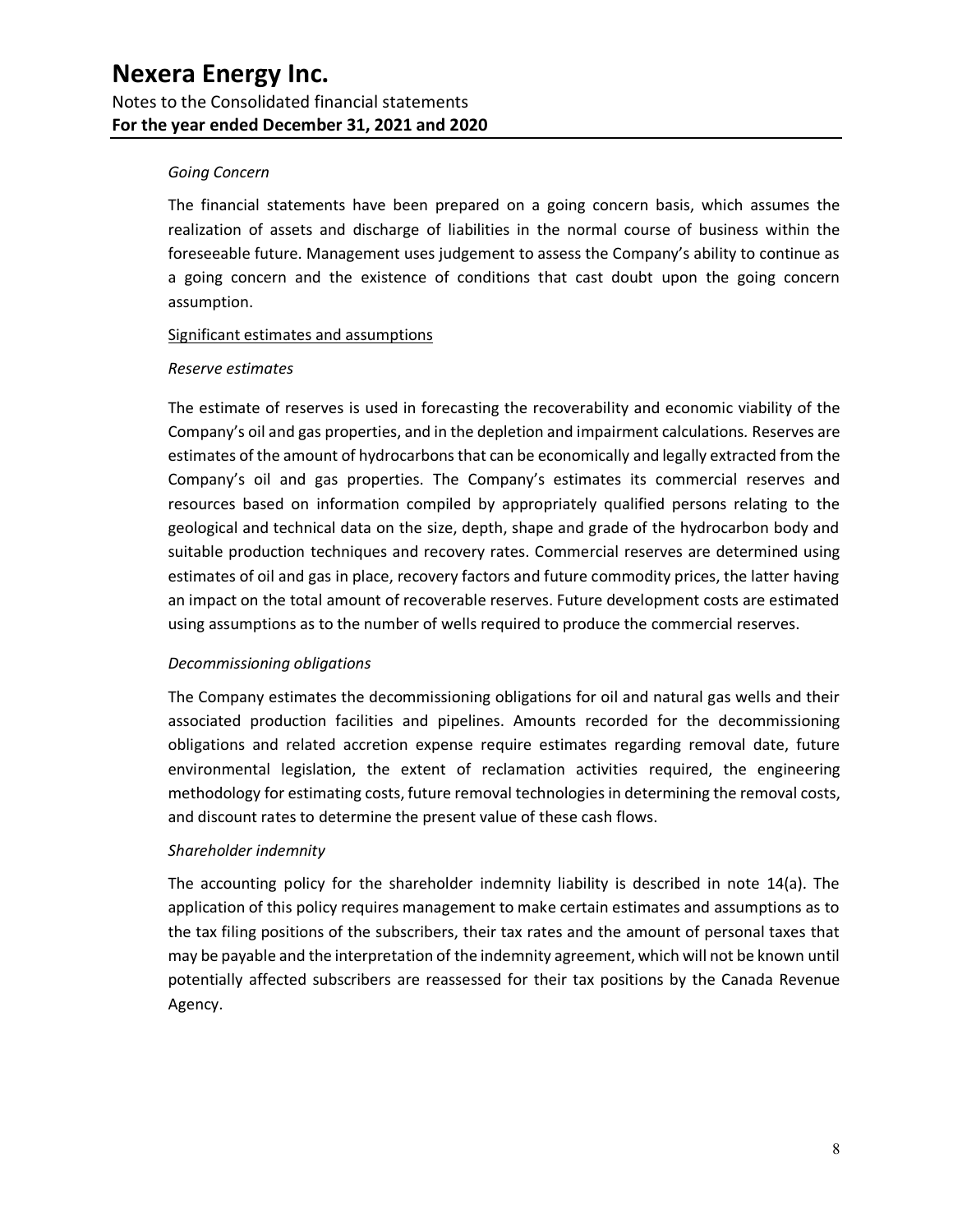## Notes to the Consolidated financial statements **For the year ended December 31, 2021 and 2020**

### *Recoverability of assets*

The Company assesses impairment on its assets that are subject to amortization when it has determined that a potential indicator of impairment exists. Impairment exists when the carrying value of a non-financial asset or CGU exceeds its recoverable amount, which is the higher of its fair value less costs to sell ("FVLCTS") and its value in use. The Company used the calculation of FVLCTS to determine the fair value of its CGUs. In determining the FVLCTS, the amount is most sensitive to the future commodity prices, discount rates, and estimates of proved and probable reserves.

### **3 Significant accounting policies**

The accounting policies set out below have been applied consistently to all years presented in these consolidated financial statements.

#### **Cash**

Cash include cash on hand and deposits held with banks. Bank overdrafts that are repayable on demand and form an integral part of the Company's cash management, whereby management has the legally enforceable right and ability and intent to net bank overdrafts against cash, are included as a component of cash for the purpose of the consolidated statement of cash flows.

#### **Property and equipment and exploration and evaluation assets**

*Recognition and measurement:*

(i) E&E expenditures:

Pre-license costs are recognized in the consolidated statement of comprehensive loss as incurred.

All costs associated with the exploration and evaluation of oil and natural gas reserves are initially capitalized. Exploration and evaluation costs are those expenditures for an area where technical feasibility and commercial viability has not yet been determined. These costs include unproven property acquisition costs, exploration costs, geological and geophysical costs, decommissioning costs, E&E drilling, and sampling and appraisals.

When an area is determined to be technically feasible and commercially viable, the accumulated costs are tested for impairment and transferred to property and equipment. When an area is determined not to be technically feasible and commercially viable or the Company decides not to continue with its activity, the unrecoverable costs are charged to the consolidated statement of comprehensive loss as impairment of exploration and evaluation costs.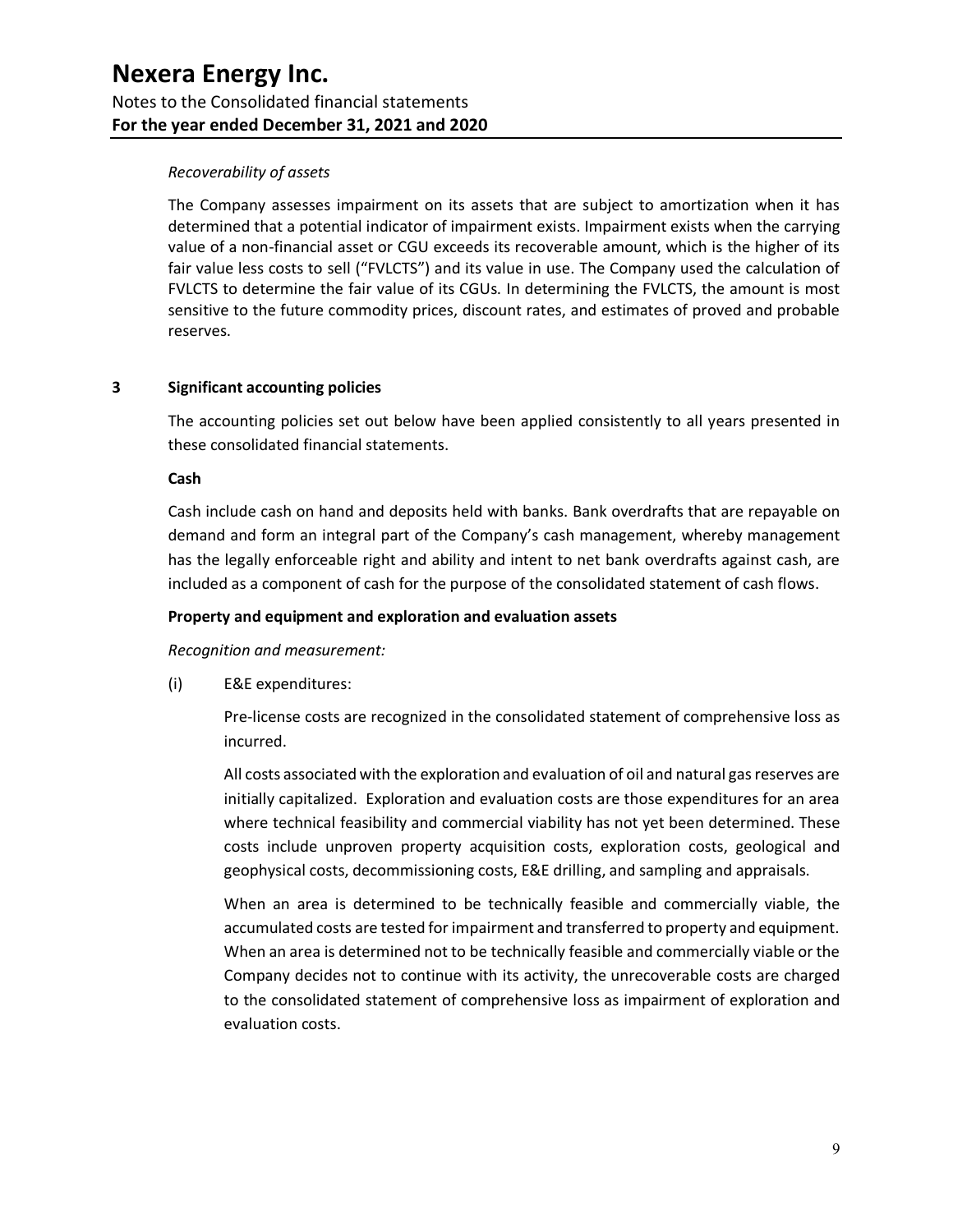### (ii) Property and equipment:

All costs directly associated with the development of oil and gas reserves are capitalized on an area-by-area basis. Development costs include expenditures for areas where technical feasibility and commercial viability has been determined. These costs include proven property acquisitions, development drilling, completion, gathering and infrastructure, decommissioning costs and transfers of exploration and evaluation assets.

Costs accumulated within each area are depleted using the unit-of-production method based on proven plus probable reserves incorporating estimated future prices and costs. Costs subject to depletion include estimated future costs to be incurred in developing proven reserves. Costs of major development projects are excluded from the costs subject to depletion unless they are available for use.

Gains and losses on disposal of an item of property and equipment, including oil and natural gas interests, are determined by comparing the proceeds from disposal with the carrying amount of property and equipment and are recognized within "operating expenses" in consolidated statement of comprehensive loss.

(iii) Property and equipment – corporate and other:

Property and equipment – corporate and other is carried at cost and amortized over the estimated useful lives of the assets at various rates per annum calculated on a declining balance basis. Amortization is charged at half rates in the year of acquisition. The Company uses the following rates:

| Asset class                                        | Rate            |
|----------------------------------------------------|-----------------|
| Furniture and equipment and leasehold improvements | 20%             |
| Computer Hardware                                  | 30 <sup>%</sup> |
| Automotive                                         | 30%             |

#### *Subsequent costs:*

Costs incurred subsequent to the determination of technical feasibility and commercial viability and the costs of replacing parts of property and equipment are recognized as oil and natural gas interests only when they increase the future economic benefits embodied in the specific asset to which they relate. All other expenditures are recognized in the consolidated statement of comprehensive loss as incurred. Such capitalized oil and natural gas interests generally represent costs incurred in developing proved and/or probable reserves and bringing in or enhancing production from such reserves and are accumulated on a field or geotechnical area basis. The carrying amount of any replaced or sold component is derecognized. The costs of the day-to-day servicing of property and equipment are recognized in the consolidated statement of comprehensive loss as incurred.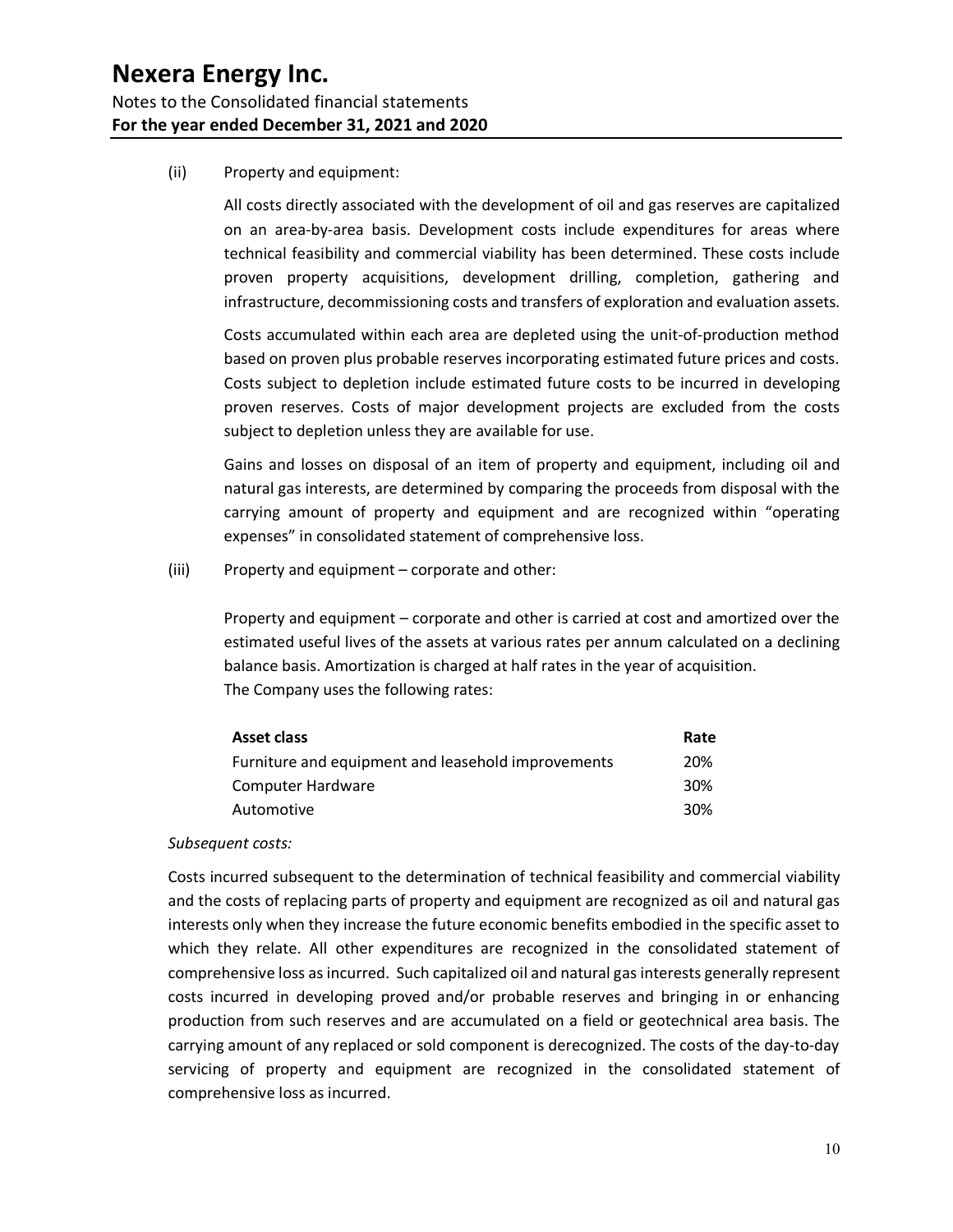### **Financial assets and liabilities**

All financial assets are initially measured at fair value. Financial assets are subsequently measured at either amortized cost, fair value through other comprehensive income or fair value through profit or loss, depending on the Company's business model for managing the financial assets, and the contractual cash flow characteristics of the financial assets. Financial assets are not reclassified subsequent to their initial recognition, except if the Company changes its business model for managing financial assets.

A financial asset is subsequently measured at amortized cost if it meets both of the following conditions:

- (i). The asset is held within a business model whose objective is to hold assets to collect contractual cash flows; and
- (ii). The contractual terms of the financial asset give rise on specified dates to cash flows that are solely payments of principal and interest on the principal amount outstanding.

Financial assets that meet condition (ii) above that are held within a business model whose objective is achieved by both collecting contractual cash flows and selling financial assets is subsequently measured at fair value through other comprehensive income ("FVOCI"). All other financial assets are subsequently measured at their fair values, with changes in fair value recognized in profit or loss ("FVTPL").

| <b>Financial Assets and Liabilities</b>  | <b>IFRS 9</b>  |
|------------------------------------------|----------------|
| Cash                                     | Amortized cost |
| Trade and other receivables              | Amortized cost |
| Short term investments                   | Amortized cost |
| Officer Joan receivable                  | Amortized cost |
| Accounts payable and accrued liabilities | Amortized cost |
| Short-term loan                          | Amortized cost |
| Royalty obligation                       | Amortized cost |
| Demand Joan                              | Amortized cost |
| Credit facility                          | Amortized cost |
| Note payable                             | Amortized cost |
| Other liabilities                        | Amortized cost |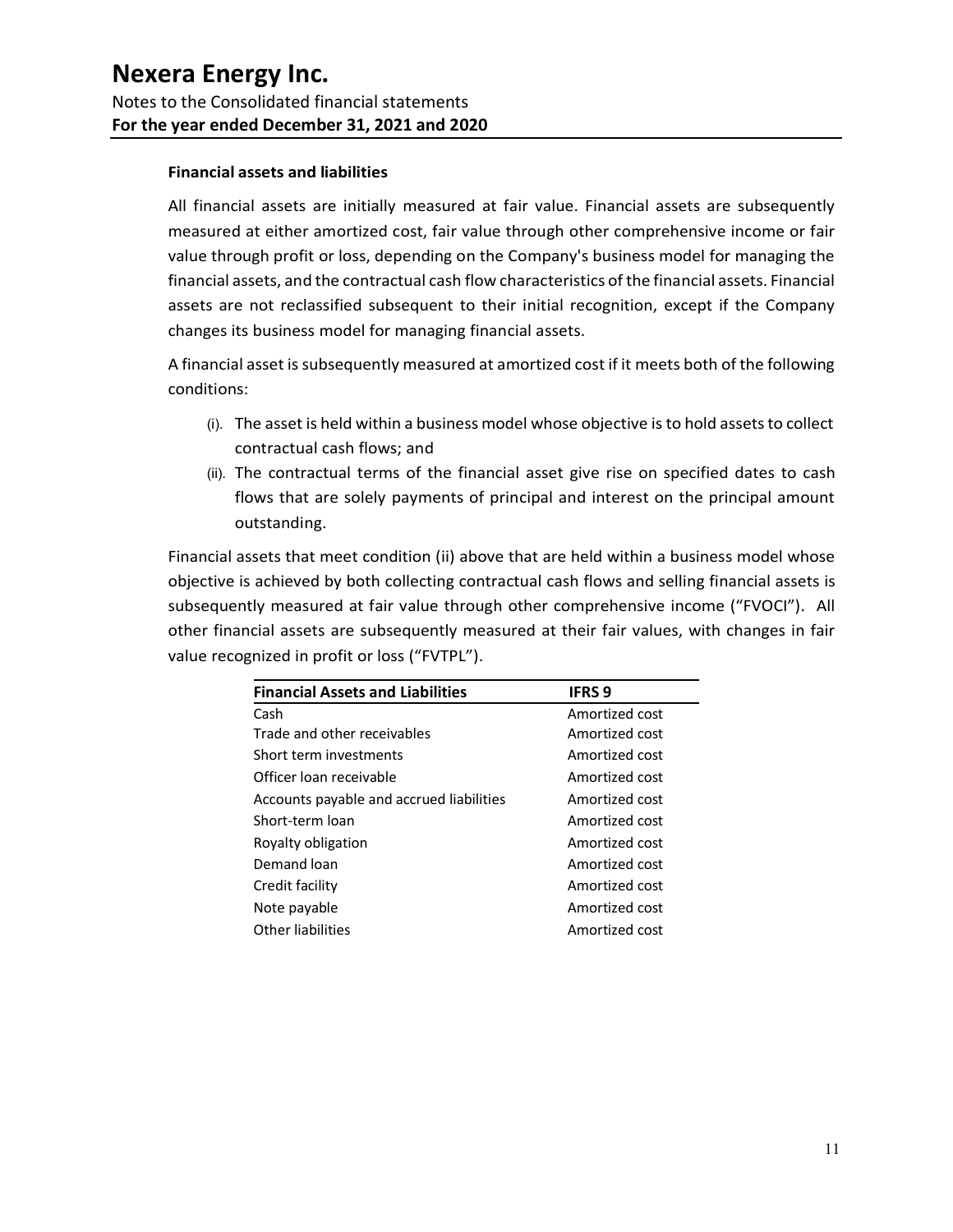#### **Impairment**

#### *Financial assets*:

At each reporting date, the Company assesses the expected credit losses ("ECL") associated with its financial assets to determine the ECL allowances.

For accounts receivable, the Company applies the simplified approach required by IFRS 9, which requires the life time ECL allowances to be recognized at the initial recognition of the receivables. The ECL for financial assets are based on the assumptions about risk of default and expected credit losses. The Company uses judgement in making these assumptions and selecting inputs to the impairment calculation, based on the Company's past history, existing market conditions as well as forward looking estimates at the end of each reporting period.

#### *Non-financial assets:*

The carrying amounts of the Company's non-financial assets, other than E&E assets and deferred tax assets, are reviewed at each reporting date to determine whether there is any indication of impairment. If any such indication exists, then the asset's recoverable amount is estimated. For other intangible assets that have indefinite lives or that are not yet available for use, an impairment test is completed each year. E&E assets are assessed for impairment when they are reclassified to property and equipment as oil and natural gas interests, and also if facts and circumstances suggest that the carrying amount exceeds the recoverable amount.

The Company considers its Canadian assets as a CGU, its Texas assets held by Emerald Bay Texas Inc. as a separate CGU, and its assets help by Production Resources Inc. as a separate CGU.

The recoverable amount of an asset or a CGU is the greater of its value in use and its FVLCTS. Value in use is determined by estimating the present value of the future net cash flows expected to be derived from the continued use of the asset or CGU. FVLCTS is based on available market information, where applicable. In the absence of such information, FVLCTS is determined using discounted future net cash flows of proved and probable reserves using forecast prices and costs.

An impairment loss is recognized if the carrying amount of an asset or its CGU exceeds its estimated recoverable amount. Impairment losses are recognized in the consolidated statement of comprehensive loss. Impairment losses recognized in respect of CGUs are allocated first to reduce the carrying amount of any goodwill allocated to the units and then to reduce the carrying amounts of the other assets in the unit (Company of units) on a pro rata basis.

#### **Share-based payments**

The Company issues stock options to directors, officers and other consultants, which are deemed employees. The fair value of options granted to employees is measured at grant date, using the Black-Scholes option pricing model, and is recognized over the vesting period, using a graded vesting model. The fair value is recognized as an expense within operations with a corresponding increase in contributed surplus. A forfeiture rate is estimated on the grant date and is adjusted to reflect the actual number of options that vest.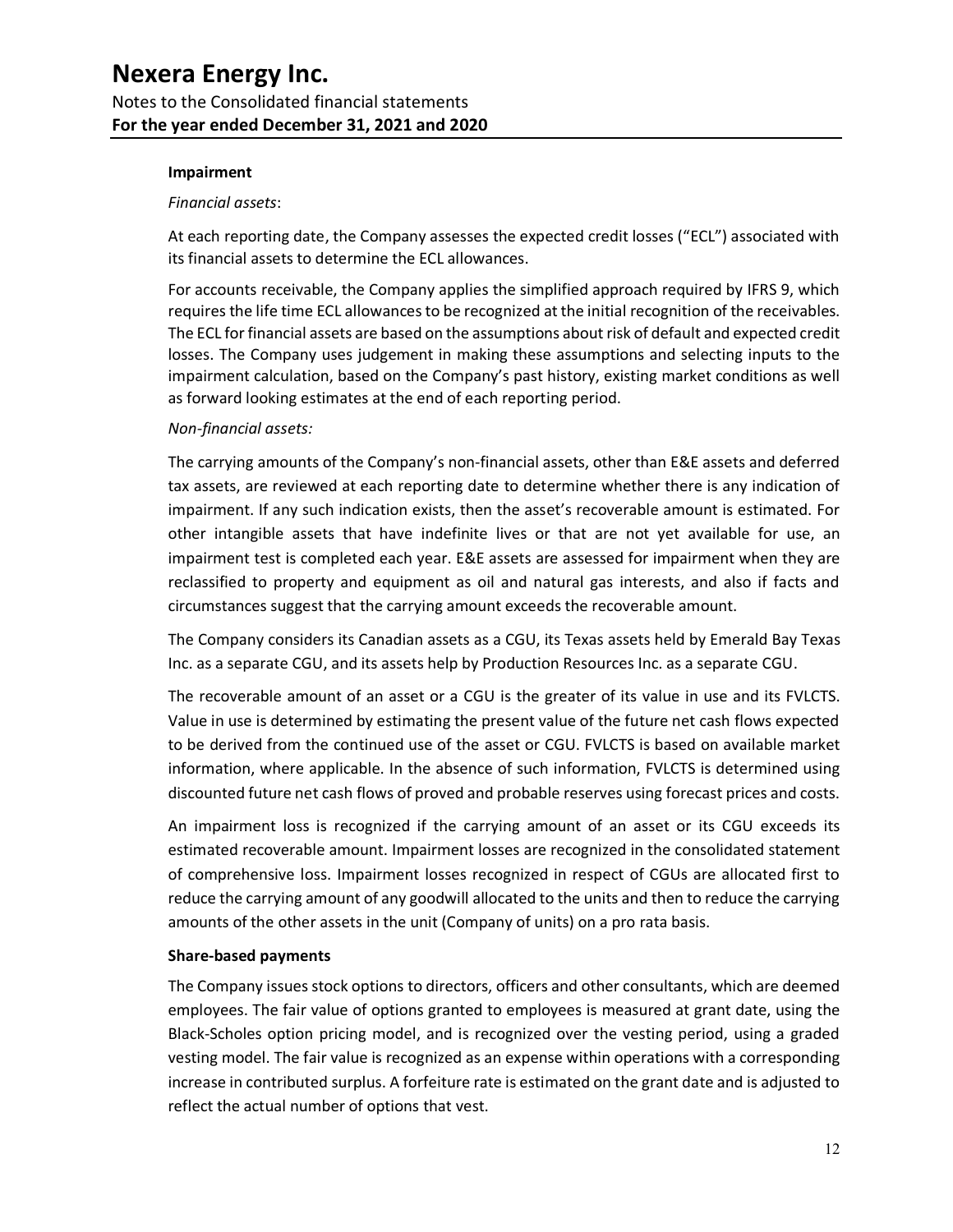The fair value of warrants issued as part of the private placements is measured at the closing date of the private placement using the Black-Scholes option pricing model. The fair value is recognized as a deduction against share capital with a corresponding increase in contributed surplus.

If and when the stock options and/or warrants are ultimately exercised, the applicable amounts of contributed surplus are transferred to share capital.

#### **Provisions**

A provision is recognized if, as a result of a past event, the Company has a present legal or constructive obligation that can be estimated reliably, and it is probable that an outflow of economic benefits will be required to settle the obligation. Provisions are determined by discounting the expected future cash flows at a pre-tax rate that reflects current market assessments of the time value of money and the risks specific to the liability. Provisions are not recognized for future operating losses.

### **Decommissioning obligations**

The Company's activities give rise to dismantling, decommissioning and site disturbance remediation activities. A provision is made for the estimated cost of site restoration and capitalized in the relevant asset category. Decommissioning obligations are measured at the present value of management's best estimate of expenditures required to settle the present obligation at the consolidated statement of financial position date. Subsequent to the initial measurement, the obligation is adjusted at the end of each period to reflect the passage of time and changes in the estimated future cash flows underlying the obligation. The increase in the provision due to the passage of time is recognized as finance expense whereas increases/decreases due to changes in the estimated future cash flows are capitalized. Actual costs incurred upon settlement of the decommissioning liabilities are charged against the provision to the extent the provision was established.

### **Revenue**

Revenue from the sale of crude oil, natural gas, and natural gas liquids ("NGLs") is measured based on the consideration specified in contracts with customers and excludes amounts collected on behalf of third parties. The Company recognizes revenue when it transfers control of the product to the buyer. This is generally at the time the customer obtains legal title to the product and when it is physically transferred to the delivery mechanism agreed with the customer, often pipelines or other transportation methods.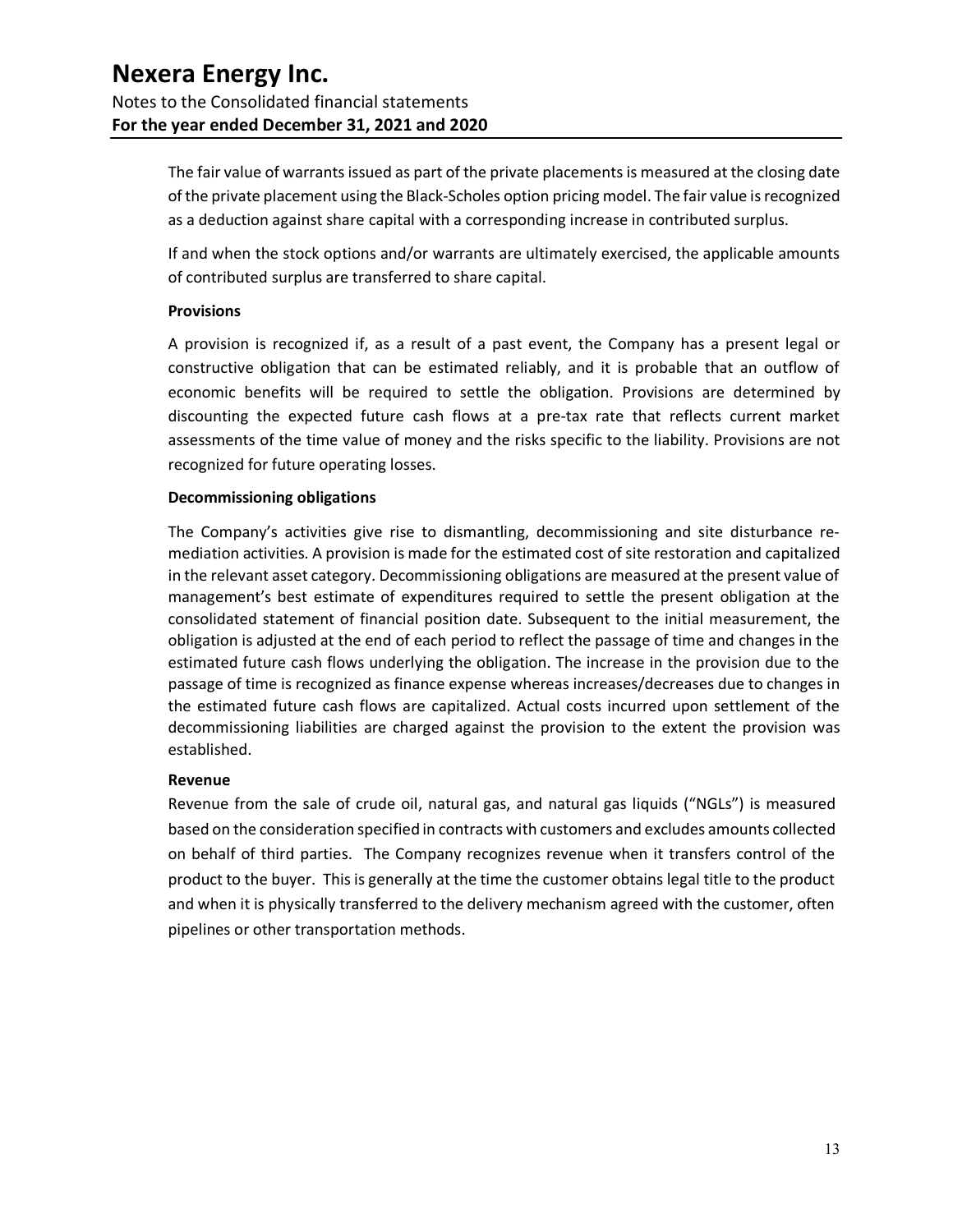Applying the five step model required by IFRS 15, Revenue from Contracts with Customers, revenue is recognized as follows for these contracts:

| Step in Model                     | Oil and Gas Sales                                    |
|-----------------------------------|------------------------------------------------------|
| Identify the contract             | The contractual arrangement executed with the        |
|                                   | customers, specifying the quantity and market price. |
| Identify distinct performance     | Single performance obligation to provide crude oil   |
| obligations                       | and gas to the customers.                            |
| Estimate transaction price        | Transaction price is based on current commodity      |
|                                   | market prices.                                       |
| Allocate the transaction price to | Total revenue is allocated to the single performance |
| performance obligations           | obligation.                                          |
| Recognize revenue as performance  | Revenue to be recognized at a point in time once     |
| obligations are satisfied         | control passes to the customers (i.e when product is |
|                                   | delivered).                                          |

The Company evaluates its arrangements with third parties and partners to determine if the Company acts as the principal or as an agent. In making this evaluation, management considers if the Company obtains control of the product delivered, which is indicated by the Company having the primary responsibility for the delivery of the product, having the ability to establish prices or having inventory risk. If the Company acts in the capacity of an agent rather than as a principal in a transaction, then the revenue is recognized on a net basis, only reflecting the fee, if any, realized by the Company from the transaction.

Gathering fees charged to other entities for use of facilities owned by the Company are evaluated by management to determine if these originate from contracts with customers or from incidental or collaborative arrangements. Gathering fees charged to other entities that are from contracts with customers are recognized in revenue when the related services are provided.

From time to time, the Company performs wellsite operator and supervisory contract work and recognizes these revenues as the services are provided and billed to the customer.

#### **Finance income and expenses**

Finance expense comprises interest expense on borrowings and accretion of the discount on provisions.

#### **Income tax**

Income tax expense comprises current and deferred tax. Income tax expense is recognized in the consolidated statement of comprehensive loss except to the extent that it relates to items recognized directly in equity, in which case it is recognized in equity.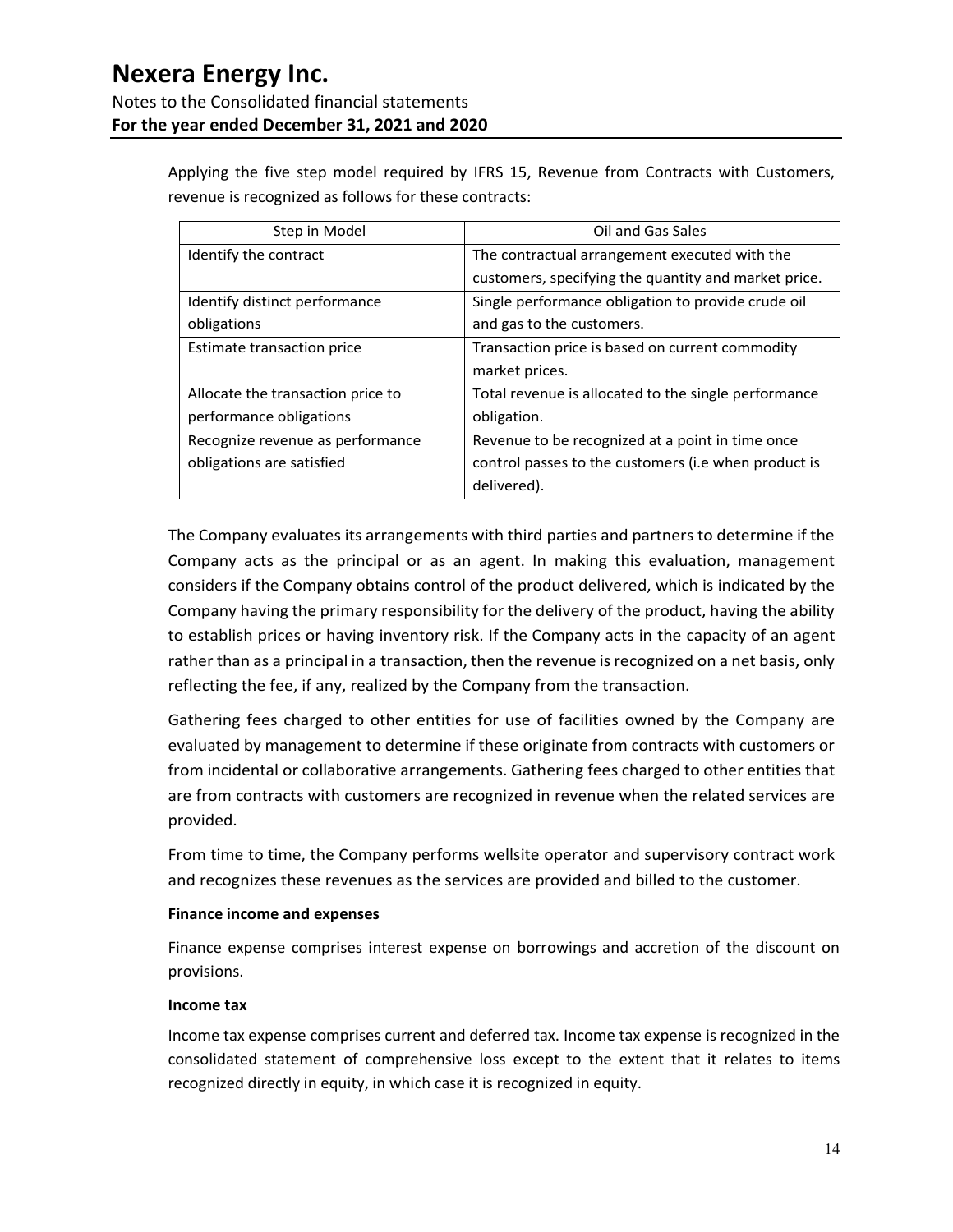## Notes to the Consolidated financial statements **For the year ended December 31, 2021 and 2020**

Current tax is the expected tax payable on the taxable income for the year, using tax rates enacted or substantively enacted as at the reporting date, and any adjustment to tax payable in respect of previous years.

Deferred tax is recognized using the temporary differences between the carrying amounts of assets and liabilities for financial reporting purposes and the amounts used for taxation purposes. Deferred tax is not recognized on the initial recognition of assets or liabilities in a transaction that is not a business combination. In addition, deferred tax is not recognized for taxable temporary differences arising on the initial recognition of goodwill. Deferred tax is measured at the tax rates that are expected to be applied to temporary differences when they reverse, based on the laws that have been enacted or substantively enacted by the reporting date. Deferred tax assets and liabilities are offset if there is a legally enforceable right to offset, and they relate to income taxes levied by the same tax authority on the same taxable entity, or on different tax entities, but they intend to settle current tax liabilities and assets on a net basis or their tax assets and liabilities will be realized simultaneously.

A deferred tax asset is recognized to the extent that it is probable that future taxable profits will be available against which the temporary difference can be utilized. Deferred tax assets are reviewed at each reporting date and are reduced to the extent that it is no longer probable that the related tax benefit will be realized.

#### **Earnings per share**

Basic earnings per share is calculated by dividing the profit or loss attributable to common shareholders of the Company by the weighted average number of common shares outstanding during the period. Diluted earnings per share is determined by adjusting the profit or loss attributable to common shareholders and the weighted average number of common shares outstanding for the effects of dilutive instruments such as options granted to employees.

#### **Currency translation**

### *Functional and presentation currency*

The functional currency for each branch within the Company is the currency of the primary economic environment in which it operates. The functional currency for the United States branch and the Company's United States subsidiaries is the United States dollar. The functional currency for the Canadian branch is the Canadian dollar. These consolidated financial statements are presented in Canadian dollars. Intercompany balances and transactions, and any unrealized income and expenses arising from intercompany transactions, are eliminated in preparing the consolidated financial statements.

The results and financial position of the subsidiaries that have a functional currency different from the presentation currency are translated into Canadian dollars, the presentation currency, as follows: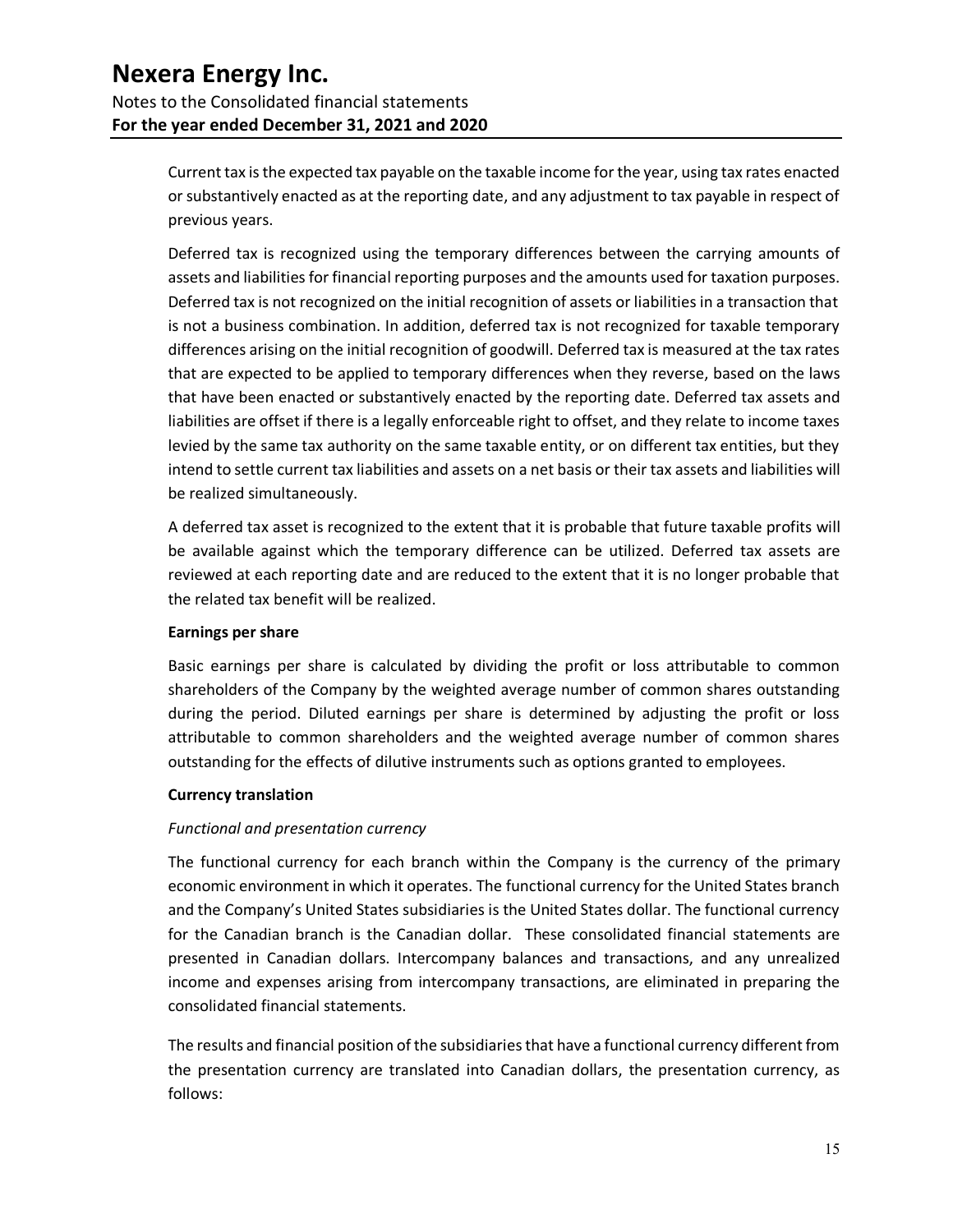Notes to the Consolidated financial statements **For the year ended December 31, 2021 and 2020**

- Assets and liabilities are translated at the closing exchange rate at the date of the consolidated statement of financial position;
- Income and expenses are translated at the average exchange rates during the period; and
- All resulting exchange differences are charged/credited to the currency translation adjustment in Other Comprehensive Loss.

#### *Transactions and balances*

Foreign currency transactions are translated into the functional currency using the exchange rates prevailing at the date of the transaction. Generally, foreign exchange gains and losses resulting from the settlement of foreign currency transactions and from the translation of monetary assets and liabilities, within the United States branch, denominated in currencies other than an entity's functional currency are recognized in the consolidated statement of comprehensive loss.

#### **Flow-through shares**

From time to time the Company will issue flow-through common shares to finance a portion of its exploration program. These shares transfer the tax deductibility of qualifying resource expenditures to investors. On issuance, the Company splits the flow-through shares into i) a flowthrough share premium, equal to the estimated premium, if any, investors pay for the flowthrough feature, which is recognized as a liability, and ii) share capital. When expenses are renounced, the Company derecognizes the liability and recognizes a deferred tax liability for the amount of tax reduction renounced to the shareholders. The premium is recognized as other income and the related deferred tax is recognized as a tax provision.

Proceeds received from the issuance of flow-through shares are restricted to be used only for Canadian resource property exploration expenditures. The Company may also be subject to a Part XII.6 tax on flow-through proceeds renounced under the Look-back Rule, in accordance with Government of Canada flow-through regulations. When applicable, this tax is accrued as a financial expense until paid.

#### **Joint operations**

Many of the Company's oil and natural gas activities involve joint operations. A joint operation is a type of arrangement whereby the parties that have joint control of the arrangement have rights to the assets and obligations for the liabilities relating to the joint operation. The consolidated financial statements include the Company's share of these joint operations and a proportionate share of the relevant revenue and related costs.

#### Leases

The Company assesses whether a contract is a lease based on whether the contract conveys the right to control the use of an underlying asset for a period of time in exchange for consideration. The Company allocates the consideration in the contract to each lease component based on their relative stand-alone prices.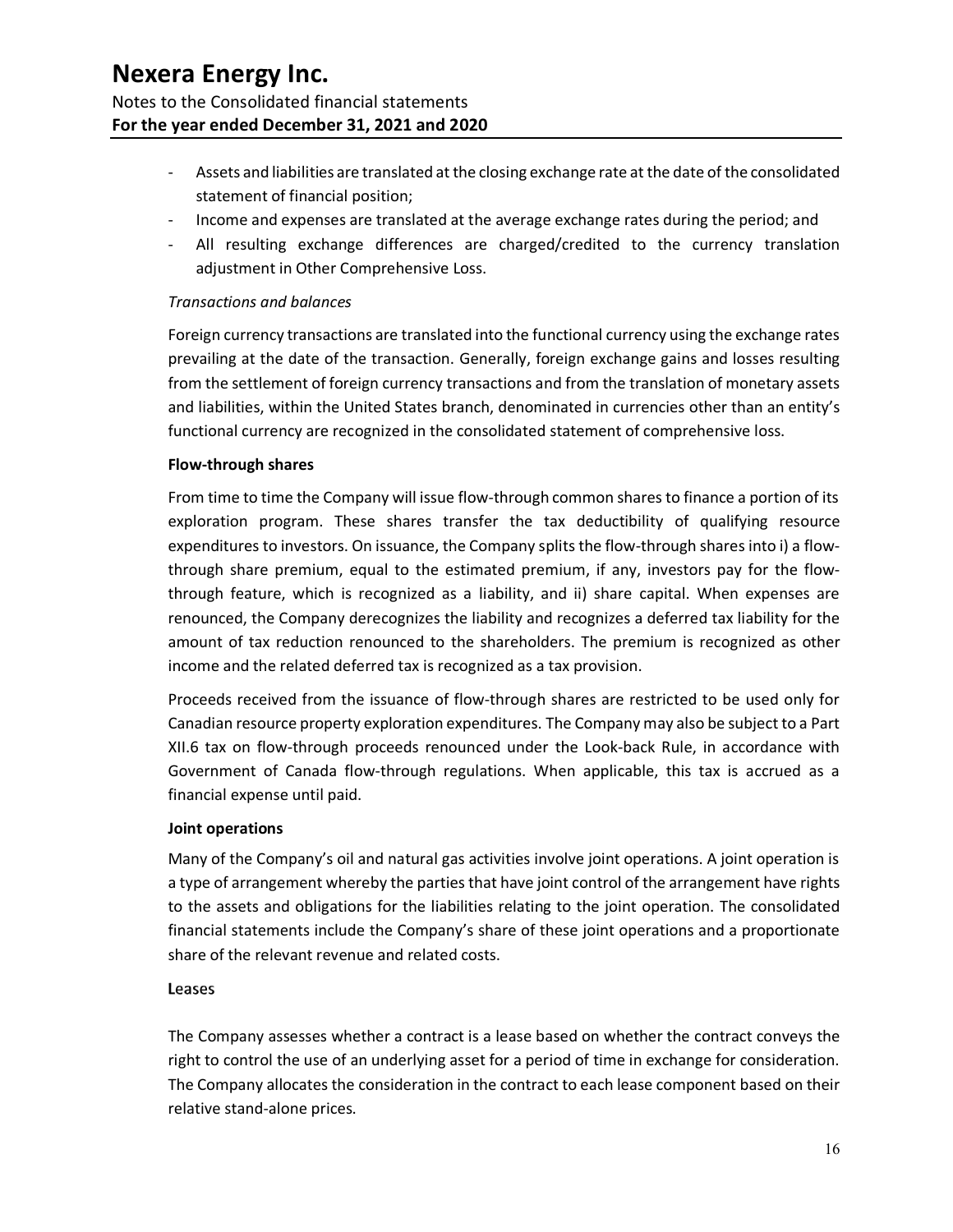Notes to the Consolidated financial statements **For the year ended December 31, 2021 and 2020**

Leases are recognized as a Right-of Use ("ROU") asset and a corresponding lease liability at the date on which the leased asset is available for use by the Company. Assets and liabilities arising from a lease are initially measured on a present value basis. These payments are discounted using the Company's incremental borrowing rate when the rate implicit in the lease is not readily available. The Company uses a single discount rate for a portfolio of leases with reasonably similar characteristics. Lease payments are allocated between the liability and finance costs. The finance cost is charged to net earnings over the lease term. The lease liability is measured at amortized cost using the effective interest method. It is re-measured when there is a change in the future lease payments arising from a change in an index or rate, if there is a change in the amount expected to be payable under a residual value guarantee or if there is a change in the assessment of whether the Company will exercise a purchase, extension or termination option that is within the control of the Company.

When the lease liability is re-measured, a corresponding adjustment is made to the carrying amount of the ROU asset or is recorded in the Statements of Net and Comprehensive Income (Loss) if the carrying amount of the ROU asset has been reduced to zero.

The ROU asset is initially measured at cost, which comprises the initial amount of the lease liability, any initial direct costs incurred, and an estimate of costs to dismantle and remove the underlying asset or to restore the underlying asset or site on which it is located less any lease payments made at or before the commencement date. The ROU asset is depreciated, on a straight-line basis, over the shorter of the estimated useful life of the asset or the lease term. The ROU asset may be adjusted for certain re-measurements of the lease liability and impairment losses. Leases that have terms of less than twelve months or leases on which the underlying asset is of low value are recognized as an expense in the Statements of Net and Comprehensive Income (Loss) on a straight-line basis over the lease term. A lease modification will be accounted for as a separate lease if the modification increases the scope of the lease and if the consideration for the lease increases by an amount commensurate with the stand-alone price for the increase in scope. For a modification that is not a separate lease or where the increase in consideration is not commensurate, at the effective date of the lease modification, the Company will re-measure the lease liability using the Company's incremental borrowing rate, when the rate implicit to the lease is not readily available, with a corresponding adjustment to the ROU asset. A modification that decreases the scope of the lease will be accounted for by decreasing the carrying amount of the ROU asset, and recognizing a gain or loss in net income (loss) that reflects the proportionate decrease in scope.

ROU assets are assessed for impairment on initial recognition and subsequently on an annual basis, at a minimum. ROU assets subject to leases that have become onerous in nature are adjusted by the amount of any provision for onerous leases.

During the year ended December 31, 2021, the Company expensed \$36,000 (2020 - \$nil) for shortterm leases including operating costs.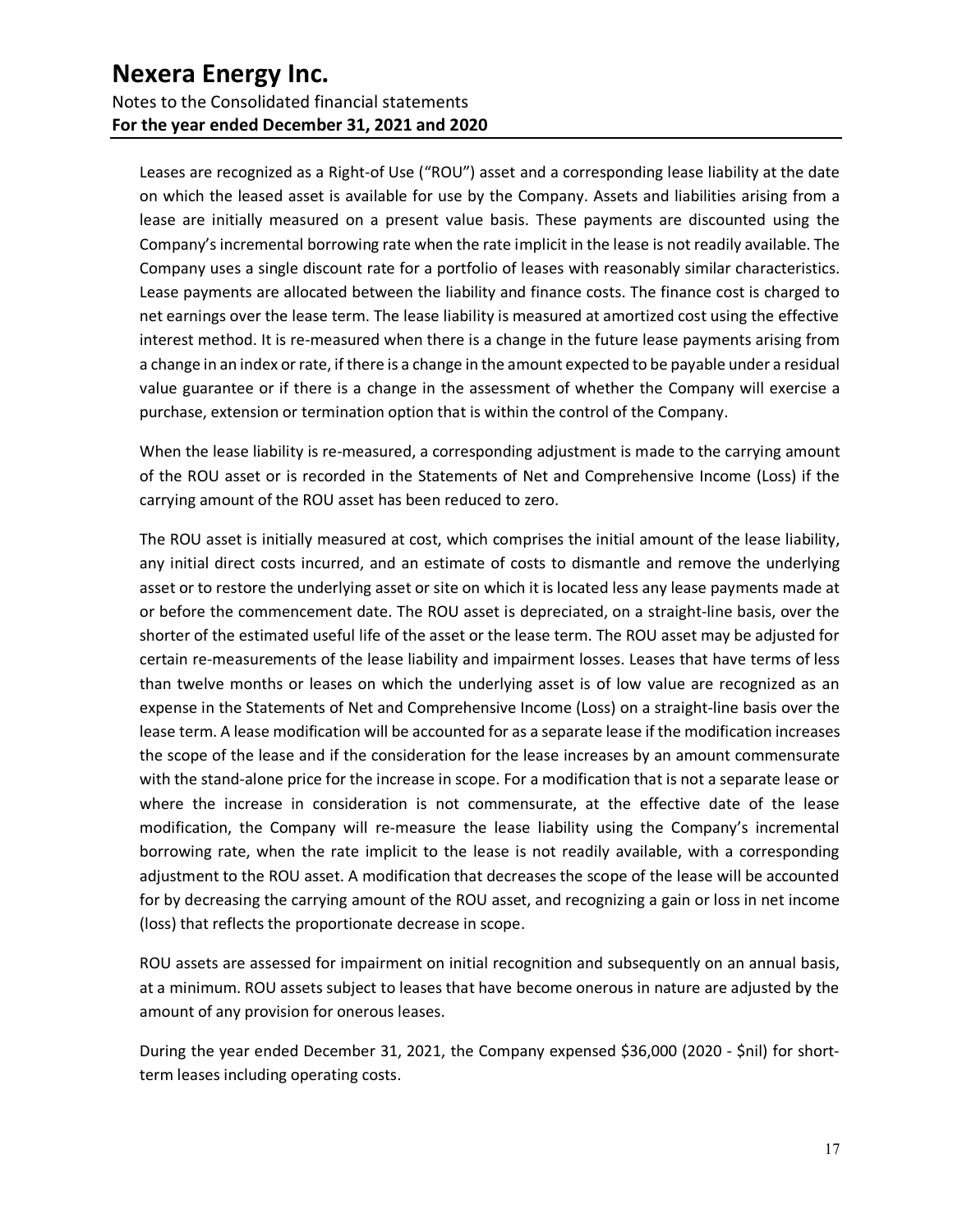Notes to the Consolidated financial statements **For the year ended December 31, 2021 and 2020**

#### **Future accounting standards and pronouncements**

### Onerous Contracts—Cost of Fulfilling a Contract (Amendments to IAS 37)

The amendments to IAS 37 specify which costs an entity includes in determining the cost of fulfilling a contract for the purpose of assessing whether the contract is onerous. Costs that relate directly to a contract can either be incremental costs of fulfilling that contract (examples would be direct labour, materials) or an allocation of other costs that relate directly to fulfilling contracts (an example would be the allocation of the depreciation charge for an item of property, plant and equipment used in fulfilling the contract).

These amendments are effective for reporting period beginning on or after January 1, 2022.

### Classification of Liabilities as Current or Non-current (Amendments to IAS 1)

The amendments to IAS1 provide a more general approach to the classification of liabilities based on the contractual arrangements in place at the reporting date.

These amendments are effective for reporting periods beginning on or after January 1, 2023.

### **4 Determination of fair values**

A number of the Company's accounting policies and disclosures require the determination of fair value, for both financial and non-financial assets and liabilities. Fair values have been determined for measurement and/or disclosure purposes based on the following methods. When applicable, further information about the assumptions made in determining fair values is disclosed in the notes specific to that asset or liability.

#### *Property and equipment and E&E assets:*

The fair value of property and equipment and E&E assets is the estimated amount for which property and equipment and E&E assets could be exchanged on the acquisition date between a willing buyer and a willing seller in an arm's length transaction after proper marketing wherein the parties each acted knowledgeably, prudently and without compulsion. The fair value of oil and natural gas assets (included in property and equipment) is estimated with reference to the discounted cash flows expected to be derived from oil and natural gas production based on externally prepared reserve reports.

*Cash, trade and other receivables and accounts payable and accrued liabilities:*

At December 31, 2021 and December 31, 2020, the fair value of these balances approximated their carrying value due to their short term to maturity.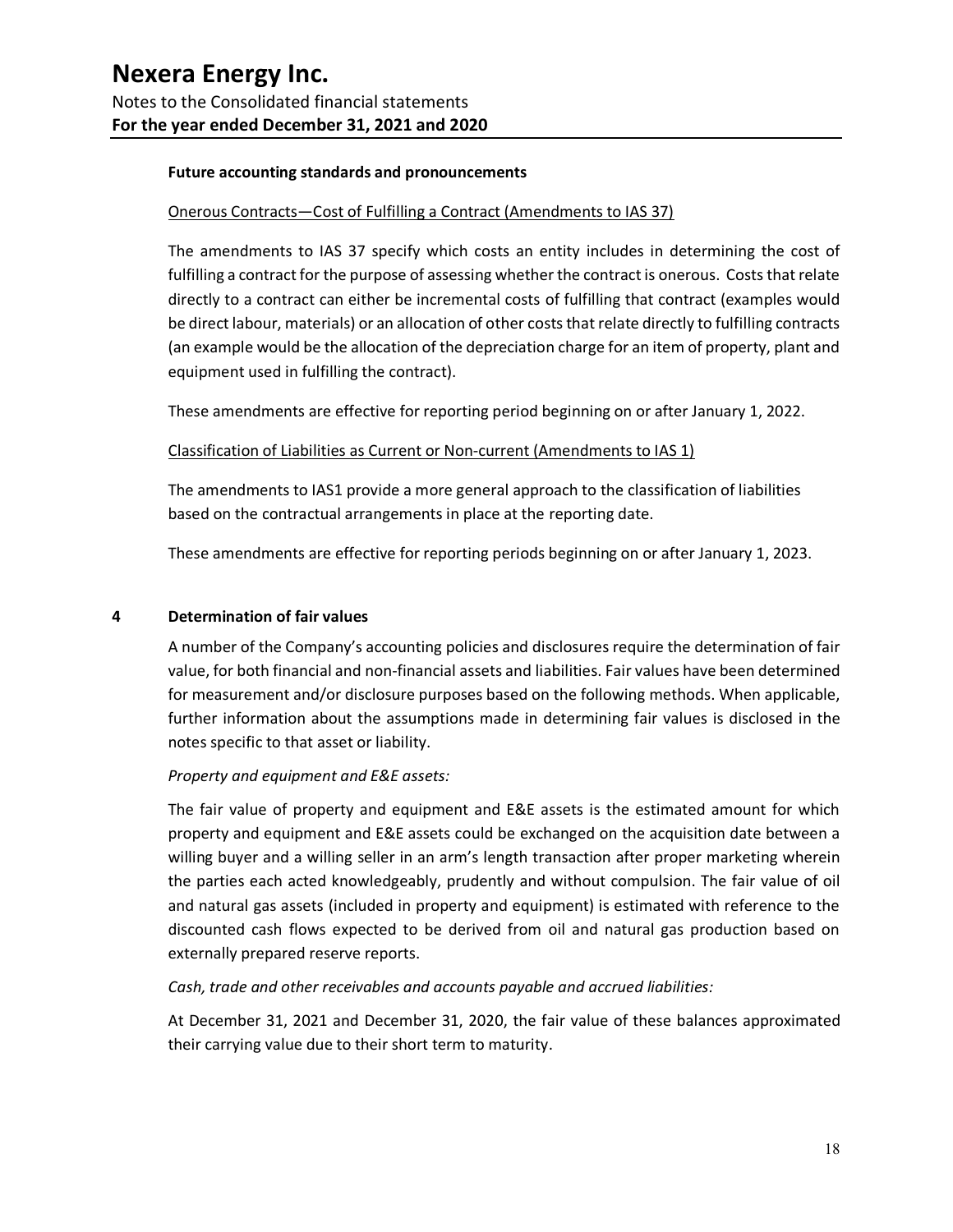#### *Share-based payments, warrants and finder's options:*

The fair value of employee stock options, warrants and the finder's options are measured using a Black-Scholes option pricing model. Measurement inputs include share price on measurement date, exercise price of the instrument, expected volatility (based on weighted average historic volatility adjusted for changes expected due to publicly available information), weighted average expected life of the instruments (based on historical experience and general option holder behaviour), expected dividends, and the risk-free interest rate (based on government bonds).

#### **5 Business combinations**

The Company completed the following business combinations during fiscal 2021:

#### **Cotulla Vacuum Services Ltd. ("Cotulla")**

The Company acquired the shares of Cotulla from a non arm's-length party in February 2021. The fair value of the assets acquired and liabilities assumed on the date of acquisition is as follows:

| Assets acquired:       |   |         |
|------------------------|---|---------|
| Cash                   | Ś | 14,582  |
| Accounts receivable    |   | 27,865  |
| Property and equipment |   | 225,503 |
| Total assets acquired: |   | 267,950 |
| Liabilities assumed:   |   |         |
| Net assets acquired :  |   | 267,950 |
| Consideration paid:    |   |         |

The value of the net assets acquired has been recognized as a bargain purchase gain in these consolidated financial statements. The Company will share in 50% of the profits associated with the operation of the assets on a go-forward basis.

#### **Petroleum Resources Inc. ("PRI")**

Effective January 1, 2021, the Company acquired the remaining 25% interest, representing the non-controlling interest, in PRI for gross consideration of \$100,000 USD (\$120,960 CAD)in cash and \$300,000 USD (\$378,930 CAD) settled through the issuance of 3,789,300 common shares at \$0.10 CAD per share. As part of the transaction, the non-controlling interest holder forgave \$400,000 USD of debt outstanding from PRI (note 9).

|                            | <b>CAD</b> |
|----------------------------|------------|
| Fair value of 25% interest | (622, 843) |
| Consideration paid:        | 499.890    |
| Excess consideration:      | 1.122.733  |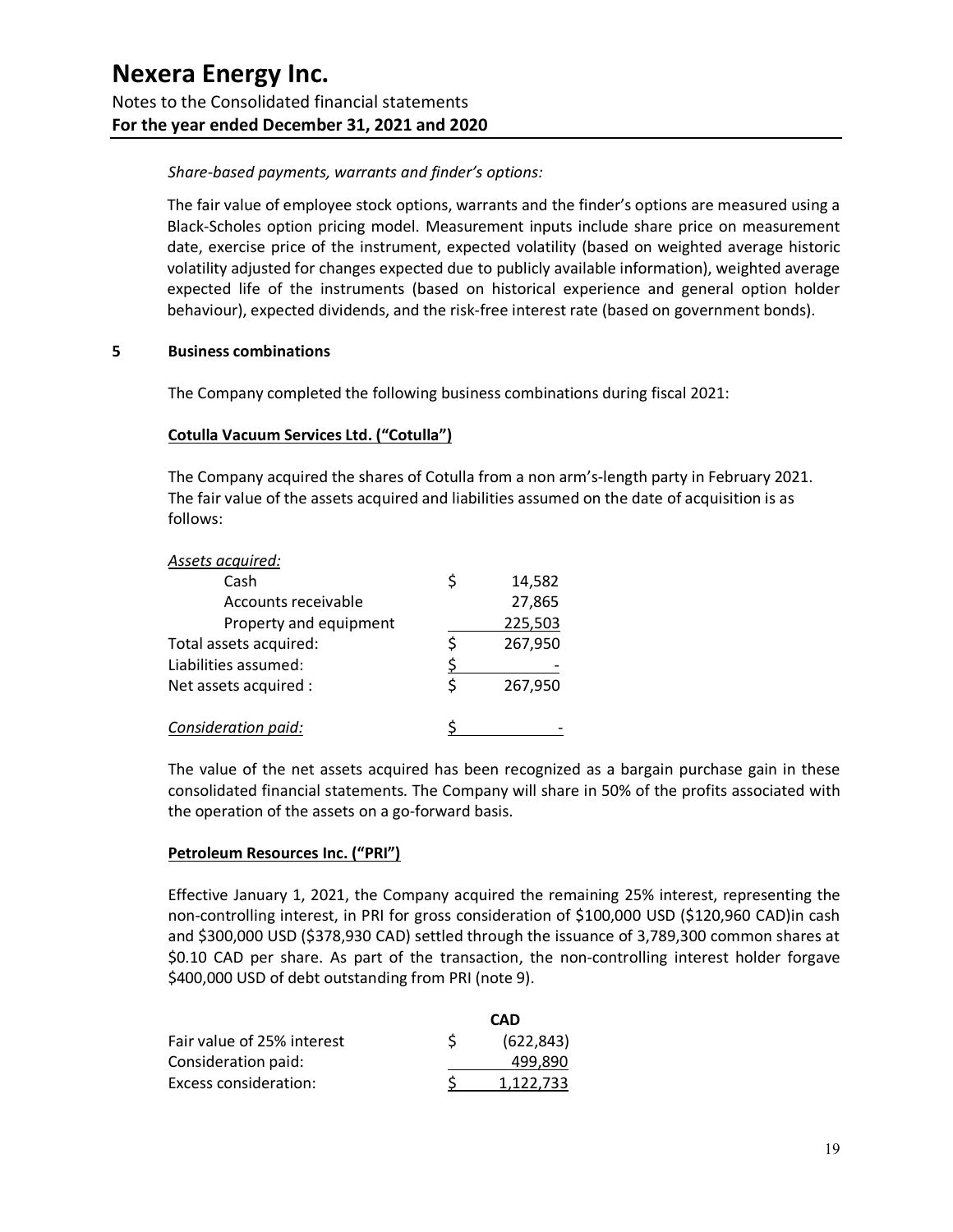## Notes to the Consolidated financial statements **For the year ended December 31, 2021 and 2020**

The excess consideration paid has been recognized as a loss on acquisition in these consolidated financial statements.

As at December 31, 2021, the cash consideration remains unpaid and is included in accounts payable and accrued liabilities.

#### **6 Property and equipment**

|                                         | Oil and natural | <b>Right of use</b> | Corporate and |             |
|-----------------------------------------|-----------------|---------------------|---------------|-------------|
|                                         | gas             | assets              | other         | Total       |
|                                         | interests       |                     |               |             |
|                                         | \$              | \$                  | \$            | \$          |
| Cost, December 31, 2020                 | 11,291,517      | 154,807             | 606,922       | 12,053,246  |
| <b>Additions</b>                        | 53,700          | 23,799              | 236,642       | 314,141     |
| Revisions in decommissioning liability  | 2,828,595       |                     |               | 2,828,595   |
| Foreign currency translation            | (59, 230)       | 6,373               | 2,984         | (49, 873)   |
| Cost, December 31, 2021                 | 14,114,582      | 184,979             | 621,045       | 15,146,109  |
| Accumulated depletion, depreciation and | (9, 283, 937)   | (97, 789)           | (368, 417)    | (9,750,143) |
| impairment, beginning of year           |                 |                     |               |             |
| Depreciation and depletion for the year | (352, 932)      |                     | (97, 023)     | (449, 955)  |
| Impairment                              | (1,324,593)     |                     |               | (1,324,953) |
| Foreign currency translation            | 43,784          | 12,217              | (6,950)       | 49,051      |
| Carrying value, December 31, 2021       | 3,196,904       | 99,407              | 148,655       | 3,670,109   |

|                                                                          | Oil and natural | <b>Right of use</b> | Corporate and |               |
|--------------------------------------------------------------------------|-----------------|---------------------|---------------|---------------|
|                                                                          | gas             | assets              | other         | Total         |
|                                                                          | interests       |                     |               |               |
|                                                                          | Ş               | Ş                   | Ş             | Ş             |
| Cost, December 31, 2019                                                  | 10,734,582      | 155,133             | 489,533       | 11,379,248    |
| <b>Additions</b>                                                         | 1,442,816       |                     | 142,931       | 1,585,747     |
| <b>Disposals</b>                                                         | (564, 930)      |                     | (11, 293)     | (576, 223)    |
| Revisions in decommissioning liability                                   | 36,189          |                     |               | 36,189        |
| Foreign currency translation                                             | (357, 140)      | (1,046)             | (14, 249)     | (372, 435)    |
| Cost, December 31, 2020                                                  | 11,291,517      | 154,087             | 606,922       | 12,052,526    |
| Accumulated depletion, depreciation and<br>impairment, beginning of year | (6,018,855)     | (53, 349)           | (297,768)     | (6,369,972)   |
| Depreciation and depletion for the year                                  | (328, 606)      | (43, 714)           | (70, 649)     | (442, 969)    |
| Impairment                                                               | (3, 157, 891)   |                     |               | (3, 157, 891) |
| Foreign currency translation                                             | 221,415         | (726)               | 7,220         | 227,909       |
| Carrying value, December 31, 2020                                        | 2,007,580       | 56,298              | 245,725       | 2,309,603     |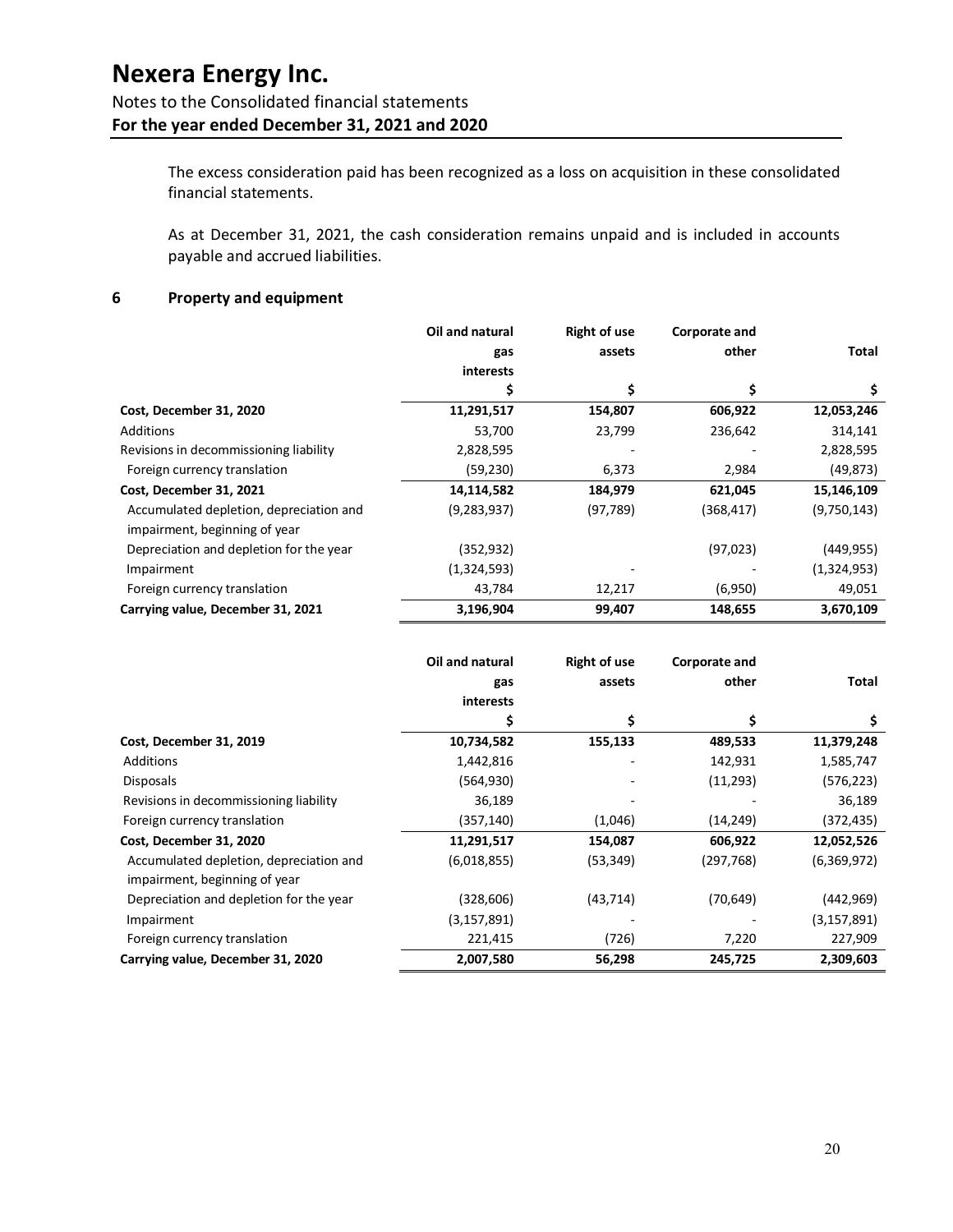Notes to the Consolidated financial statements **For the year ended December 31, 2021 and 2020**

### **Asset Acquisition and Disposal**

In February 2020, the Company closed an acquisition with an arms-length party of various properties and working interests in the La Vernia fields for cash consideration of USD\$50,000 (CAD\$66,500) and a gross overriding royalty that became effective January 1, 2021. The gross overriding royalty is initially valued at an estimate of its fair value of USD\$300,000 (CAD\$399,000) and is subsequently measured in accordance with IFRS 9 at amortized cost using the effective interest rate method at each period end based on estimated projected royalties as determined by utilizing the independent reserve engineer report.

The acquisition has been accounted for an asset acquisition as the La Vernia properties are not considered to be a business when applying the guidance within IFRS 3 Business Combinations. Consideration paid is as follows:

| Petroleum properties         | 1,127,840  |
|------------------------------|------------|
| Asset retirement obligations | (662, 340) |
| Total net assets             | 465,500    |
| Cash consideration paid      | 66,500     |
| Royalty obligation assumed   | 399,000    |

In April 2020, the Company disposed of 50% of its working interest in the La Vernia fields for cash consideration of CAD\$257,724 (USD\$186,000) to a family member of a director of the Company. The disposal has been accounted for as follows:

| Petroleum properties disposed            | \$<br>585,120 |
|------------------------------------------|---------------|
| Asset retirement obligations disposed    | (343, 620)    |
| Royalty obligation disposed              | (185,001)     |
| Total net assets disposed                | 56,499        |
| Cash consideration received              | 257,724       |
| Gain on disposal of petroleum properties | 201,225       |

As at December 31, 2021, the royalty liability was determined to have a value of CAD \$190,170 (USD - \$150,000) (2020 - CAD\$190,980 ; USD\$150,000).

#### **Impairment**

In light of volatility in oil benchmark prices during the year an impairment test was carried out on the Company's CGU's on December 31, 2021 and December 31, 2020. The impairment test carried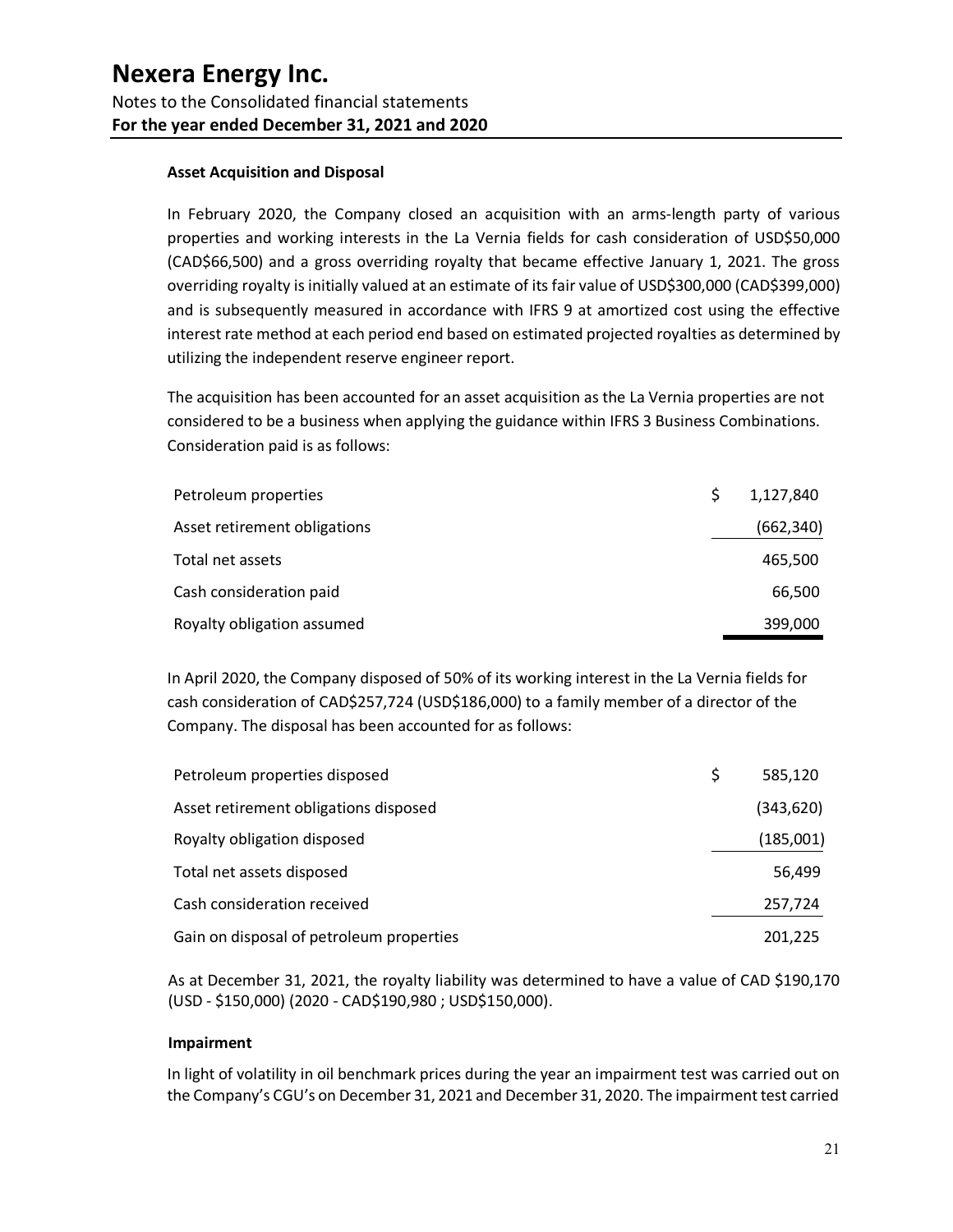Notes to the Consolidated financial statements **For the year ended December 31, 2021 and 2020**

> out was based on reserve values using a post-tax discount rate of 11.50%, independent reserve evaluator's forecast pricing and an inflation rate of 2%. The recoverable amount of the CGU was based on FVLCS. The fair value was estimated based on a discounted cashflows approach.

> The test resulted in impairment losses for the Company for the period ended December 31, 2021 of \$1,324,593 (December 31, 2020 - \$3,157,891). The impairment test is sensitive to commodity prices, which have been subject to significant volatility recently.

> *Reserves*. Assumptions that are valid at the time of reserve estimation may change significantly when new information becomes available. Changes in forward price estimates, production costs or recovery rates may change the economic status of reserves and may ultimately result in reserves being restated.

- (a) *Petroleum and natural gas prices*. Forward price estimates for petroleum and natural gas are used in the cash flow model. Commodity prices have fluctuated widely in recent years due to global and regional factors including supply and demand fundamentals, inventory levels, exchange rates, weather, economic and geopolitical factors. If prices decreased by 5% then impairment would increase by \$216,000.
- (b) *Discount rate*. The discount rate used to calculate the net present value of cash flows is based on estimates of an approximate cost of capital for potential acquirers of the Company or the Company's CGUs. Changes in the general economic environment could result in significant changes to this estimate.

The benchmark prices on which the December 31, 2021 recoverable amount was determined was as follows:

|      | Crude oil<br>(West Texas Intermediary)<br>USD\$/bbl |
|------|-----------------------------------------------------|
| 2022 | 72.83                                               |
| 2023 | 68.78                                               |
| 2024 | 66.76                                               |
| 2025 | 68.09                                               |
| 2026 | 69.45                                               |
| 2027 | 70.84                                               |

*Prices escalating at 2.0 percent annually thereafter.*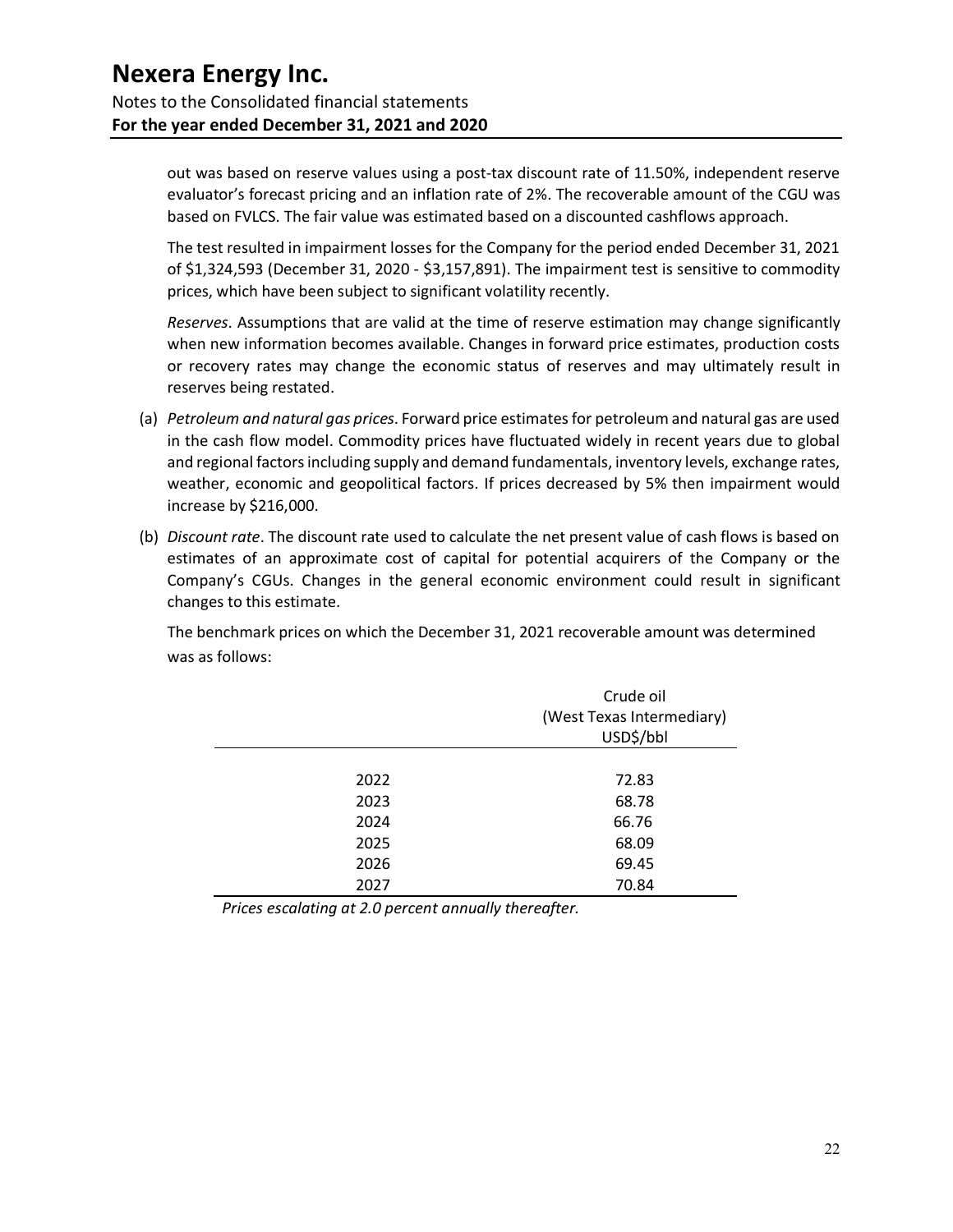## Notes to the Consolidated financial statements **For the year ended December 31, 2021 and 2020**

The benchmark prices on which the December 31, 2020 recoverable amount was determined was as follows:

|      | Crude oil<br>(West Texas Intermediary)<br>USD\$/bbl |
|------|-----------------------------------------------------|
| 2021 | 37.00                                               |
| 2022 | 48.00                                               |
| 2023 | 48.96                                               |
| 2024 | 49.94                                               |
| 2025 | 50.94                                               |
| 2026 | 51.96                                               |

*Prices escalating at 2.0 percent annually thereafter.*

#### **7 Decommissioning obligations**

The Company's decommissioning obligations result from its ownership interest in oil and natural gas assets including well sites and gathering systems. The total decommissioning obligation is estimated based on the Company's net ownership interest in all wells and facilities, estimated costs to reclaim and abandon these wells and facilities and the estimated timing of the costs to be incurred in future years.

The Company has estimated the net present value of the decommissioning obligations to be \$4,860,745 as at December 31, 2021 (December 31, 2020 - \$1,538,858). These payments are expected to be made over the next 2 to 50 years. The obligations have been calculated using an inflation rate of 2.00% and a discount factor, being the risk-free rate related to the liability, of 0.39% - 1.94% (December 31, 2020 – 2.00% and 0.13% - 2.00%, respectively).

|                                  | December 31, 2021        | December 31, 2020 |
|----------------------------------|--------------------------|-------------------|
|                                  |                          |                   |
| Balance, beginning of year       | 1,538,858                | 1,184,900         |
| <b>Additions</b>                 | -                        | 657,335           |
| <b>Disposals</b>                 | $\overline{\phantom{0}}$ | (328, 668)        |
| Revisions / changes in estimates | 2,828,595                | 36,189            |
| Accretion                        | 17,795                   | 24,404            |
| Foreign currency translation     | (2, 562)                 | (35, 302)         |
| Balance, end of year             | 4,382,686                | 1,538,858         |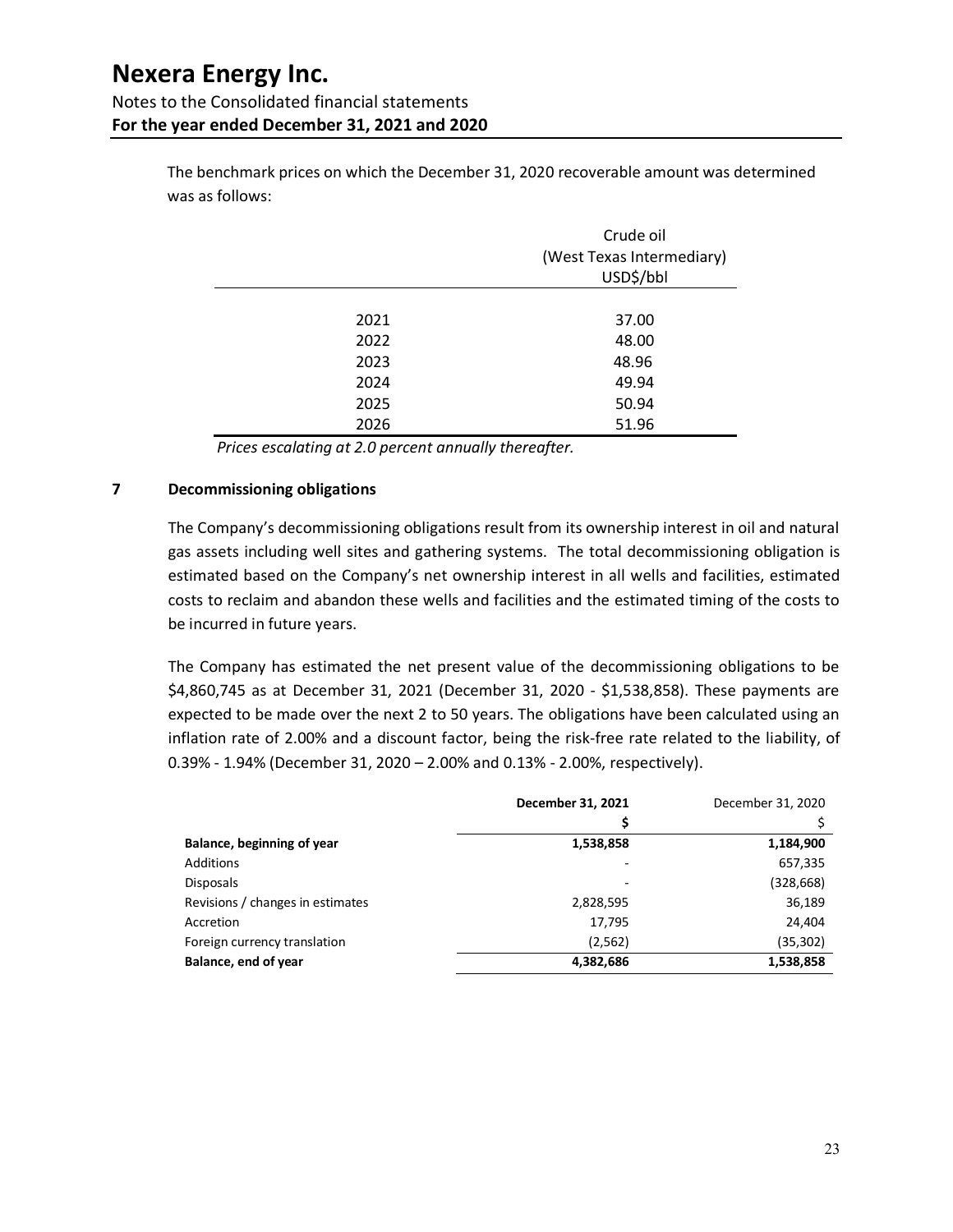## Notes to the Consolidated financial statements **For the year ended December 31, 2021 and 2020**

#### **8 Demand loan**

On May 12, 2015, the Company entered into a loan agreement (the "Demand Loan") with a corporation owned and controlled by a party who is also a significant shareholder of the Company (the "Lender") for up to an amount of \$150,000. This balance was paid down to \$75,000 in 2019. The Demand Loan is due on the demand of the Lender and bears interest of 8.00% per annum, compounded monthly. The balance outstanding at December 31, 2021 is \$62,010 (December 31, 2020 - \$75,000) and has accrued interest of \$6,459 (December 31, 2020 - \$11,364) included in accounts payable and accrued liabilities. The Company may repay the Demand Loan in full at any time prior to demand without notice or penalty.

#### **9 Short-term loan**

The loan is due to a significant shareholder in the Company. Under the terms of a loan agreement the maturity date was September 15, 2015 and it is now due on demand. This loan is unsecured and non-interest bearing. At December 31, 2021, \$nil was outstanding (December 31, 2020 - \$509,520). The loan was forgiven during the year ended December 31, 2021 as part of the acquisition of the remaining 25% non-controlling interest in Production Resources Inc. (note 3).

#### **10 Note Payable and Credit facility**

a) The Company closed a loan agreement (the "Loan Agreement") with a private company (the "Lender"), whereby the Lender issued to the Company a note payable with the ability to borrow up to \$6,250,000 (the "Note payable"). The Lender is a significant shareholder of the Company. The Note Payable will have an interest free period until January 1, 2018, at which point the Note payable will bear interest at a rate equal to Prime Rate plus 1.5% per annum. The Note payable is payable upon demand by the Lender, and is secured over all of the assets of the Company.

At December 31, 2021 the total amount outstanding under the Loan is \$5,785,406, (December 31, 2020 - \$5,785,406), and during the period ended December 31, 2021, the Company incurred interest of \$273,568 (December 31, 2020 - \$287,811). Total accrued interest included in accounts payable and accrued liabilities is \$1,291,202 (December 31, 2020 - \$1,017,633).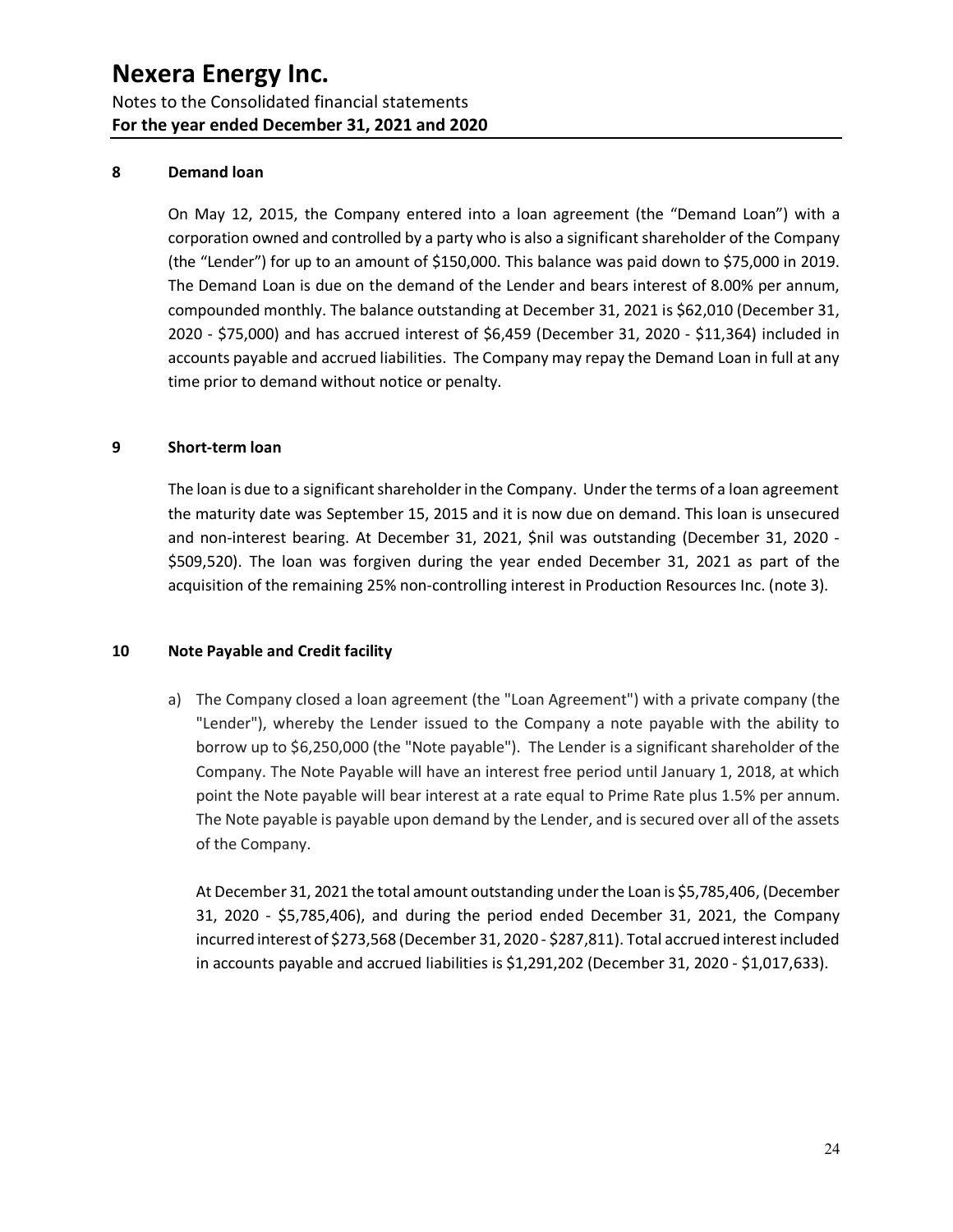## Notes to the Consolidated financial statements **For the year ended December 31, 2021 and 2020**

b) The credit facility is due to a significant shareholder in the Company. The Credit facility may be drawn up to \$4,600,000. At December 31, 2021 the principal balance was \$4,003,444 (2020 - \$4,014,130) and unpaid interest included in accounts payable and accrued liabilities is \$1,911,816 (December 31, 2020 - \$1,552,298). Interest of \$461,808 (December 31, 2020 - \$458,558) was expensed in the consolidated statements of comprehensive loss. The Credit facility bears interest at 9% and repayment terms are at 35% of PRI gross revenues. The credit facility is secured by Deed of Trust and financing statements. At year end, the Company was not in compliance with repayment terms and as such, this credit facility has been classified as a current liability.

#### **11 Share capital**

a) Authorized

Unlimited number of common shares with voting rights Unlimited number of preferred shares, issuable in series

The Company underwent a 15-to-1 share consolidation in 2020 that has been retrospectively applied throughout these financial statements.

b) Issued

|                                                                                                                                                                                                         | <b>Number of Common</b><br><b>Shares</b> | Amount<br>Ş                                                          |
|---------------------------------------------------------------------------------------------------------------------------------------------------------------------------------------------------------|------------------------------------------|----------------------------------------------------------------------|
| Balance, December 31, 2019<br>Private placement (i)<br>Value of warrants pursuant to private placement (i)<br>Share issue costs (i)<br>Expiry of warrants                                               | 23,606,892<br>21,704,600                 | 14,469,283<br>1,085,230<br>(765, 898)<br>(8,002)<br>834,248          |
| Balance, December 31, 2020<br>Private placement (ii)<br>Value of warrants pursuant to private placement (ii)<br>Share issue costs (ii)<br>Expiry of warrants (i)<br>Shares issued for acquisition (iii) | 45,311,492<br>13,333,330<br>3,789,300    | 15,614,861<br>800,000<br>(352,265)<br>(23,050)<br>765,898<br>378,930 |
| Balance, December 31, 2021                                                                                                                                                                              | 62,434,122                               | 17,184,374                                                           |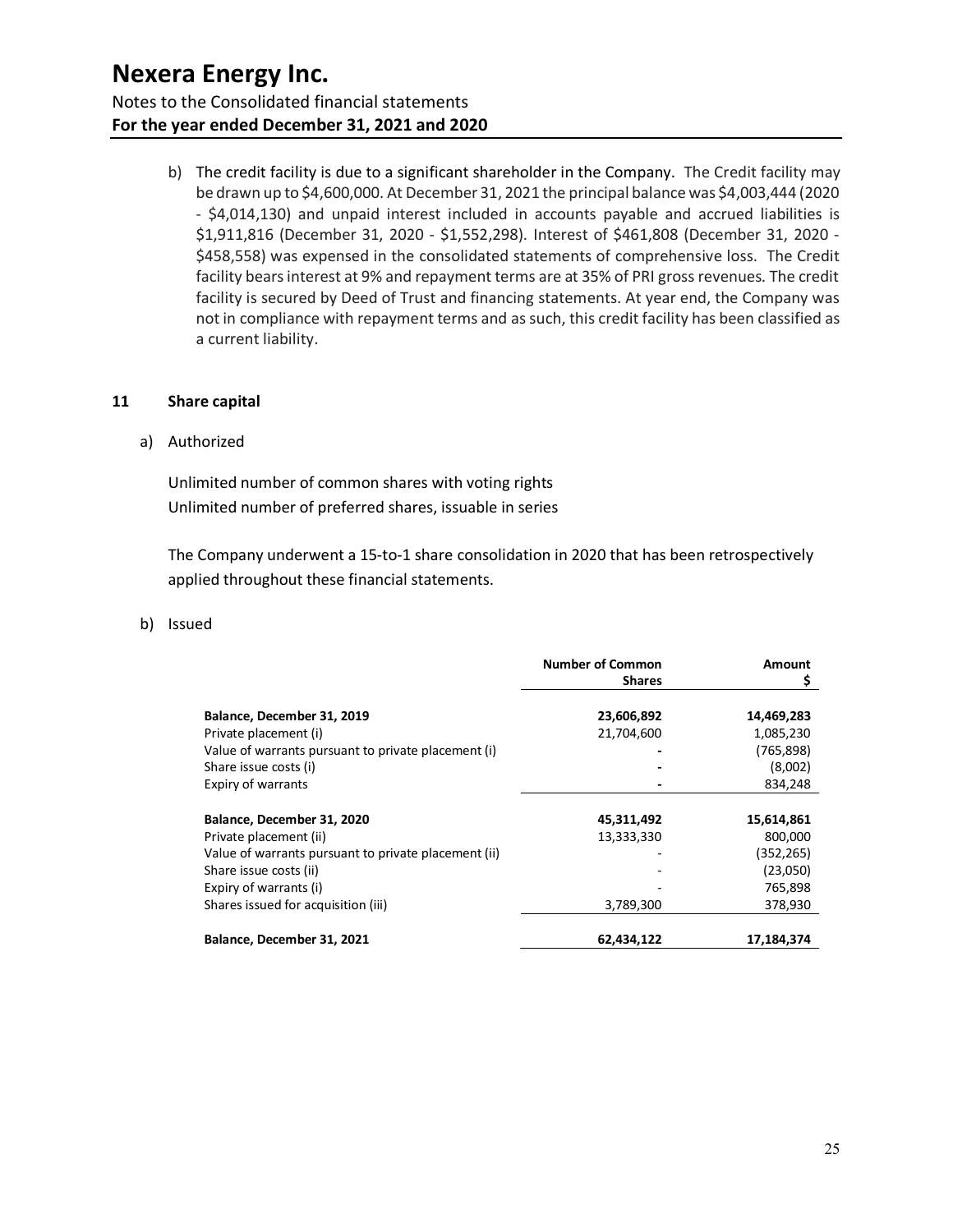Notes to the Consolidated financial statements **For the year ended December 31, 2021 and 2020**

- (i) On December 16, 2020, the Company completed a private placement (the "Private Placement"), issuing 21,704,600 units (the "Unit"). Each Unit was issued at \$0.05 for total proceeds of \$1,085,230 and consists of one common share of the Company and one share purchase warrant (the "Warrant"). Each Warrant entitled the holder to purchase one additional common share of the Company at \$0.05 per share, exercisable for 1 year from the original issue date. The Company allocated \$765,898 of the unit value to warrants (note 10(c)). Pursuant to the Private Placement, the Company incurred \$8,002 in cash share issue costs, which was allocated to the shares. 21,704,600 units were issued to directors, officers, and existing shareholders. 11,759,600 units were issued to settle previous obligations and 7,195,000 units were issued in settlement of services rendered.
- (ii) On March 1, 2021, the Company completed a private placement (the "Private Placement"), issuing 13,333,330 units (the "Unit"). Each Unit was issued at \$0.06 for total proceeds of \$800,000 and consists of one common share of the Company and one share purchase warrant (the "Warrant"). Each Warrant entitled the holder to purchase one additional common share of the Company at \$0.10 per share, exercisable for 1 year from the original issue date. The Company allocated \$352,265 of the unit value to warrants (note  $10(c)$ ). Pursuant to the Private Placement, the Company incurred \$23,050 in cash share issue costs, which was allocated to the shares.
- (iii) On May 12, 2021 the Company issued 3,789,300 shares at \$0.10 for total price of \$378,930 to purchase 25% share of Production Resources Inc. ("PRI") and settle the debt owed to the seller. The Company is to pay \$100,000 US dollars in installments to complete the deal. This amount is included in accounts payable (note 3).

#### c) Warrants

Warrants to acquire common shares outstanding at December 31, 2021 are as follows:

|                                           | Number of<br>warrants issued<br>and exercisable | Amount<br>\$ | Weighted<br>average<br>exercise price | Weighted<br>average<br><b>Remaining life</b><br>(years) |
|-------------------------------------------|-------------------------------------------------|--------------|---------------------------------------|---------------------------------------------------------|
| Balance, December 31, 2019                | 3,888,889                                       | 834,248      | 0.05                                  | 1.0                                                     |
| Expiry of share purchase warrants         | (1,666,667)                                     | (388,928)    | 0.05                                  | 1.0                                                     |
| Expiry of share purchase warrants         | (2,222,222)                                     | (445,320)    | 0.05                                  | 1.0                                                     |
| Share purchase warrant issued (note 10(b) | 21,704,600                                      | 765,898      | 0.05                                  | 1.0                                                     |
| Balance, December 31, 2020                | 21,704,600                                      | 765,898      | 0.05                                  | 1.0                                                     |
| Share purchase warrant issued (note 10(b) | 13,333,330                                      | 352,265      | 0.10                                  | 0.16                                                    |
| Share purchase warrant issued             | (21,704,600)                                    | (765,898)    | 0.05                                  | 1.0                                                     |
| Balance, December 31, 2021                | 13,333,330                                      | 352,265      | 0.10                                  | 0.16                                                    |

The fair value of the share purchase warrants granted during the year are estimated at the grant date using the Black-Scholes option pricing model and have been credited to warrants within shareholders' deficiency. A weighted average of the assumptions used in the calculation is noted below: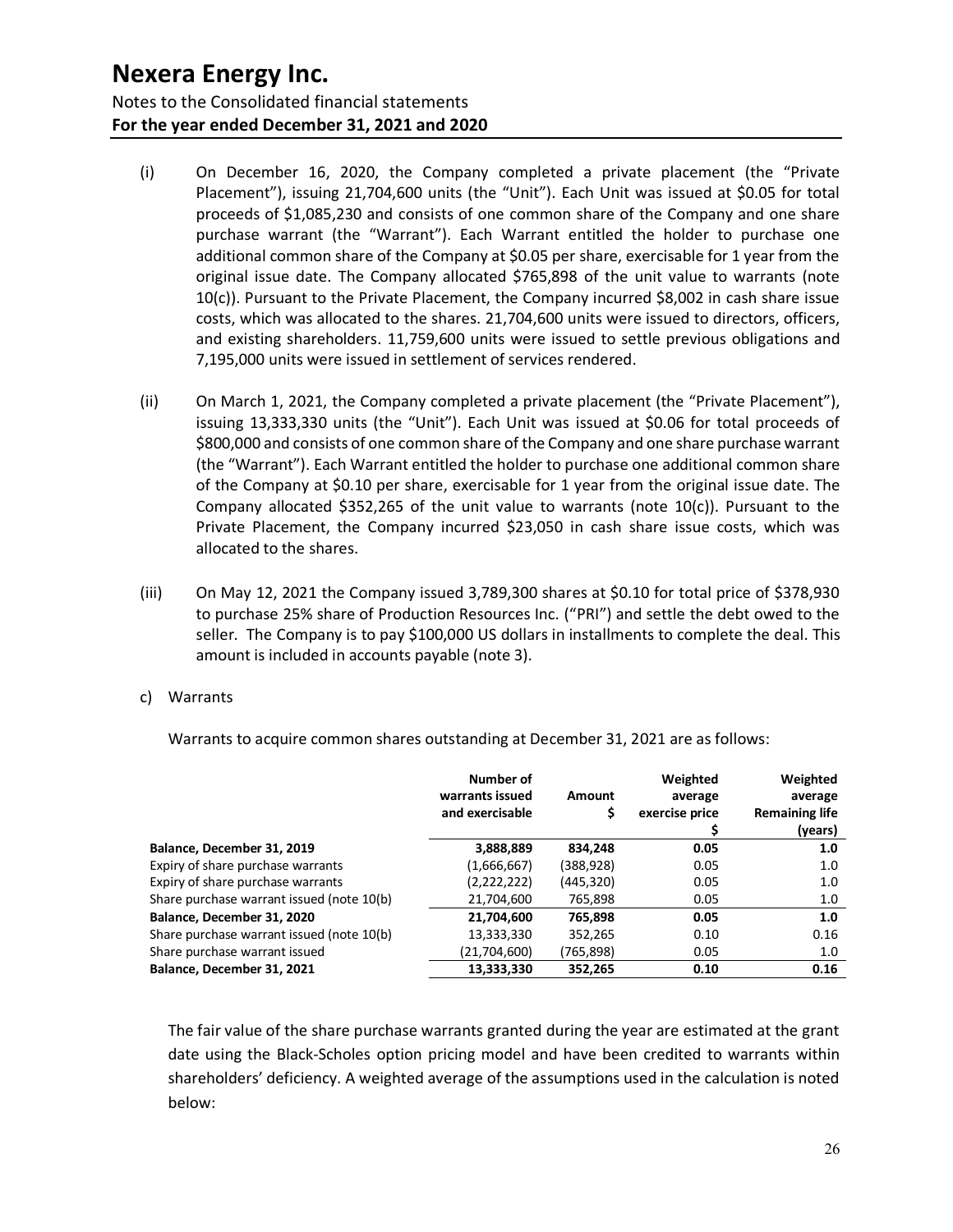### Notes to the Consolidated financial statements **For the year ended December 31, 2021 and 2020**

|                            | 2021    | 2020   |
|----------------------------|---------|--------|
| Risk-free rate             | 0.25%   | 0.24   |
| Expected life              | 1 year  | 1 year |
| <b>Expected volatility</b> | 192%    | 174%   |
| Fair value per warrant     | \$0.026 | \$0.03 |

Volatility was determined based on the Company's historical share prices.

#### d) Stock options

The Company established a share option plan (the "Plan") for the benefit of officers, directors, employees and consultants of the Company. Under the Plan, the number of common shares to be reserved and authorized for issuance pursuant to options granted under the Plan cannot exceed 10% of the total number of issued and outstanding shares of the Company. The term, the vesting period and the exercise price are determined at the discretion of the Board of Directors. However, the maximum option term shall not exceed five years.

There were no options outstanding at December 31, 2021, 2020 and 2019.

During the period ended December 31, 2021 and December 31, 2020, the Company did not recognize any share-based payment expense.

#### e) Per share data

Basic loss per share is calculated using the weighted average number of common shares outstanding during the year. The treasury stock method is used for the calculation of diluted loss per share. Under this method, it is assumed that proceeds from the exercise of dilutive securities are used by the Company to repurchase Company shares at the average price during the year.

All warrants, finder's options and stock options have been excluded from the calculation of diluted shares outstanding as they would be anti-dilutive due to the loss position of the Company.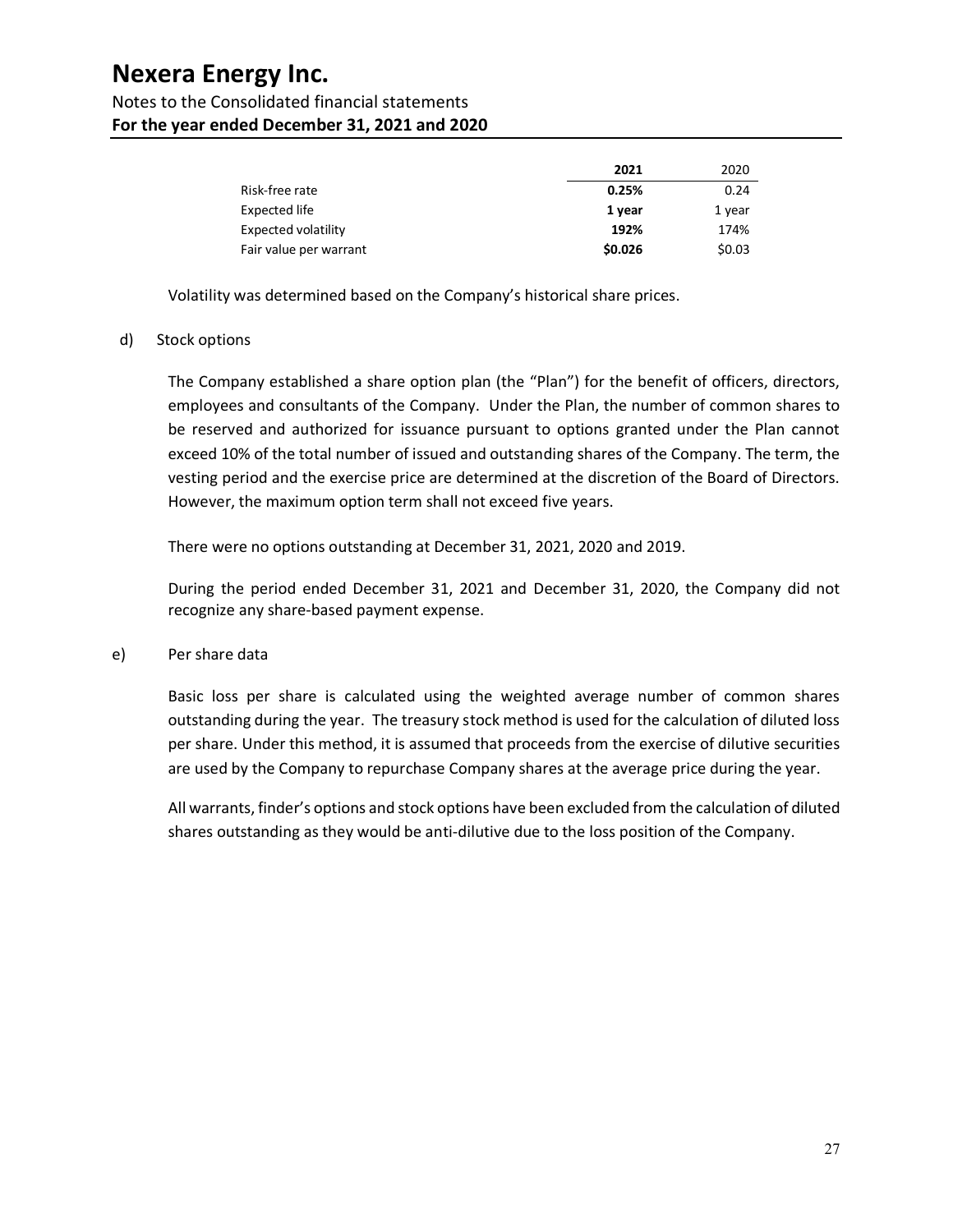## Notes to the Consolidated financial statements **For the year ended December 31, 2021 and 2020**

### **12 Income Taxes**

The provision for income taxes varies from the amount that would be computed by applying the expected tax rate to income (loss) before income taxes. The principle reasons for differences between such "expected" income tax expense and the amount actually recorded are as follows:

|                                             | December 31, 2021 | December 31, 2020 |
|---------------------------------------------|-------------------|-------------------|
|                                             |                   |                   |
| Loss before income taxes                    | (3,891,098)       | (5,093,134)       |
| Statutory income tax rate                   | 22.00%            | 21.66%            |
| Expected income tax provision               | (856, 042)        | (1, 103, 173)     |
| Non-deductible loss on business acquisition | 188,052           |                   |
| Change in tax rates                         |                   | 1,044             |
| Other                                       |                   | 203,049           |
| Change in deferred tax asset not recognized | 677,990           | 899,080           |
| Income tax provision (recovery)             |                   |                   |

No deferred tax asset has been recognized in respect of the following losses and deductible temporary differences as it is not considered probable that sufficient future taxable profit will allow the deferred tax assets to be recovered.

|                                                  | December 31, 2021 | December 31, 2020 |
|--------------------------------------------------|-------------------|-------------------|
|                                                  |                   |                   |
| Property and equipment                           | 2,425,673         | 2,208,439         |
| Flow-through share indemnity liability           | 67,074            | 67,074            |
| Finance fees                                     | 3,817             | 3,817             |
| Share issuance costs                             | 6,273             | 1,202             |
| Scientific research and experimental development | 138,610           | 138,610           |
| Investment tax credits                           | 179,400           | 179,400           |
| Non-capital losses                               | 5,283,603         | 4,827,918         |
| Total                                            | 8,104,450         | 7,426,460         |

As at December 31, 2021, the Company has estimated non-capital losses for Canadian income tax purposes of approximately \$23,000,000 that will expire between 2024 and 2041 and may be carried forward to reduce taxable income derived in future years.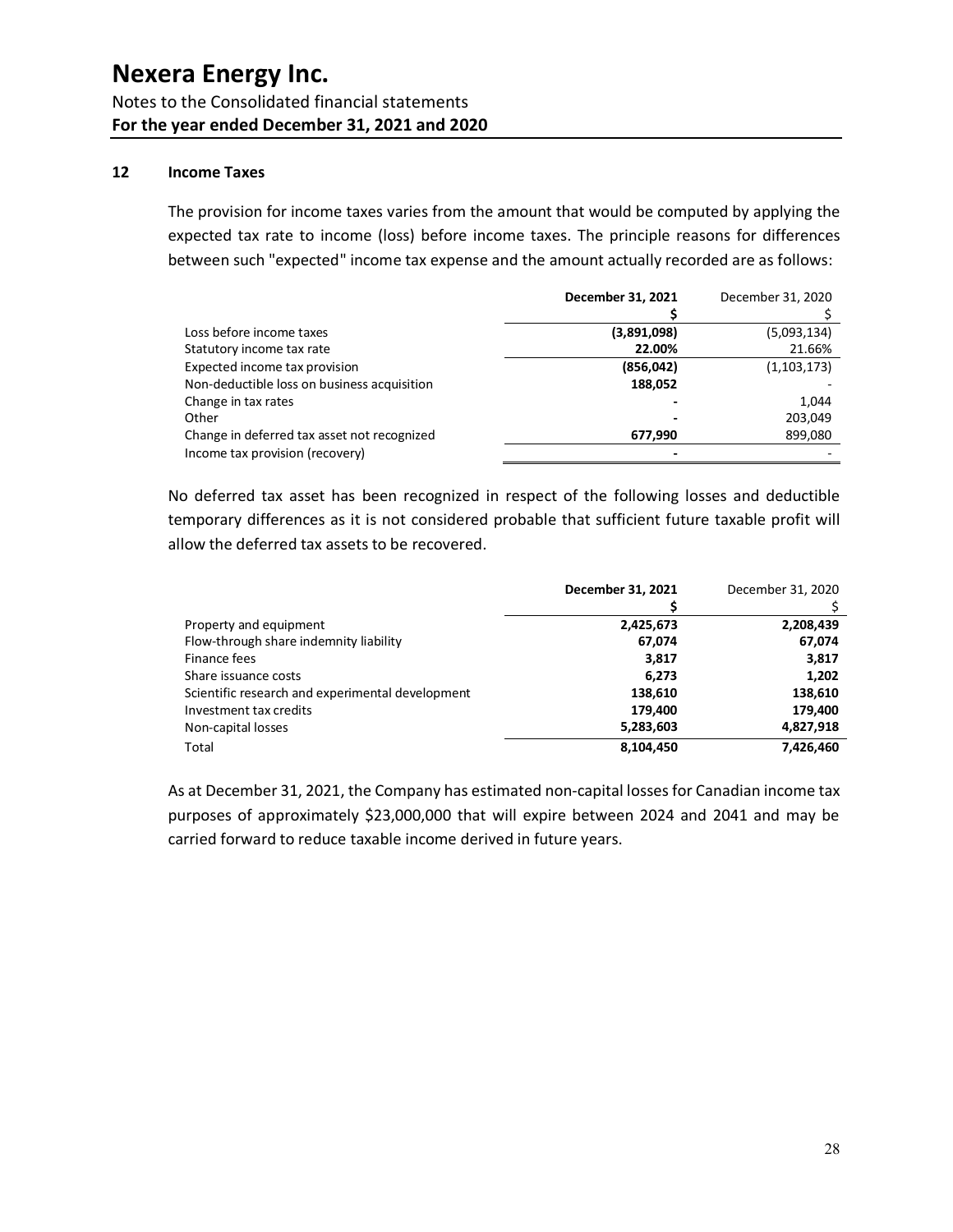## Notes to the Consolidated financial statements **For the year ended December 31, 2021 and 2020**

### **13 Related party transactions**

Related party transactions not disclosed elsewhere in these consolidated financial statements are as follows:

a) The following amounts are due from related parties:

During the year ended December 31, 1999, a promissory note for \$218,500 was issued by an officer of the Company to purchase shares of the Company bearing interest at 3% per annum with no fixed maturity date, unless the officer's employment is terminated or he is petitioned into bankruptcy wherein the note and accrued interest becomes immediately payable. During the year ended December 31, 2014, the Company revised the terms of the loan (the "Revised Promissory Note"), including fixed repayment terms and removing the term securing the note with 393,000 common shares of the Company. Historically the aggregate decline in the fair value of these common shares since the inception of the promissory note would offset the amount receivable (December 31, 2013 – fair value allowance \$240,789). Under the Revised Promissory Note, a balance of \$247,970, including the principal of \$218,500 and accrued interest, is payable by the officer to the Company. The payments were to commence on December 31, 2015, and be paid annually in \$50,000 tranches until December 31, 2018, with the final payment of \$47,970 due on December 31, 2019. Interest is accruing at 1% per annum, and is payable annually commencing December 31, 2015, concurrently with each principal payment. The officer may repay the principal amount in whole or in part at any time. As of December 31, 2020, the officer had not yet paid the initial instalment, and the payment term has been extended to begin on December 31, 2021 with final payment due December 31, 2025. The officer has not yet paid the initial instalment due on December 31, 2021. The terms of the loan agreement do not provide the Company with recourse to ensure repayment. Thus, the share purchase loan has been presented as a deduction from equity.

During the year ended December 31, 2020, an officer was advanced a total of \$255,470. During the year ended December 31, 2020, the officer repaid \$140,000 of this amount. The remaining balance of \$115,471 was repaid during the year ended December 31, 2021. At December 31, 2021, the balance owing from the officer in respect of this loan was \$nil (December 31, 2020 - \$115,471).

- b) Additional related party transactions not disclosed elsewhere in these consolidated financial statements are as follows:
	- (i) Aggregate fees of \$Nil (December 31, 2020 \$Nil) were charged by directors of the Company all of which was recorded in the consolidated statement of comprehensive loss.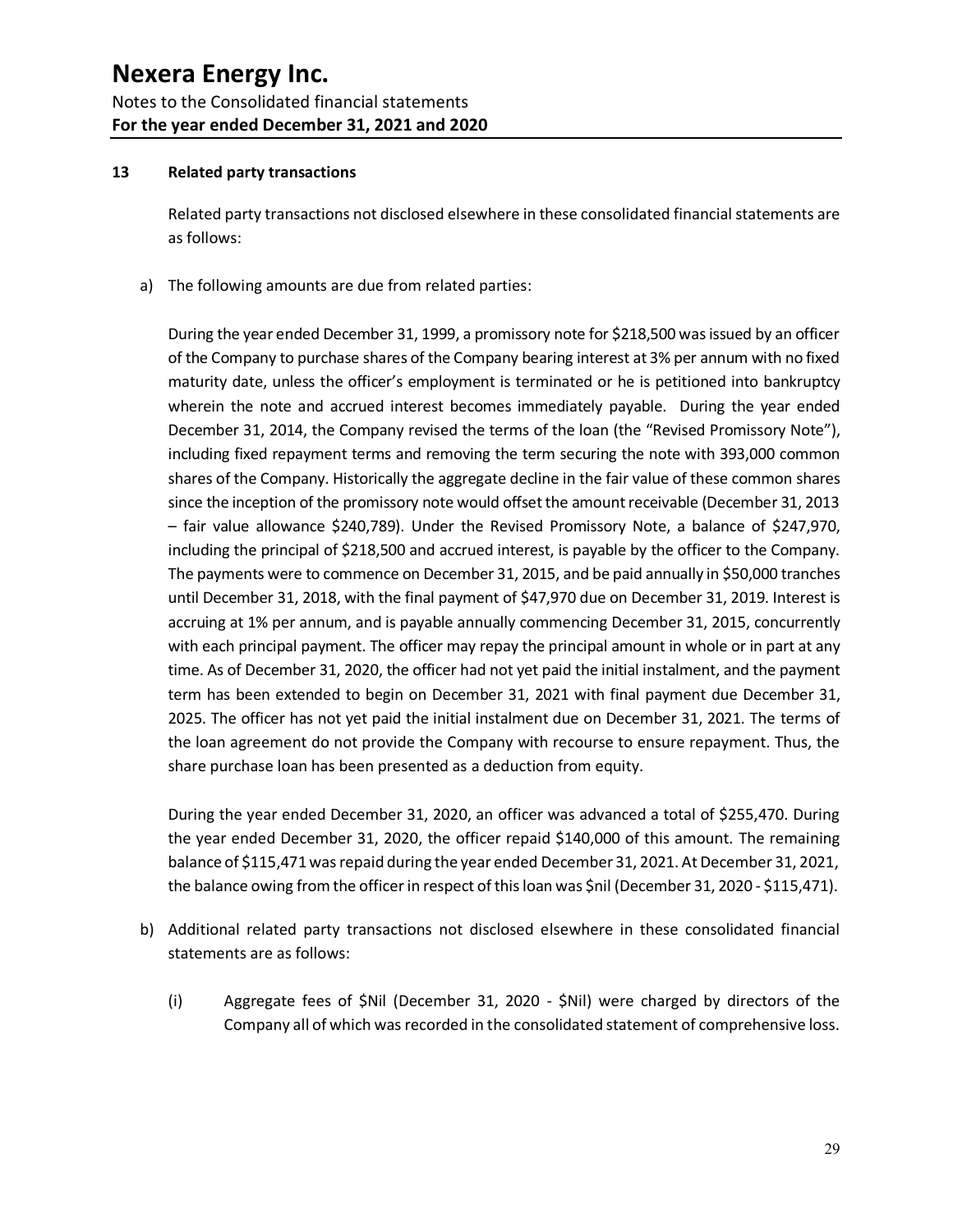## Notes to the Consolidated financial statements **For the year ended December 31, 2021 and 2020**

- (ii) Rent expense of \$36,000 (December 31, 2020 \$32,196) was charged by corporations, which are owned and controlled by a party who is also a significant shareholder of the Company, and were all recorded as general and administrative costs.
- (iii) Included in accounts payable at December 31, 2021 was \$1,674,087 owing to officers and directors of the Company and to corporations which are owned and controlled by a party who is a significant shareholder of the Company (December 31, 2020 - \$516,400).

### *Key management compensation*

During the period ended December 31, 2021, \$390,205 (December 31, 2020 - \$478,324) in management compensation was incurred. Of which, \$289,471 was recognized to the consolidated statement of comprehensive loss (December 31, 2020 – \$478,324) and \$100,734 was capitalized to property and equipment in the consolidated statement of financial position (December 31, 2020 - nil).

#### **14 Lease Liabilities**

Effective January 1, 2019, the Company adopted IFRS 16 – Leases.

The following is a breakdown of the Company's lease liability:

| Lease liability - office, storage         |               |
|-------------------------------------------|---------------|
| and vehicle leases                        |               |
| Balance, December 31, 2019                | \$<br>103,544 |
| Lease payments                            | (48, 571)     |
| Interest expense                          | 5,803         |
| <b>FX</b> translation                     | 4,507         |
|                                           |               |
| Balance, December 31, 2020                | \$<br>65,283  |
| Lease payments                            | (33, 962)     |
| Interest expense                          | 7,910         |
| Balance, December 31, 2021                | \$<br>39,231  |
| Less current portion of lease obligations | (13, 474)     |

As at December 31, 2021, the estimated undiscounted cash flows required to settle the Company's lease liability was \$39,231 (December 31, 2020- \$68,470). As at December 31, 2020, the Company calculated the present value of the lease payments utilizing an incremental borrowing rate ranging from 6% - 10% (December 31, 2020 – 6% - 10%).

The Company's total undiscounted future lease payments equate to future fixed lease obligations and exclude future variable office lease obligations as they do not meet the recognition criteria for a lease.

#### **15 Commitments and contingencies**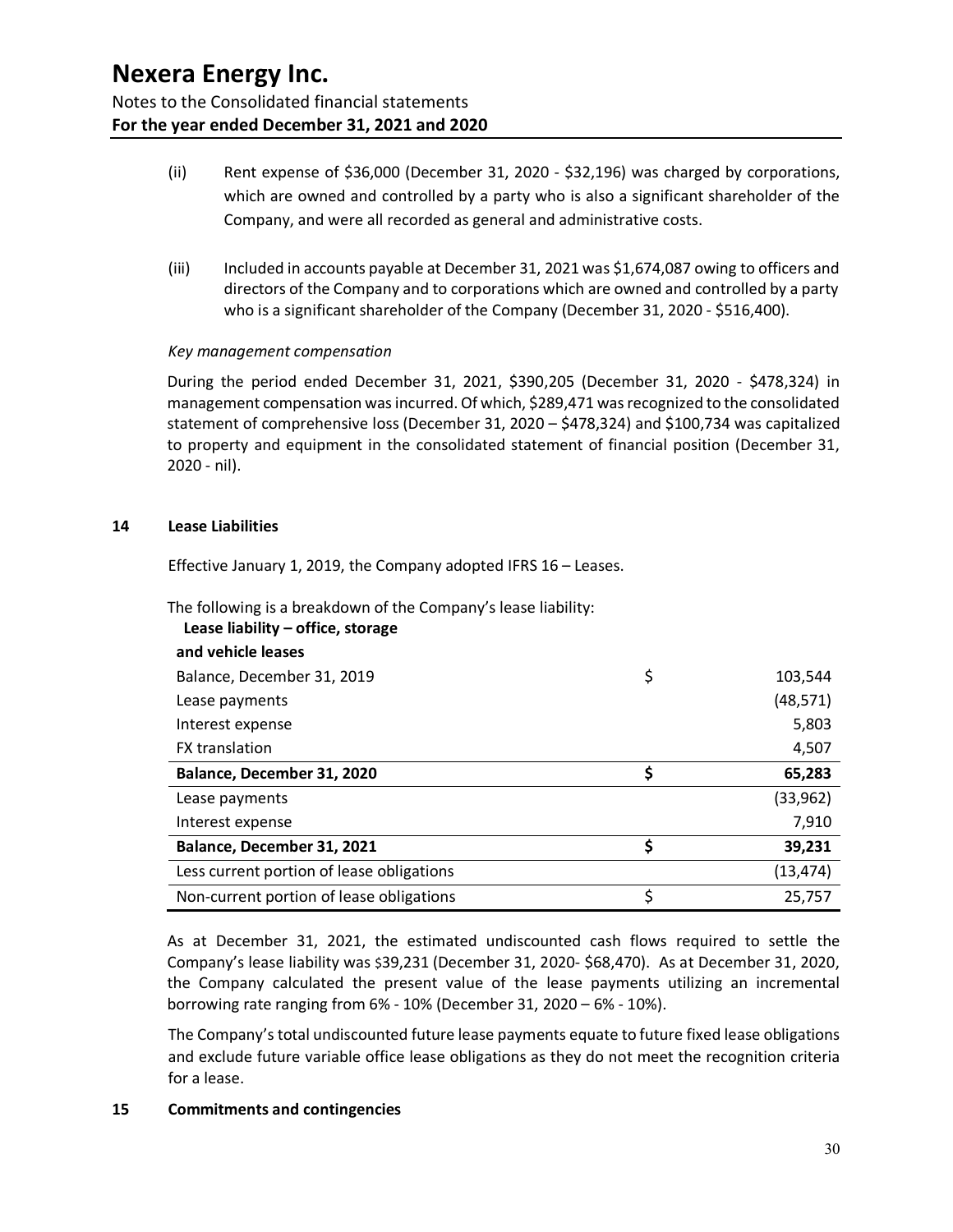- a) The Company raised capital through the issuance of flow-through shares in 2009, 2010 and 2011 which provided indemnity to the subscriber for additional taxes payable if the Company was unable to, or failed to, renounce the qualifying expenditures as agreed. The Company was not able to spend \$824,338 of the flow-through funds raised. The Company is exposed to costs for the indemnification of the subscribers. The Company has estimated a potential liability in the amount of \$291,628 at December 31, 2021 (December 31, 2020 - \$291,628). The Company has also estimated a potential liability for penalties and taxes in the amounts of \$16,399, (December 31, 2020 - \$16,399) that is included in accounts payable and accrued liabilities. The accrued amount is subject to measurement uncertainty due to the tax filing positions of the subscribers, their tax rates and the amount of personal taxes that may be payable and the interpretation of the indemnity agreement, which will not be known until potentially affected subscribers are reassessed for their tax positions by the Canada Revenue Agency and these amounts become known to the Company.
- b) During the year ended December 31, 2015, the Company settled a contingent liability totaling \$145,512 with a third party who performed oil field services for the Company. The obligation is secured by a take in kind revenue arrangement from one of its gas wells to and in favor of the third party in case of default. The settlement was fair valued at \$107,912 using Level II valuation techniques with a discount rate of 25%. The Company was required to make 35 monthly payments of \$4,300 starting July 1, 2015 to May 1, 2018 and final installment of \$3,800 to be paid on June 1, 2018. As of December 31, 2021 and 2020, the Company has not made payment in line with the agreed repayment schedule. Accordingly, the remaining balance of \$103,496 (2020 - \$111,496) is now considered as due on demand and is included in other liabilities. Given the Company's failure to settle the obligation pursuant to the agreed upon terms with the third party, additional interest and collection charges may be awarded by the courts if pursued.
- c) A former supplier to the Company submitted a claim against Nexera for \$78,474 USD (\$98,446 CAD) of the amount the supplier is seeking for breach of a written agreement for well pumping equipment and services on a well situated in Guadalupe County, Texas in September of 2014. During 2017, the Company made a counter claim against the supplier asserting no liability based upon defective equipment having been leased by the Plaintiff. As at December 31, 2021 and 2020, no provision has been recognized in accordance with IAS 37 as there is no probable outflow of resources and no reliable estimate of an obligation can be made.

#### **16 Supplemental cash flow information**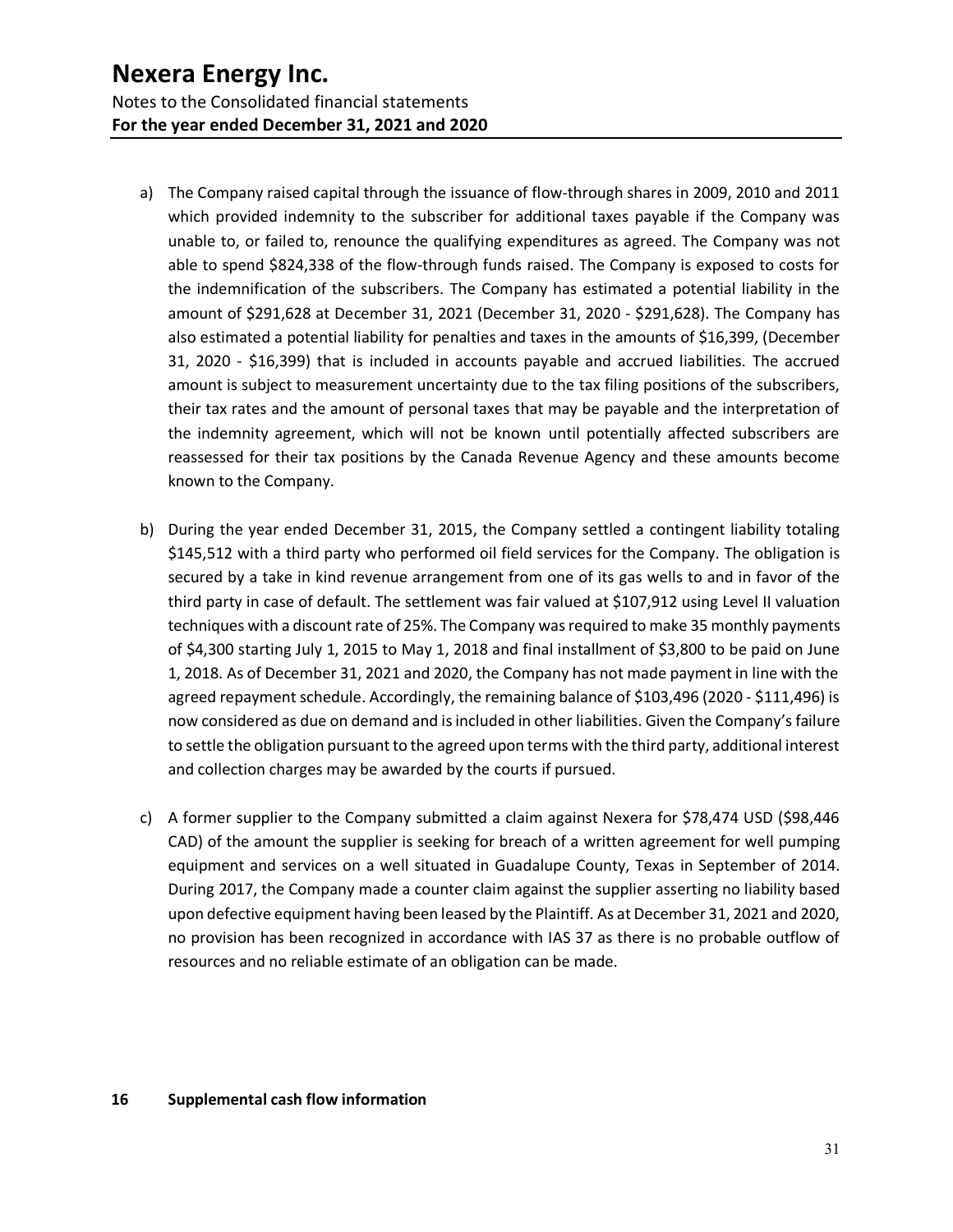Notes to the Consolidated financial statements **For the year ended December 31, 2021 and 2020**

|                                                             | December 31, 2021 | December 31, 2020 |
|-------------------------------------------------------------|-------------------|-------------------|
| The Company had the following non-cash transactions:        |                   |                   |
| Change in estimates in decommissioning obligations (note 7) | 2,811,411         | 36,189            |

#### **17 Financial risk management**

The Board of Directors oversees management's establishment and execution of the Company's risk management framework. Management has implemented and monitors compliance with risk management policies. The Company's risk management policies are established to identify and analyze the risks faced by the Company, to set appropriate risk limits and controls, and to monitor risks and adherence to market conditions and the Company's activities.

#### **a) Fair values**

The Company's financial instruments consist of cash, short-term investments, trade and other receivables, accounts payable and accrued liabilities, shareholder indemnity, note payable, the short-term loan, credit facility, other liabilities, royalty obligation, and demand loan.

|                                          |                       | Carrying value | <b>Fair value</b> |
|------------------------------------------|-----------------------|----------------|-------------------|
| <b>Financial instrument</b>              | <b>Classification</b> | \$             | \$                |
| Cash                                     | Amortized cost        | 324,659        | 324,659           |
| Short-term investments                   | Amortized cost        | 337,624        | 337,624           |
| Trade and other receivables              | Amortized cost        | 689,427        | 689,427           |
| Accounts payable and accrued liabilities | Amortized cost        | 9,052,902      | 9,052,902         |
| Shareholder indemnity                    | Amortized cost        | 291,628        | 291,628           |
| Demand loan                              | Amortized cost        | 62,010         | 62,010            |
| Credit facility                          | Amortized cost        | 4,003,444      | 4,003,444         |
| Note payable                             | Amortized cost        | 5,785,406      | 5,785,406         |
| Other liabilities                        | Amortized cost        | 103,496        | 103,496           |
| Lease liability                          | Amortized cost        | 39,231         | 39,231            |
| Royalty obligation                       | Amortized cost        | 190,170        | 190,170           |
|                                          |                       |                |                   |

The significance of inputs used in making fair value measurements are examined and classified according to a fair value hierarchy. Fair values of assets and liabilities included in Level I are determined by reference to quoted prices in active markets for identical assets and liabilities. Assets and liabilities in Level II include valuations using inputs other than quoted prices for which all significant outputs are observable, either directly or indirectly. Level III valuations are based on inputs that are unobservable and significant to the overall fair value measurement.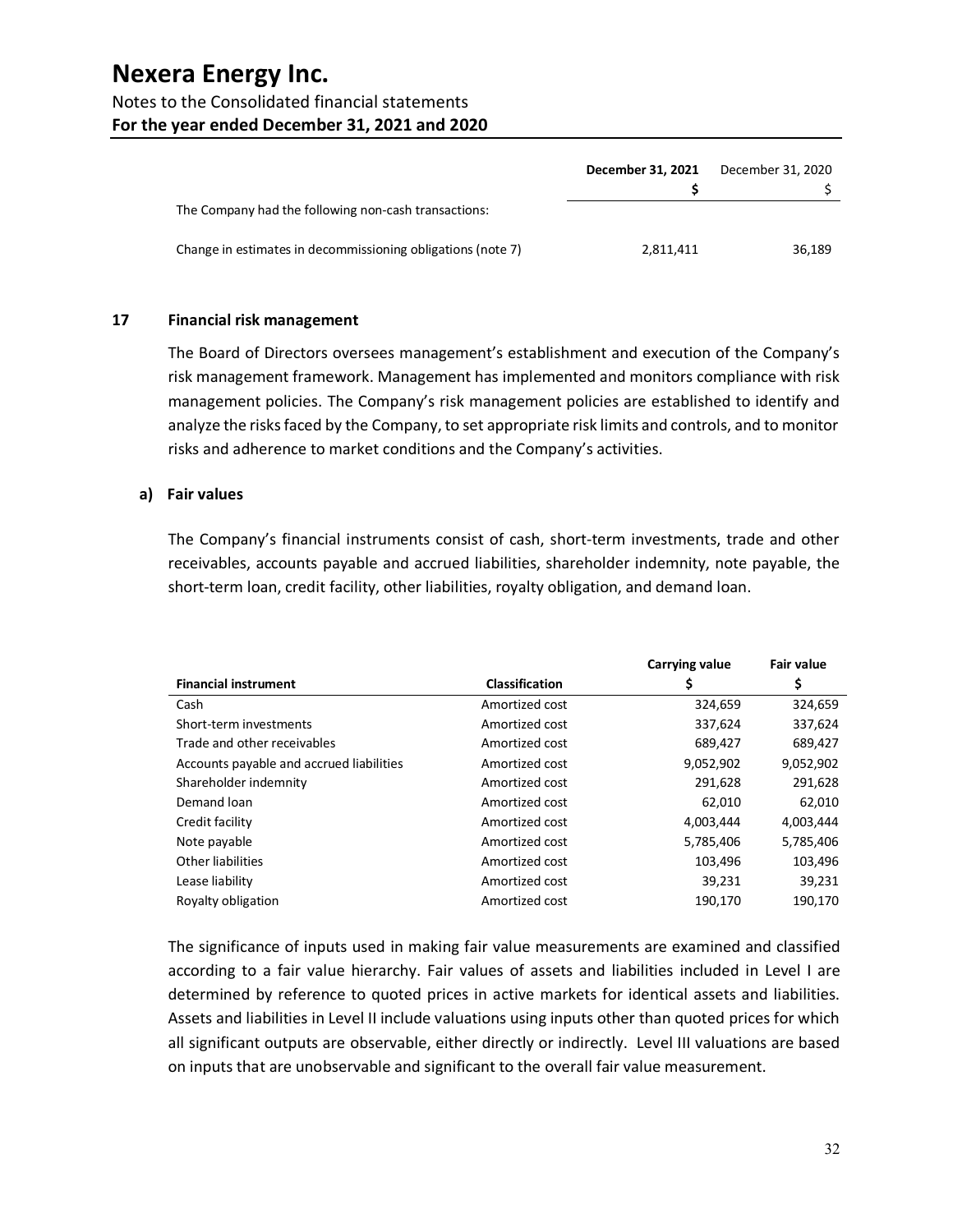### Notes to the Consolidated financial statements **For the year ended December 31, 2021 and 2020**

At December 31, 2021 and 2020, the current financial assets and liabilities approximate their fair value due to their current nature.

b) Credit risk:

Credit risk is the risk of financial loss to the Company if a customer or counterparty to a financial instrument fails to meet its contractual obligations, and arises principally from the Company's receivables from joint interest partners and oil and natural gas marketers.

Virtually all of the Company's trade and other receivables are from companies in the oil and gas industry and are subject to normal industry credit risks. Credit risks arise principally from the amounts owing to the Company from oil and natural gas marketers and joint interest partners. Management does not believe that any significant concentration of trade and other receivables exists that will result in any loss to the Company based on clients' past history of default and forward looking estimates. Receivables from oil and natural gas marketers are normally collected on the 25th day of the month following production. The Company's policy to mitigate credit risk associated with these balances is to establish relationships with large marketers. However, the receivables are from participants in the petroleum and natural gas sector and collection of the outstanding balances is dependent on industry factors such as commodity price fluctuations and escalating costs. The Company does not typically obtain collateral from oil and natural gas marketers or others in the event of non-payment.

At December 31, 2021, the Company's trade and other receivables have been aged as follows:

|                      | December 31, 2021 | December 31, 2020 |
|----------------------|-------------------|-------------------|
| Days outstanding     |                   |                   |
| $0-30$ days          | 140,153           | 134,571           |
| 31-60 days           | 119,726           | 34,557            |
| 61-90 days           | 37,046            | 10,984            |
| Greater than 90 days | 392,502           | 377,171           |
| Total                | 689,427           | 558,283           |

Cash consists of bank balances held in both interest and non-interest bearing accounts. The Company manages credit exposure to cash by selecting financial institutions with high credit ratings.

Amounts outstanding for more than 90 days are considered past due. During the year ended December 31, 2021, the Company recognized an impairment charge of \$16,297 of trade and other receivables (December 31, 2020 – \$12,989). As at December 31, 2021, a provision for doubtful accounts of \$203,779 (December 31, 2020 - \$188,310) has been recorded against the greater than 90-day receivables.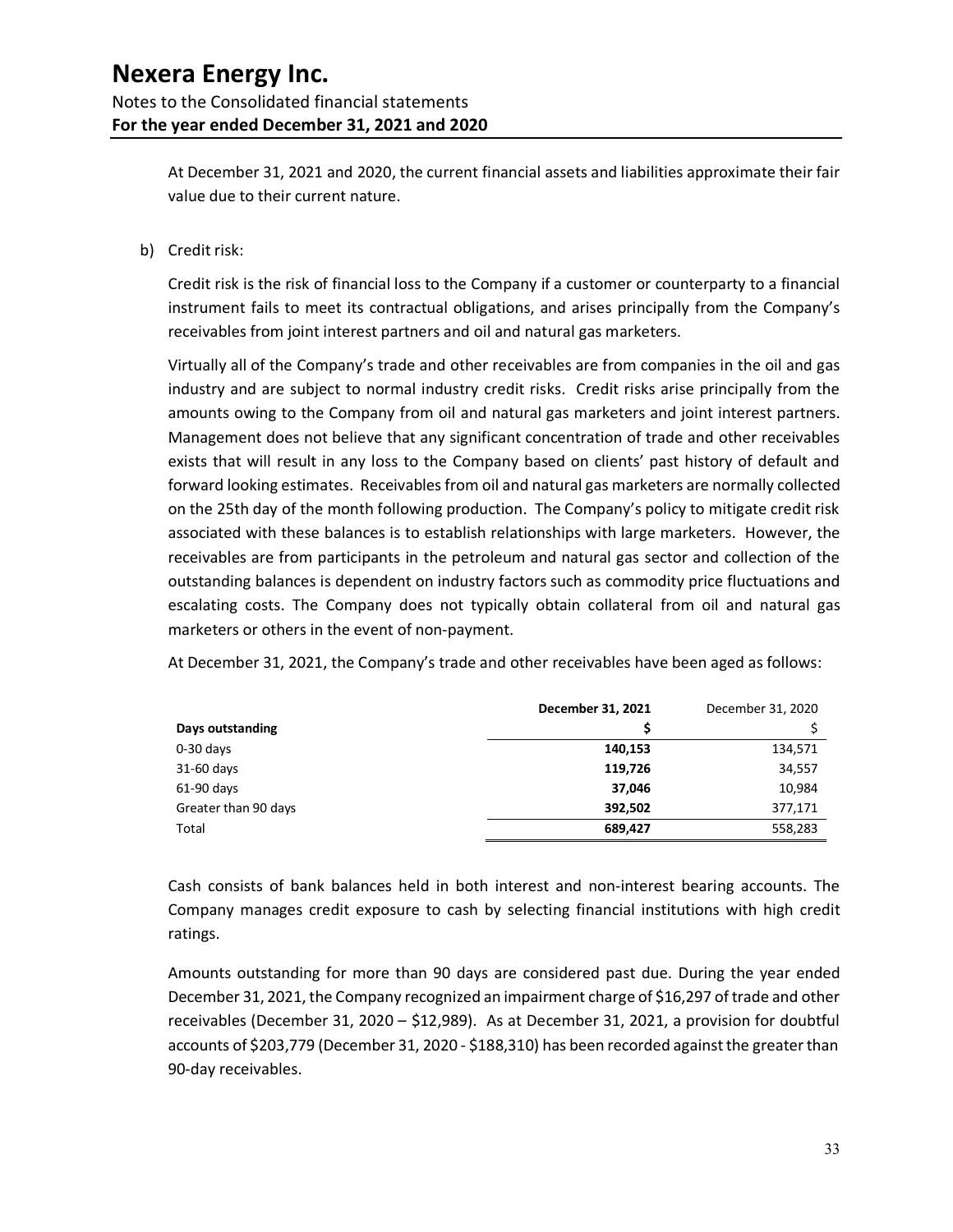### c) Liquidity risk

Liquidity risk is the risk that the Company will not be able to meet its financial obligations as they become due. At December 31, 2021, the Company's maximum exposure to liquidity risk is the total current liabilities of \$19,312,360 (December 31, 2020 - \$19,119,116) (Note 1).

The Company's approach to managing liquidity is to ensure, as far as possible, that it will always have sufficient liquidity through operations, debt financing, or raising equity to meet its liabilities when due, under both normal and stressed conditions, without incurring unacceptable losses or risking damage to the Company's reputation.

To achieve this objective, the Company prepares annual capital expenditure budgets, which are regularly monitored and updated as considered necessary. Further, the Company utilizes authorizations for expenditures on both operated and non-operated projects to further manage capital expenditures. The Company also attempts to match its payment cycle with collection of oil and natural gas revenue.

d) Market risk

Market risk is the risk that changes in market prices, such as commodity prices, foreign exchange rates and interest rates will affect the Company's loss or the value of the financial instruments. The objective of market risk management is to manage and control market risk exposures within acceptable parameters, while maximizing returns.

### (i) Commodity price risk:

Commodity price risk is the risk that the fair value or future cash flows will fluctuate as a result of changes in commodity prices. Commodity prices for oil and natural gas are impacted by not only the relationship between the Canadian and United States dollar but also world economic events that dictate the levels of supply and demand. All of the Company's oil and gas production is sold at spot rates exposing the Company to the risk of price movements.

### (ii) Currency risk:

The Company is exposed to the financial risk related to the fluctuation of foreign exchange rates. The Company operates in Canada and the United States and a portion of its expenses are incurred in United States dollars. The Company does not hedge its exposure to fluctuations in the exchange rate. Future changes in exchange rates could have a material effect on the Company's business including its intended capital plans, its financial condition and results of operations.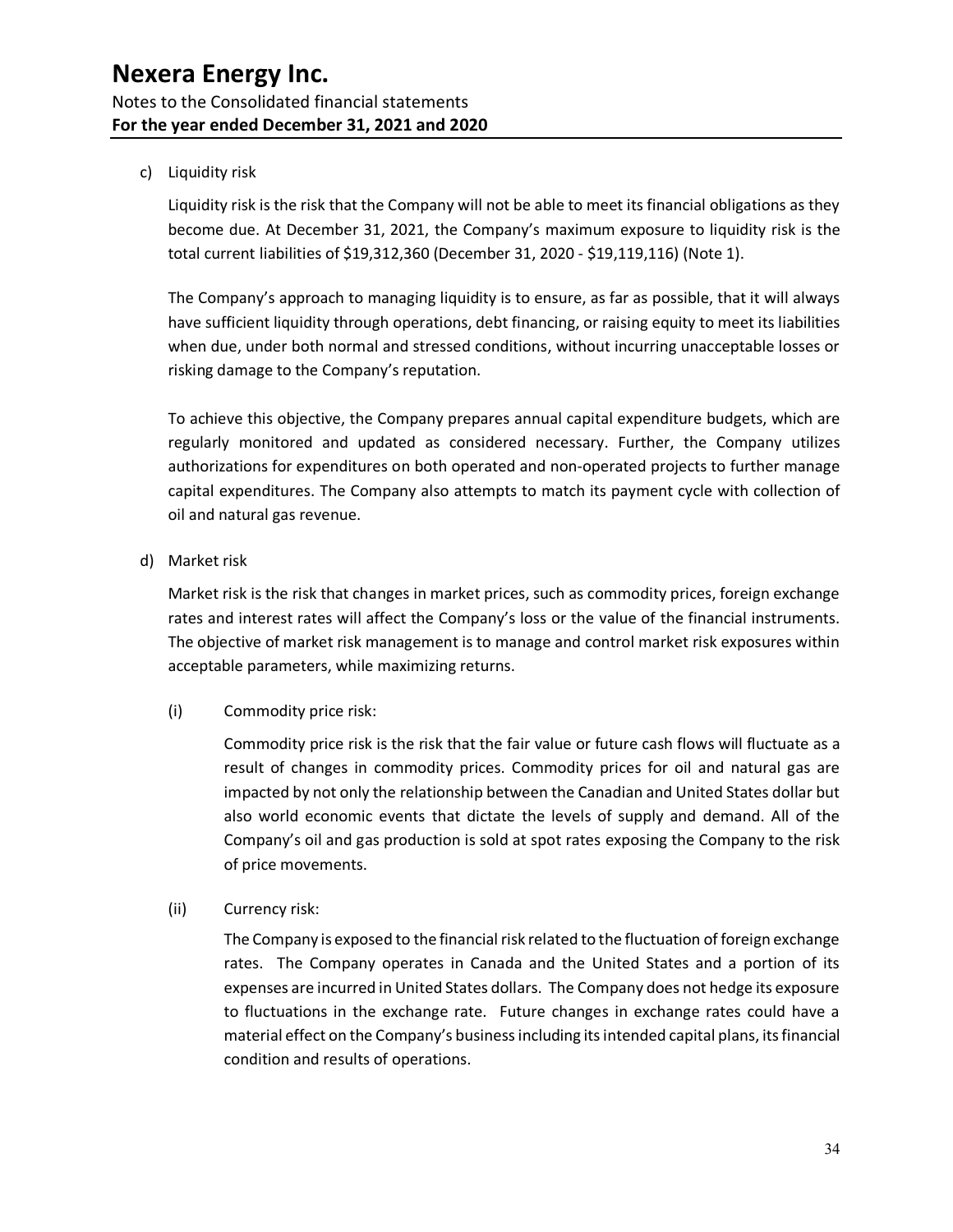## Notes to the Consolidated financial statements **For the year ended December 31, 2021 and 2020**

Certain financial instruments of the Company are exposed to fluctuations in the United States dollar, including cash, trade and other receivables and accounts payable and accrued liabilities. As at December 31, 2020, an increase or decrease of 10% to the foreign exchange rate between the United States dollar and the Canadian dollar applied to the average level of United States denominated cash would have had approximately a \$30,000 (December 31, 2020 - \$32,400) impact on the Company's comprehensive loss for the period.

### (iii) Interest rate risk:

Interest rate risk is the risk that future cash flows will fluctuate as a result of changes in market interest rates. As at December 31, 2021, the majority of the Company's debt, including the short-term loan, the demand loan and the note payable, bears fixed interest rates and accordingly, are not subject to market interest rate fluctuations. The credit favility is at a floating interest rate and is therefore subject to market interest rate fluctuations.

The Company has no interest rate swaps or financial contracts in place as at or during the period ended December 31, 2021 or December 31, 2020.

### d) Capital management

The Company's capital consists of shareholders' deficiency, the credit facility, the note payable, the demand loan and working capital. The Company will adjust its capital structure to manage its current and future debt, drilling programs and potential corporate acquisitions through the issuance of shares, sourcing additional debt financing and adjustments to capital spending. The Company's objective for managing capital is to maximize long-term shareholder value by ensuring adequate capital to achieve the Company's objectives. The Company is not subject to any external capital requirements.

Management reviews its capital management approach on an ongoing basis and believes its current approach is reasonable. There has been no change in management's approach to capital management during the period.